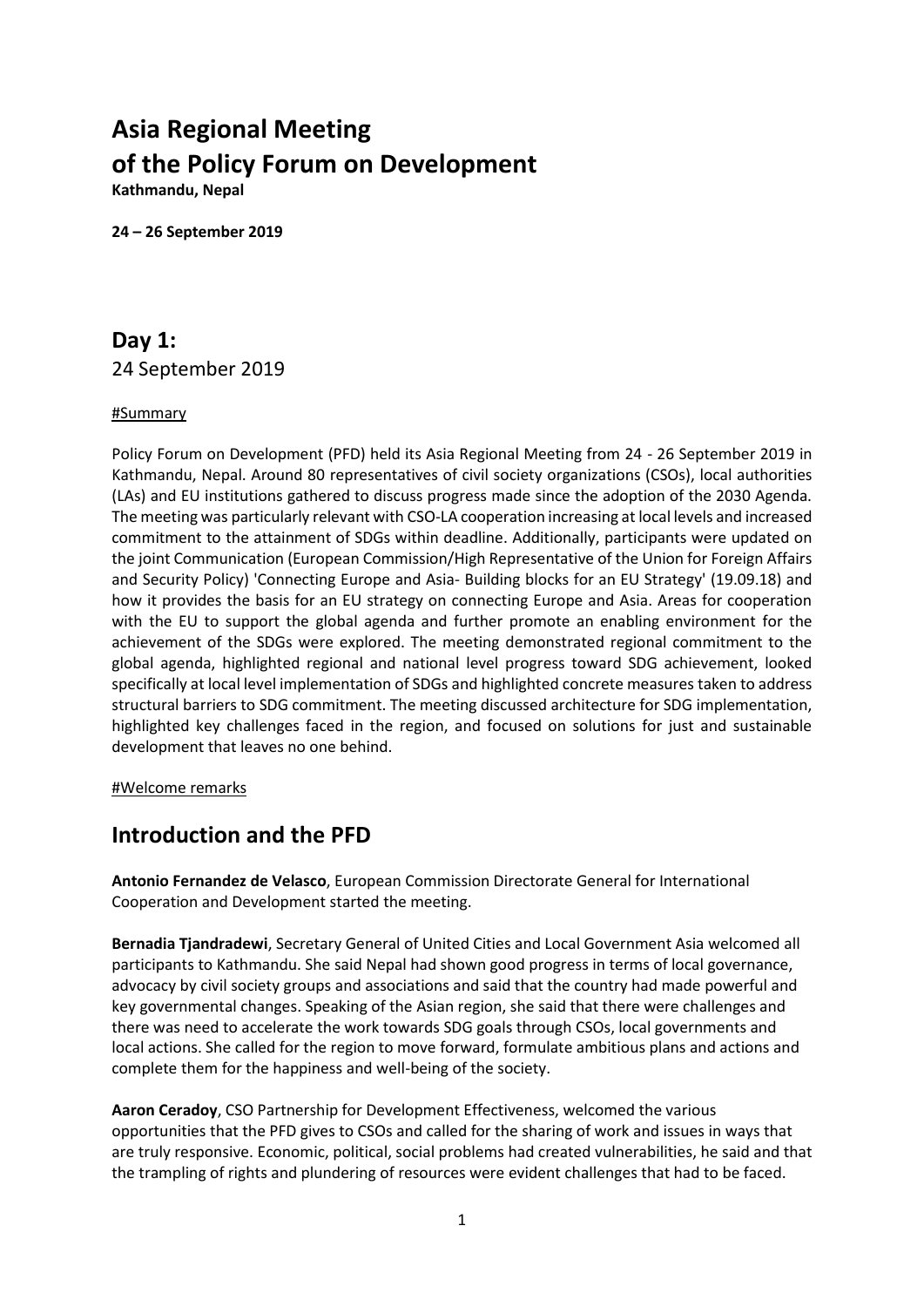Global to regional practices needed to commit towards the achievement of development goals, he said. He said that he had immigration related background and stated that migration and forced displacement are development concerns. He asked CSO and LA representatives to stand up. Together they chanted "development justice, now." He cited the knowledge and experience on the ground that could lead to a "Future that our people want" through enhanced partnerships that forge just and equal societies. "Hear us, speak with us, work with us," he said.

**HE Veronica Cody**, Ambassador, European Union Delegation to Nepal, was invited to speak next. She welcomed participants to the Asia Regional Meeting. Citing huge strides towards the millennium goals and Sustainable Development Goals, Her Excellency said that in Nepal the, "SDGs are part of the DNA of national systems; in fact, they are now integrated into the national planning, budgeting and costing processes." She pointed out that Nepal had elected 42% women representatives at the local level and 32% women representatives in the parliament. "The PFD is a unique space to discuss EU development policy and progress toward the global agenda and sustainable development goals," she said. There was wide representation of the civil society, local government, European Union member states, national governments from the region, the European External Action Service and European Commission at the Asia regional meeting, therefore, "This dialogue and partnership could help improve our work to leave no one behind as we advance toward our shared development goals," Her Excellency said. According to Ambassador Cody, key issues and debates in Europe – climate change, migration, youth unemployment and opportunities, human rights and the struggle for gender equality also resonated in Asia and partnerships were necessary as responses and actions were interlinked. Referring to the 2030 Agenda, she said that Europe had elaborated its understanding of and commitment toward strengthened partnership in its global strategy, in its plan for implementation of the SDGs – through the EU Consensus – and in its guidance to staff. She referred to the ongoing UN meeting in New York that is setting a vision for the next 10 years, the contexts of EU policy agenda, and the result of the elections in Europe. Saying that the problems are shared responsibility again she said that they can be addressed only in partnership. "Strengthen partnership and share solutions and coping mechanisms as local implementation is taking place in fragile contexts that need to overcome structural barriers" she ended, calling for a focus on working together for equal opportunities.

#### #Session 1: Understanding the Policy Forum on Development

**Claire Frost**, Program Manager, Commonwealth Local Government Forum and PFD Task Team Member, provided an overview of the PFD and how it works after a video "PFD: Seeking Solutions for the 2030 Agenda" was shown. She called for better understanding of what is happening at the grassroots, dialogue and trust building between different partners. Established in 2013 by the European Commission, The Policy Forum on Development (PFD) follows structured dialogue involving more than 700 civil society organizations (CSOs) and local authorities (LAs) with the aim to improve the effectiveness of EU development cooperation. Maintaining an open and regular dialogue with civil society, the idea is to create a trust-building mechanism and to provide a permanent space for multi-stakeholder dialogue on development policies. The 2030 Agenda and the new European Consensus on Development underline the need to strengthen partnership, uphold the principles of aid effectiveness, recognize both civil society, and associations of local authorities as essential development actors to achieve shared development goals. Co-chaired by the Director General of the Directorate General for International Cooperation and Development at the European Commission together with one civil society and one local government representative, PFD includes associations of local authorities and civil society organizations (NGOs, trade unions, cooperatives, and professional and business associations) at the global and European Union level as well as from the four main EU cooperation areas; representatives of EU Member States; and EU institutions (the European Commission; European Parliament, European External Action Service; European Economic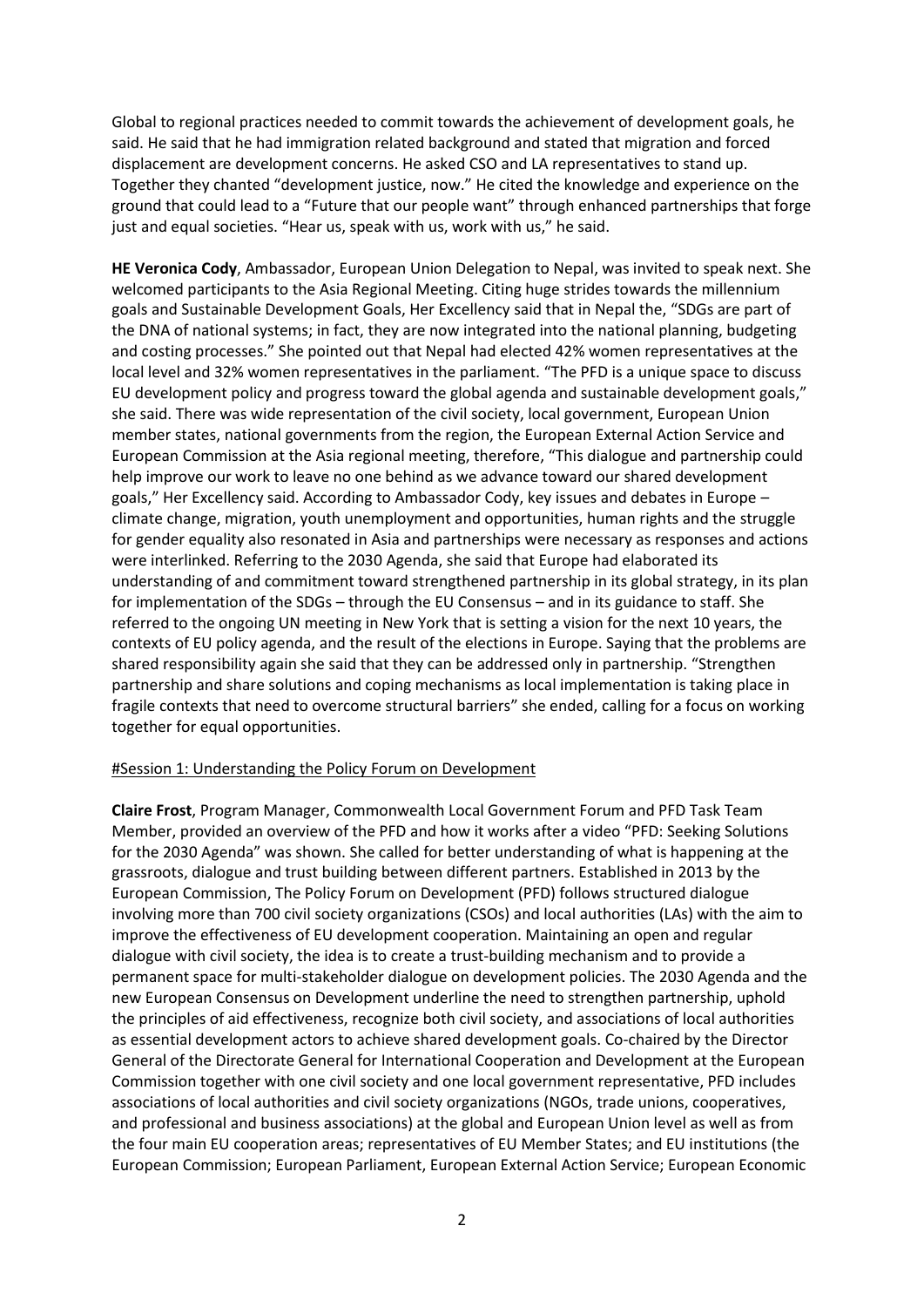and Social Committee; European Committee of the Regions; and the European Investment Bank). Members debate development issues and how the EU is responding to them. Members meet at least twice a year – one global meeting takes place in Brussels and a regional meeting outside the European Union. The PFD is conceived as a continuous dialogue to bring the realities on the ground to the policymakers. Members collect positions from their constituents and discuss these during the sessions and the results are reported back. The PFD's added value is undoubtedly the vast knowledge, reach and complementarities of its different members. Through the exchanges, members are able to engage in collective learning; influence policy outcomes; share, develop and exchange good practices; reach out to their own constituencies; and network with other organizations worldwide. Fifteen PFD members are nominated for two-year renewable mandates from each region plus representatives of the EC. Members are a CSO or LA regional or global network working on international cooperation and development registered in the EU Transparency Register; they are accountable to their constituents and capable of collecting their viewpoints; representative of a wide membership; experienced in policy areas relevant to the PFD and implementation of current EU policies and able to disseminate PFD communications via established feedback mechanisms.

After the introduction to the PFD, its task team was introduced and **Antonio Fernandez de Velasco**, European Commission Directorate General for International Cooperation and Development, said that "the PFD is a gold mine and together we can do much more." PFD is not only about meetings but also policy briefs and other outputs, he added. "Findings show that 49% of the partnerships formed here are long standing and 95% are expected to remain relevant, fostering dialogue and influencing policies," he said.

## **The European Union and Asia**

### #Session 2: The EU Communication "Connecting Europe and Asia"

**Peter Frisch**, Senior Political Analyst, European External Action Service, Europäischer Auswärtiger Dienst, presented the new EU Communication. "Connectivity is a new approach that brings together different sectors and improves our capacity to react," he said. Think out of the box, in the Agenda 2030 way that is interconnected and takes on a new dimension of relationship, he said. Historical ties, core foreign policy objectives, trade and commercial interests, fundamental values, and living up to global commitments drive the EU foreign policy and international cooperation, he said. The world is changing and the environment has become radically different, and there was need to think global, multilateral, and sustainable. Interests and values influenced relations and a new or updated EU global strategy has been formed. Connection applies to everybody, he stressed. With domestic drivers of foreign policy and bilateralism becoming stronger, collective action seemed more necessary from EU institutions and member states. Mr. Frisch added that it is a more contested world where geopolitics is back and there are different governance and socioeconomic models. Fake news is diminishing democratic accountability and multilateralism is facing more challenges, he said. He briefed the meeting on the new EU global and regional policy frameworks that provide inspiration, guidance and political/policy direction for European External Relations. The Global Goals and Agenda 2030 had gone "well beyond poverty to peace/justice. They are also about prosperity and an environment structured around the 5 P's: People, Planet, Prosperity, Peace & Partnership," he said. Promoting mutual interests in relation to the SDGs, the universal agenda, multilateralism, partnerships are applicable to all countries. EUGS was an innovation that recognized an existential crisis and Union under threat; principled pragmatism that reconciles both values and interests; calls for a more comprehensive approach to external action; forms stronger links between diplomatic, trade, development and security policies; and financing instruments are "an important element in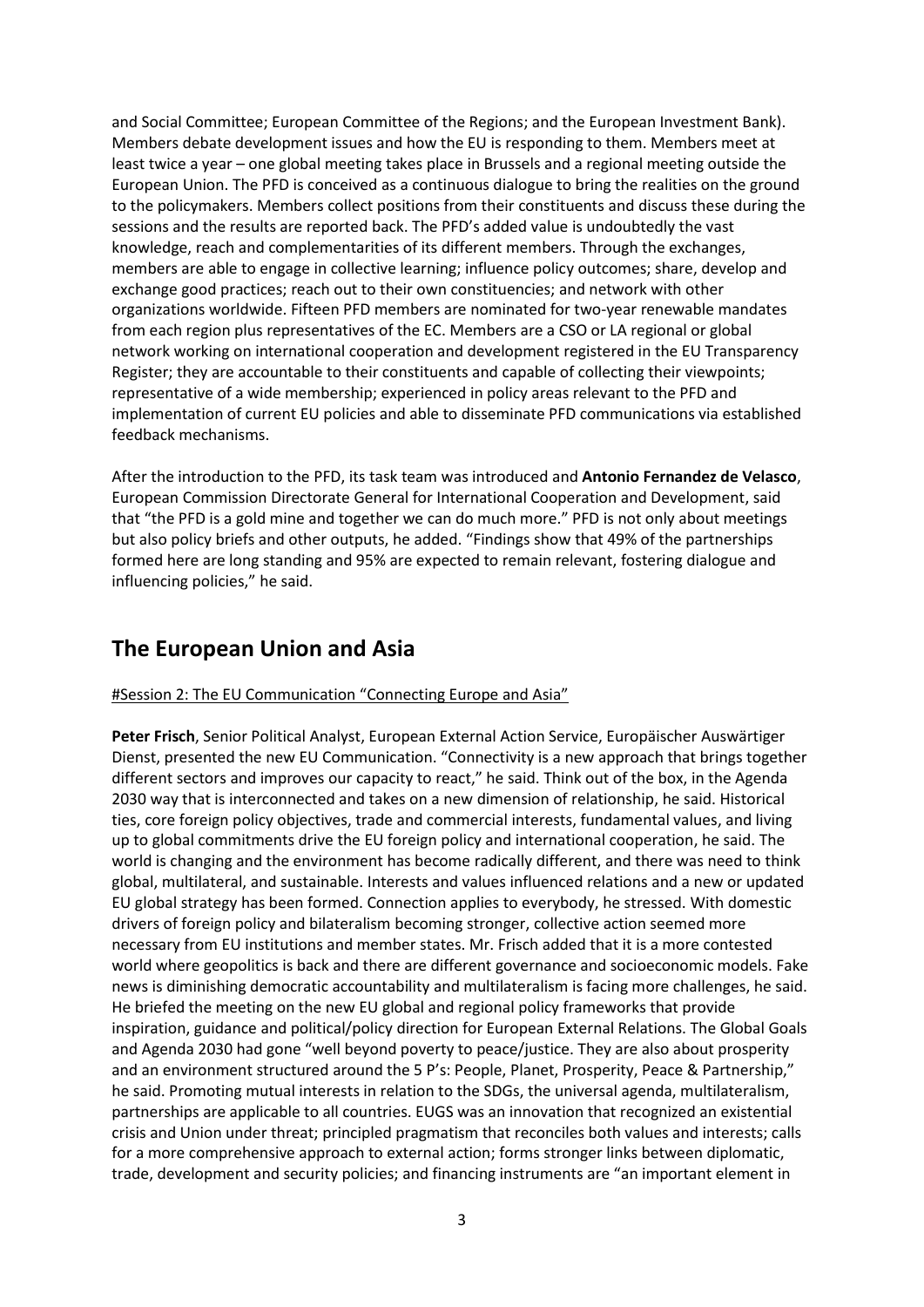the toolbox the EU has at its disposal for external action to be mobilized in line with agreed political priorities," he said. EUGS was created when under stress and needed updating and there had been change in consensus from a poverty to global approach. Europe and Asia have 70% of the world population and together contribute 60% of the world GDP, so there can be ambition in the relationship, he said, with the relationship needing to be more strategic while creating a level playing field. "We need to build trust and understanding and respect is very important. We need to learn from each other, be united and strong," he said concluding that the connectivity strategy could have a huge impact in the world. After the presentation, comments were made and questions were asked from the floor.

**Claire Frost** of Commonwealth Local Government Forum said that there should be due recognition of local governments and recognition also that CSOs are going to be of special importance while achieving the SDGs.

**Mahendra Prasad Yadav**, Nepal Trade Union Congress, said that local governments would have to be very active. Everything had to be mainstreamed and there was need to look at national development capacities that can contribute to the 2030 Agenda. There were strong potentials for very active cooperation such as through this forum, he said.

**Harutyunyan Haykuhi** of Eastern Partnership Civil Society Forum commented on the need for the human rights approach, elaboration of the new agenda, equality and justice.

**Peter Frisch** responded that human values crossed borders: national, regional, and all others. Therefore, bilateral agreements were taking place, such as that with Japan, and cross border agreements were taking place, such as that with ASEAN to promote the values imbedded in the European DNA. Efforts were undertaken in ways that are sensitive to social norms. Prevention of war was important: he shared his personal experience "on what it means not to respect human rights," talking about his own grandfather who died in a concentration camp. Core things such as human values, human rights strategies and forums, mainstreaming of human rights is a part of all EU efforts, he said. Especially working with the civil society, strong attention needs to be provided to human rights. With other ways of thinking coming up, these factors must continue to be a part of the discussions, he said.

**Marlene Simeon**, European Platform of Local and Regional Authorities for Development, asked about the mechanisms that consult with local and regional governments and plans for making roadmaps. "How will you work with national associations in the region?" she asked and if decentralization would be at the core of these efforts.

**Govind Kelkar**, Senior Advisor, The Landesa Center for Women's Land Rights, said that there are negative social norms that need to be addressed and said that development had remained aloof from these norms. If social norms such as the treating people as Dalit are not conducive to social rights, they need to be addressed, she said, and 100% invalidated through the human rights approach.

**HE Veronica Cody**, Ambassador, European Union Delegation to Nepal, asked about the next steps of the strategy.

**Peter Frisch,** said decentralization and subsidiarity were important. The national level alone cannot do what can be done at the local level and then at the national and at the European level, he said. Work was needed towards understanding how we can work together. Addressing social norms in connection to human rights, he said that every EU trade agreement had a human rights clause and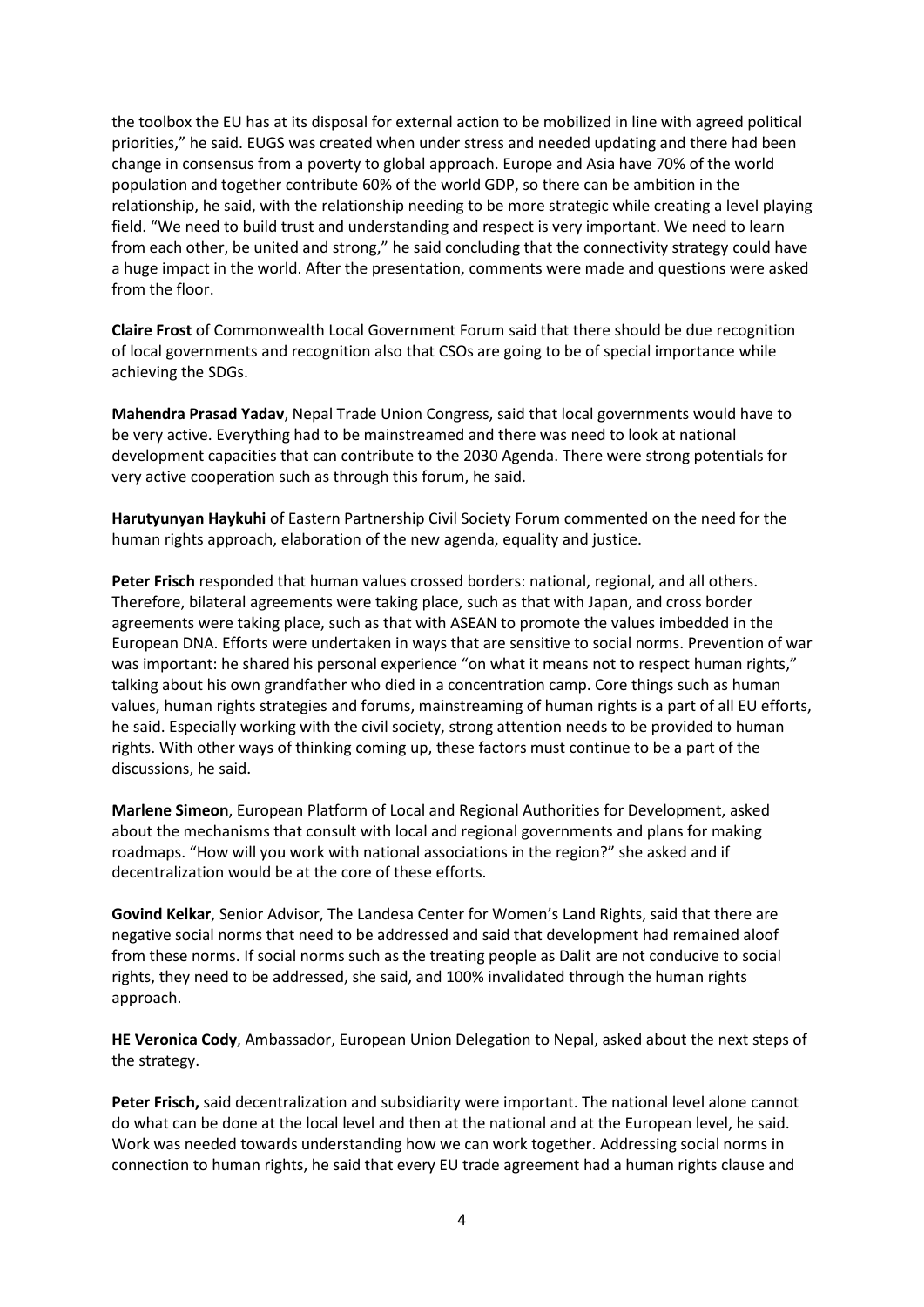that agreements could be suspended if there was a lack of respect for human rights. On the other hand, the African Union had been addressing EU member states' treatment of migrants. "We have to face these situations and address them very openly," he said. There is need to be very attentive as to how the new communication would evolve with Asia, US and other partners. The meeting in Brussels would launch the new EU strategy with Japan as the first country to go forward with this approach. The special ambassador would be following developments on a day to day basis, he said. Dialogue with ASEAN, US, and others were taking place with proposals on the table and a lively exchange with China which has alternative ideas. There would have to be a joint strategy, he said.

**Dhabal SJB Rana**, Mayor of Nepalgunj Sub Metropolitan City, said that while he saw a lot of policies related to connectivity he asked how disparities between nations would be addressed. He said many problems faced were related to very big gaps among people as well as among states.

**Peter Frisch** agreed. He said that disparities between nations and people were related to basic human rights. He said that Asia had the right partner in Europe. With 350 billion (1/3) of the EU budget going towards integration of poor regions and efforts aiming to bring the poorest segments up to rich segments. A people to people approach had to be taken and human capital upgraded, he said. He had never seen as much poverty as in terrorist influenced countries in North Africa and that addressing disparities was at the heart of the EU neighborhood policy.

#### #Session 4: Update on EU Regional Programs in Asia

After the keynote presentation, an update was provided on the EU regional programs in Asia. **Paolo Ciccarelli**, Head of Unit, Local Authorities, Digitalisation, Infrastructures, Directorate General for International Cooperation and Development, European Commission (DEVCO) and **Renato Mele**, Team Leader, Middle East, Central Asia, South Asia Unit, Directorate General for International Cooperation and Development, European Commission, joined the Asian Regional Meeting through video conferencing.

**Renato Mele** commented that she wished she could be in Nepal but it was not to be and that she was represented by her colleagues physically present at the meeting. She said that in 2018, the EU approach was changed, urban issues were stressed and an integrated program support to Local Authorities in the EU and Around the World was formulated. A call for proposal was launched for joint action, she said. Though a large number of local authorities applied, 127 local authorities had applied from Africa, but there were only 19 concept notes from Asia with only four submitting full proposals and two being financed. She hoped that many more would participate in the Supporting Local Authorities in Asia call for proposal next time, she said.

**Paolo Ciccarelli** of Local Authorities, Digitalisation, Infrastructures, Directorate General for International Cooperation and Development, European Commission (DEVCO) which works in Southeast Asia, South Asia, Central Asia and East Asia said that the 5 P's (People, Planet, Prosperity, Peace & Partnership) were the focus areas of focus of EU. He shared a PowerPoint presentation on external financing instruments of the EU and pointed out that a sizeable share of resources was spent in Asia. The role of the DEVCO was to take responsibility and define development policy, implement external aid, translate policies into practical aid actions, aid delivery and external representation of the EU, he said. "Establishing cooperation frameworks, DEVCO works at the regional and national level, it seizes opportunities for growth and connectivity, supports environmental and social challenges, and deepens security cooperation," he said. Priorities now were investment; migration and forced displacement; policy dialogue; was supported; and forming closer partnerships seven. He said that there had been a 20% increase in financing with the bulk going to the poorest countries and 13 poor nations. Budget support, SDG contracts, sector reform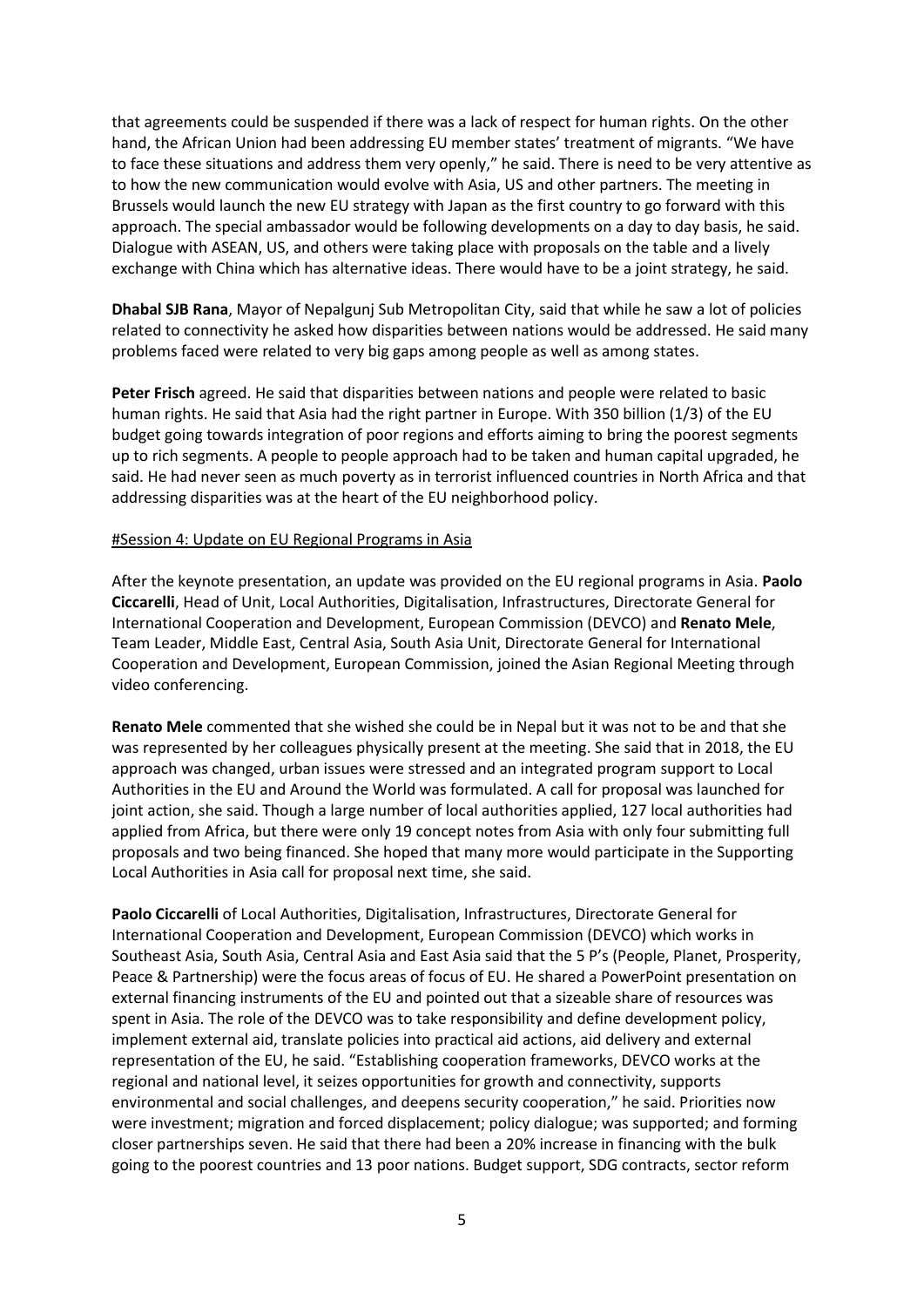performance contracts, state and resilience building contracts were the criteria defined. Reform policy, stable macroeconomic framework, public financial management, transparency and oversight were other criteria involved, he said. He pointed out that investment has been blended and grants are used to attract investments allowing the EU development assistance to leverage impact, support policy reform, sustainably and affordably tap into additional financing, and mitigate risks. IFCA Investment Facility for Central Asia and Asia Investment Facility (AIF) for large-scale infrastructure acted as catalysts for projects that might otherwise not happen, he said.

The floor was then opened for comments and questions.

**Abdul Wahab Abu Bakar** of Malaysia Employers Federation, said that given the pace of development, there may be challenges replied meeting the single development standard that had been set.

**Paolo Ciccarelli** replied that the EU supports the policies of partner countries and wants to improve compliance with international standards. DEVCO would not force which standards would apply.

**Marlene Simeon** of European Platform of Local and Regional Authorities for Development, Engagement of Policy Dialogue in Asia Region asked if a roadmap was being developed or discussed. **Renato Mele** answered that the development policy with Asia featured projects and bilateral development programs. In Cambodia the project modality was used due to structural difficulties and a different program budget line was used. On the other hand, in Afghanistan, Nepal, and Cambodia, the cooperation was integrated. In the future, with a new instrument in place, most probably there would not have to be a specific modality. Support to local authorities would be done through the government with a more important role for associations of local authorities, she said.

**Anuya Kuwar**of Commonwealth Local Government Forum said that structures and mechanisms of individual countries were different. Therefore, if asked for proposals separately, local authorities would have a difficult time accessing and responding to calls for proposals. He said that perhaps this was the reason only 19 proposals were submitted to the EU call. He asked that alternative approaches be considered.

**Renato Mele** responded that there had been difficulty in cooperation and that support could be given to local authorities through forums such as the Commonwealth Local Government Forum.

**Bernadia Irawati Tjandradewi,** Secretary General, United Cities and Local Governments Asia Pacific, said that the role of national and regional associations had been highlighted and asked if decentralization could be encouraged. She said that Myanmar and Laos do not have such associations and that Cambodia was just setting up such an association. She asked if it would be possible to ask governments to apply through associations.

**Renato Mele** said that the EU could not impose such restrictions and pointed out the difference between bilateral and diplomatic programs. Human rights and the rule of law could be a reason not to support specific programs therefore bilateral cooperation was negotiated with different country Saying that "We rely on the work of our colleagues." She added that partnership and policy dialogue in many instances were extended by partners.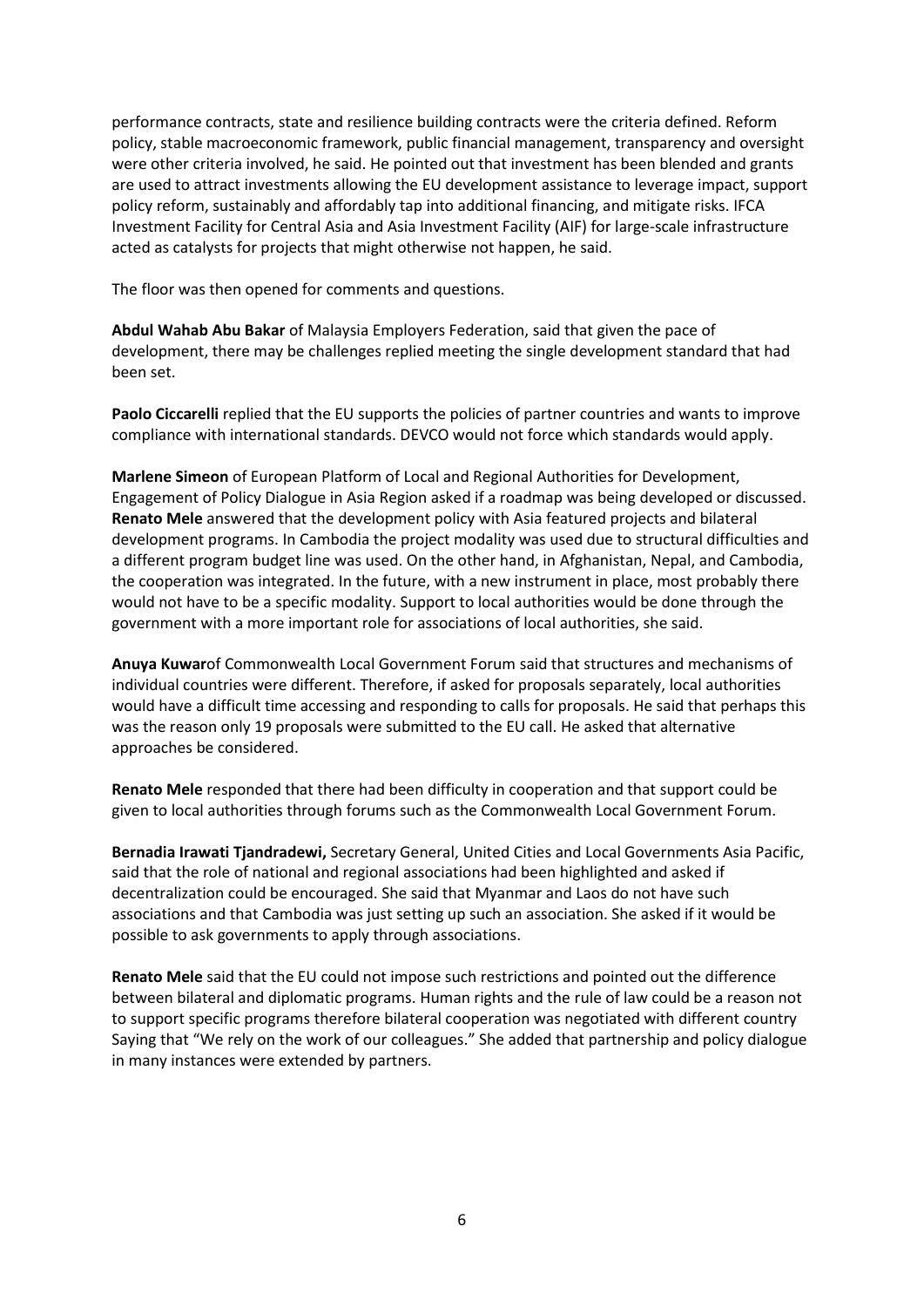#### #Our host country Nepal: A closer look at work toward the SDGs

### **Our Host Country Nepal**

A closer look at work toward the Sustainable Development Goals (SDGs)

**Ovidiu Mic**, Head of Cooperation, European Union Delegation to Nepal moderated the session involving **Chakrapani Acharya** of the National Planning Commission; **Jitram Lama**, Chairperson of the NGO Federation of Nepal; **Dhawal SJB Rana**, Mayor of Nepalgunj Sub Metropolitan city; and **Maniram Singh Mahat** of the Town Development Fund. The objective of the session was to learn from the experience of Nepal, including past and current challenges and opportunities, and have a better understanding of the implementation of the 2030 Agenda in the country, including priority areas with specific examples.

**Ovidiu Mic** introduced the session saying that enormous progress had been achieved and the progress sustained in Nepal. There had been positive change in economic development with Nepal being one of the first countries to prepare a baseline survey in the region. A new constitution had been promulgated in the country and a federal system brought into place.

**Maniram Singh Mahat** of the Town Development Fund said that Nepal had made commendable progress towards achieving SDG goals. It had come up with timely policy documents and stressed that significant financing was needed to achieve all the 17 goals. He pointed out that the Town Development Fund is the only organization to finance local authorities in Nepal. It responds to the huge rise in urban population from 17% of the national population eighteen years ago to 60% of the national population today. "What we do in urban centers decides what happens in the rest of the country," he said. He cited SDG 6, water and sanitation to all people, as an example of success. Only 30% of the population have safe water in Nepal and by 2030 87% will have safe water, he said. He talked about innovations in financing water and sanitation efforts through contribution from the people, local budgets, national budget, and international ADB and World Bank loans and grants. He said that the Town Development Fund, when it was created 30 years back, spent most of its budget completing previous commitments. It created 1000 projects through grants which had no financial accountability. Municipalities now get loans as opposed to grants and this increases their accountability. He thanked the EU for its contributions to Nepal.

**Dhawal SJB Rana**, Mayor of Nepalgunj Sub Metropolitan City, talked about the roles of central, provincial, and local governments in Nepal. He said responsibility had been transferred to local governments as regards the implementation of SDGs. Altogether 756 local governments and 293 municipalities were acting on them, he said. It is now compulsory to have women representatives in local, provincial and national governments and according to the new constitution of Nepal marginalized such as the Dalits are also a part of the local authorities. Standards of living and health had improved in Nepal and there was a big leap in public accountability, he said with right to information being legalized and budgets earmarking certain percentages to SDG related causes. He added that internal and external audit systems were in place and that the system had evolved to help assist the achievement the SDGs. There are still problems he said, such as that of unemployment, with millions going to the Gulf States, India and other places due to poverty, lack of training, disparity, and lack of opportunity. He said that Nepal had focused on infrastructure development at the present time as the people wanted to see immediate development. Development requires large capital which Nepal lacks, he said. Therefore, infrastructure was the focus so people do not become disenchanted, he said.

**Chakrapani Acharya** of the National Planning Commission of Nepal commented on financial requirements and said that resources for the Agenda 2030 could come from the government, private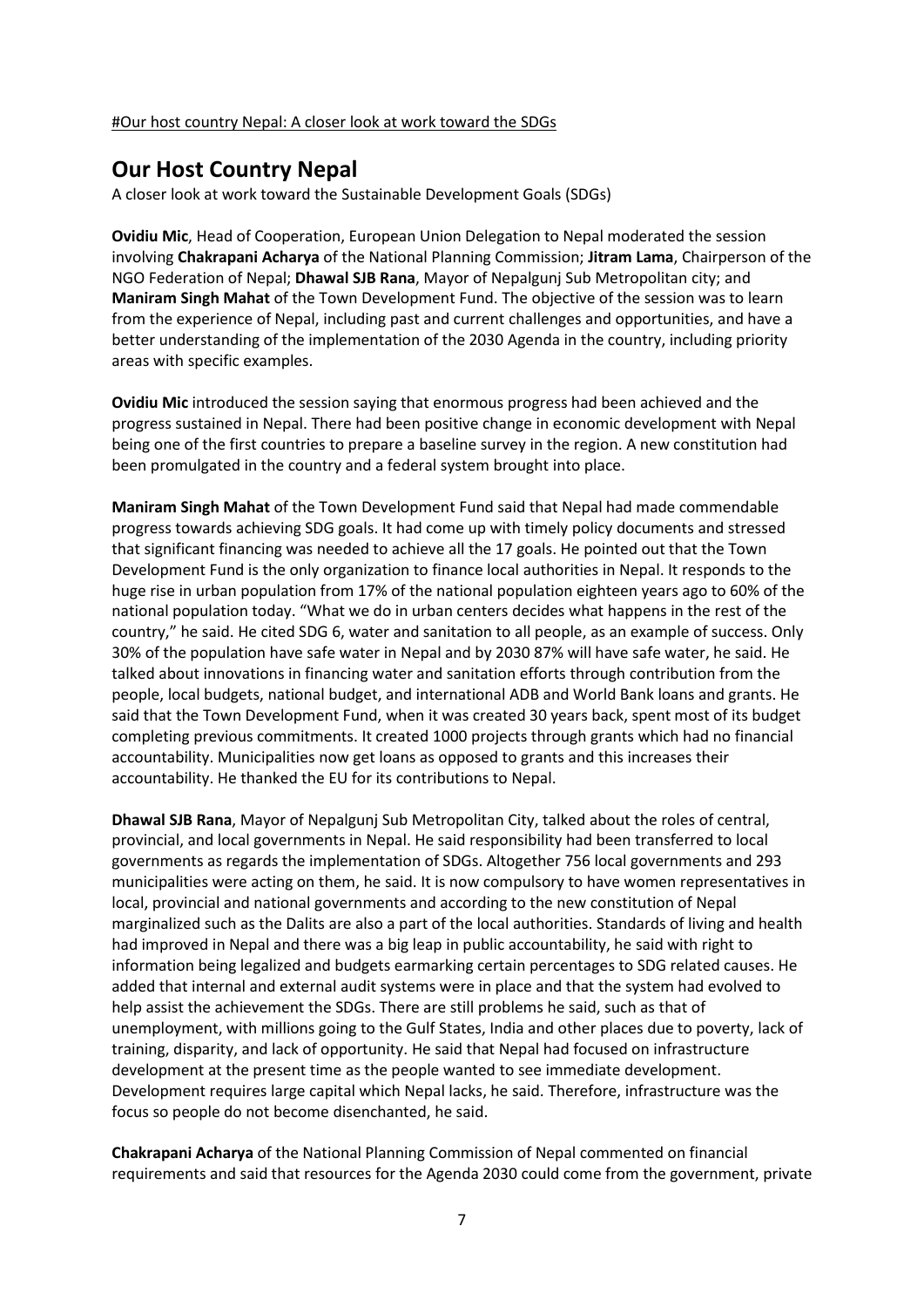sector, and civil society. He spoke of the formation of a roadmap in Nepal that has incorporated global SDG indicators. He said that they had been linked to Nepal's 5 year, 10 year, and 15 year plans. Nepal hoped to work towards the SDGs by 2025 using the next five years (until 2030) to balance achievements and put in extra effort into areas that needed further work, he said. Different committees are working on governance, agriculture, employment and other issues while implementing, monitoring and evaluating SDG progress, he said. Economic prosperity, universal health coverage, and social security were a part of Nepal's vision and Agenda 2030. 32 major goals were targeted by the national development framework using SDG related indicators stated with national budgeting incorporating SDGs. He pointed towards game changer projects that have large impact, model guidelines, and grants targeting provinces and municipalities lagging far behind among other efforts going on to achieve the SDGs.

**Jitram Lama**, Chairperson, NGO Federation of Nepal, said that the federation was active at the local, provincial, and national levels in all 77 districts of the country. "Nepal is home to a vibrant civil society organization," he said. Different development organizations in Nepal work with the civil society and civil society networks are active in agriculture, Dalit, economic, labor, and other sectors, he said. He added that civil society is represented at the local to national levels as members of committees within local authorities working on different issues including politics, human rights, and peace. He said 61% of elected representatives had civil society backgrounds and that the civil society in Nepal worked very closely with the government of Nepal. He said the PFD could help Nepal achieve the SDGs by working with the civil society in the country. He pointed out that all seven provinces in the country have provincial level SDG forums. At the end, he shared publications, translations and other material that the NGO Federation had published.

After their sharing, panelists responded to comments and questions from the floor:

**Wazed Feroj**, Bangladesh Union Parishad Forum, said that Bangladesh issued loans, not grants to municipalities. He wanted to know about the practice in Nepal.

**Kedar Bhattarai** of Environmental Services Nepal said that Nepal government has to improve inclusive implementation with better engagement with the civil society. Transparency and consultation was limited to a few civil society groups that had access. He raised concern as only nice things had been said. He asked if the government would take into matter the information and data provided by civil society organizations when forming policies and taking action.

**Meena Pokharel**, Nepal Agriculture Cooperative Central Federation Limited, said that the cooperative sector also contributed to wards the achievement of SDGs in Nepal and that the government had not recognized the financial contributions of the cooperative sector adequately.

**Hansong Liu** of China Enterprise Confederation said that the National Planning Commission could take a leading role in rural development and SME development. New technologies like Artificial Intelligence could be looked at. "Do you have a 5-year, 7-year, or a long term plan to ensure SME development?" she asked.

**Sudarshan Subedi**, Koshish National Mental Health Self Help Organization, Nepal, said that he was proud of the psychosocial coverage provided by the new constitution of Nepal. He said 12 acts had been passed to address the psychosocial sector and policy guidelines put in place. However, while 4322 people died by suicide in 2016, the number rose to 5360 in 2018. "16 people are dying each day in Nepal by suicide and in 10 years, 100,000 lives will have been lost," he said. He asked was being done to address this. He also pointed out that there was no awareness related to the SDGs at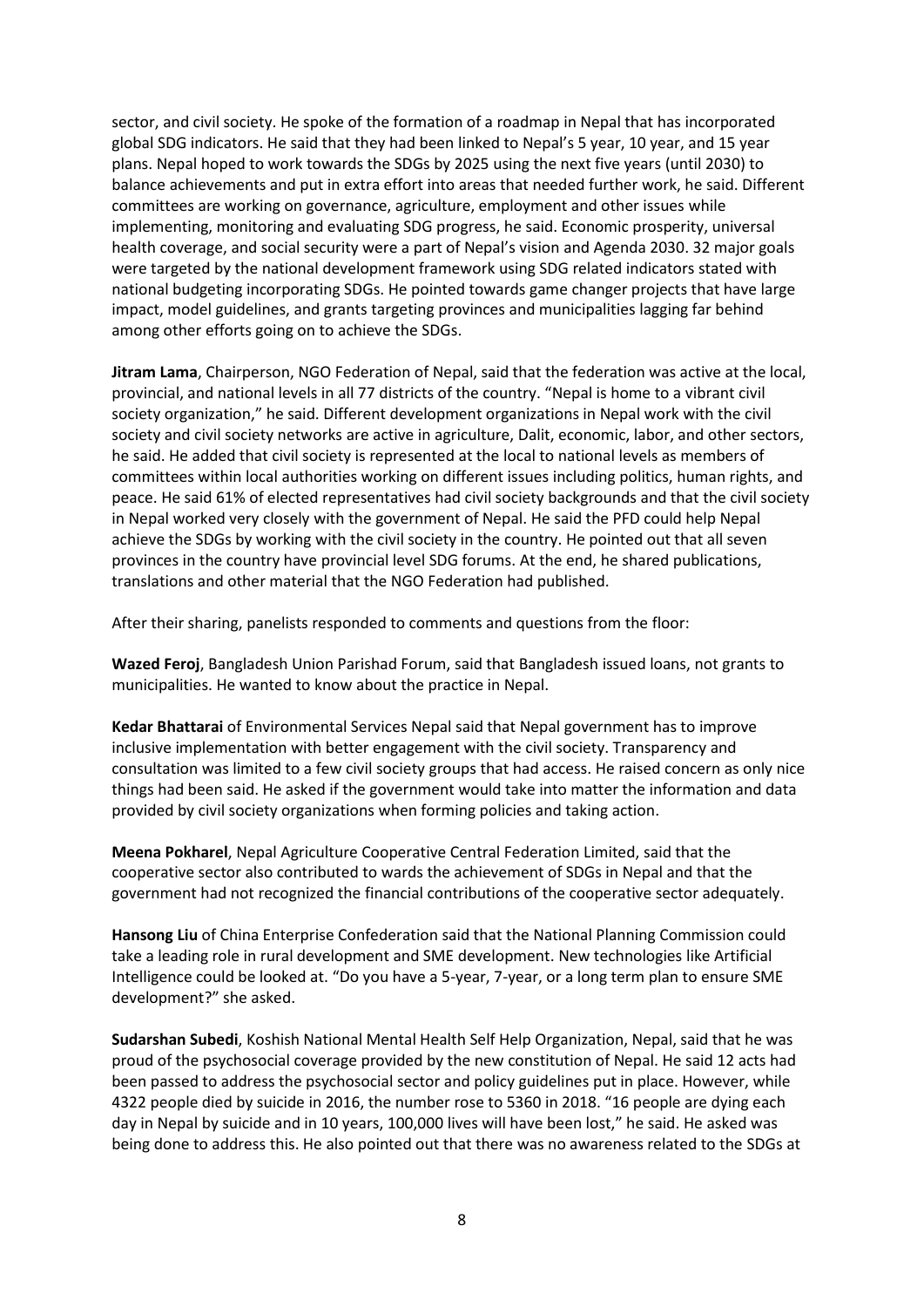the local level and roads and infrastructure were being invested in with very little being done in terms of human development. "How will you address this situation?" he asked.

**Esther Penunia**, Asian Farmers Association for Sustainable Rural Development, talked about the Nepal agriculture coalition and the nation's agriculture development strategy. She said the farming sector needed to be addressed more prominently. Even in agriculture based countries, "farmers are the poorest and the hungriest," she said and that farmer women and farmer youth had to be more involved. 2014 to 2023 had been declared the Family Farming Decade, she said, and wanted Nepal to continue its work and commitment to this sector.

**Chakrapani Acharya**, National Planning Commission, said Nepal Vision 2043 specifically addressed the SME sector. Periodic plans related to SMEs had been formulated and separate chapters formed for SMEs, industry, agriculture, and tourism. The 25 year plan aimed to generate more employment from SMEs and guidelines for localized capacity development had been formed.

**Dhabal SJB Rana,** Mayor of Nepalgunj Sub Metropolitan city, said that Nepal came out of insecurity and conflict recently and that it did not even have local governments. A new constitution has been promulgated, elections have taken place, and the aspiration of the people was very high. Infrastructure development, roads, drains, bus terminals were expected by the people and local governments had prioritized infrastructure accordingly. However social inclusion, needs of the disabled are not sidelined even though local governments are found lacking. He said that all local government buildings are required to be disabled friendly. The budgetary process makes sure that there is inclusion of such diverse issues though a 7-step process.

After the comments and questions, the panelists were asked if they had recommendations to make to the EU.

- **Dhawal S.J.B. Rana**, Mayor of Nepalgunj Sub Metropolitan City, said most INGOs and governments support human resource development in Nepal. He asked that Nepal also be supported through micro development projects that increase employment and economic development. He appealed for direct implementation of game changing projects.
- **Maniram Singh Mahat** of the Town Development Fund said that municipalities were in transition. Central government secretaries were being asked to go to the provinces under the new decentralized structure. He hoped that qualified human resource would be available also at the local level such as engineers, health workers and educators. Qualified human resource is a basic need, he said.
- **Jitram Lama**, Chairperson, NGO Federation of Nepal, said the SDGs are necessary to achieve a peaceful and sustainable world. He asked for the localization of aid in manners that respond to local cultures, norms and values. Economic, social, and other development is also necessary while we concentrate on infrastructure development, he said.
- **Chakrapani Acharya** of the National Planning Commission called for the enhancement of the private sector, growth of capacity, economic progress, more employment and sustainability of efforts.

The session was concluded with **Antonio Fernandez de Velasco**, European Commission Directorate General for International Cooperation and Development, pointing out and regretting that there were no women on the panel due to an unexpected circumstance.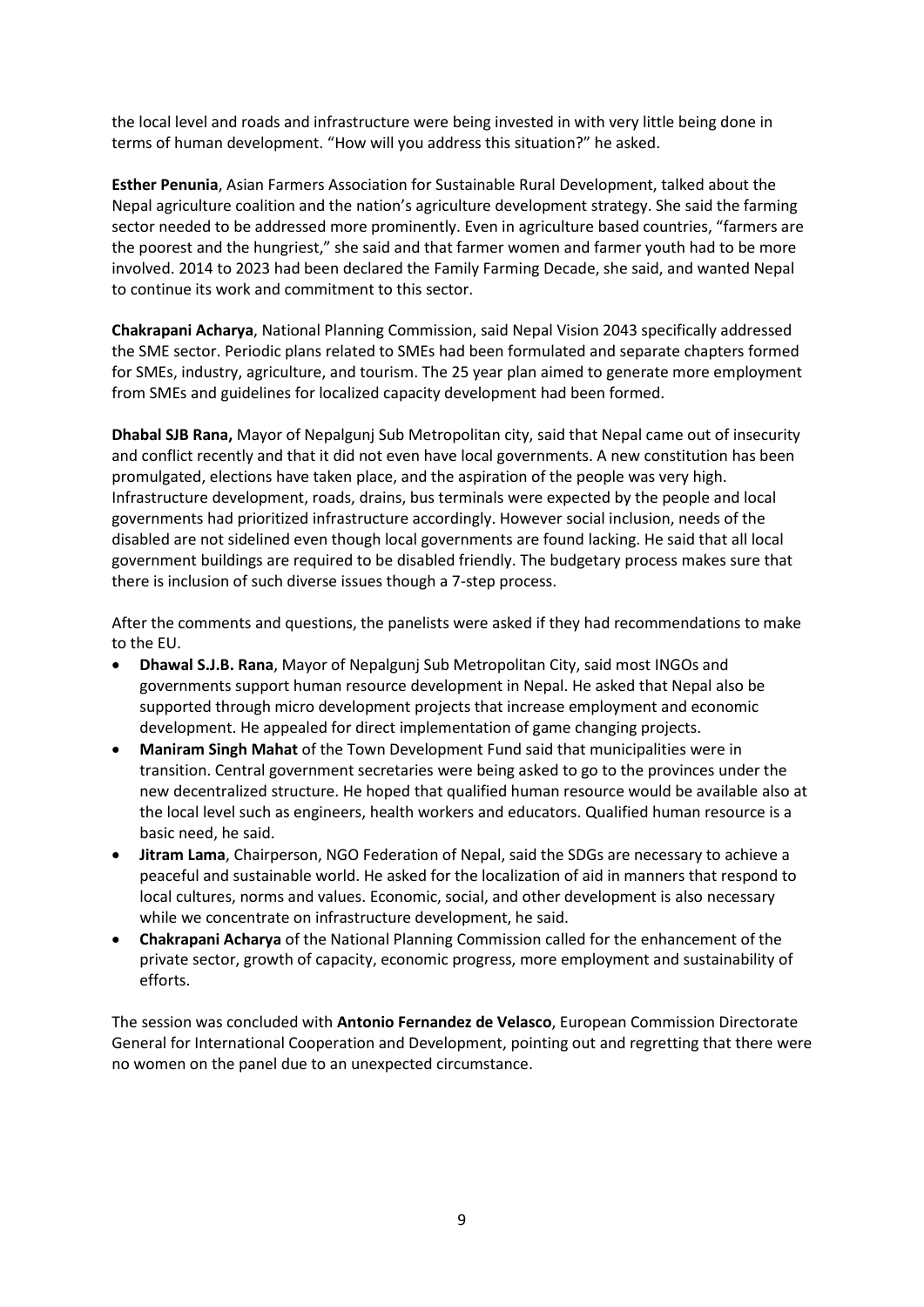# **How Asia is Faring**

Regional Progress towards the Global Development Agenda

The session "How Asia is faring" was moderated by **Mags Catindig**, Program Manager, Asian Partnership for the Development of Human Resources in Rural Areas. **Katinka Weinberger**, Chief, Environment and Development Policy, Economic and Social Commission for Asia and the Pacific; **Wardarina**, Programme Officer, Asia Pacific Forum on Women, Law and Development; **Bernadia Tjandradewi**, Secretary General, United Cities and Local Governments Asia Pacific; and **Sita Sumrit**, Assistant Director and Head of Poverty Eradication and Gender, Secretariat of the Association of Southeast Asian Nations (ASEAN) were on the all women panel.

**Katinka Weinberger** said that the current rate of progress none of the goals would be achieved and there would be regression in some SDGs areas. There is lack of progress despite national structures being built and in one way or another most countries setting up separate bodies to monitor SDGs with follow-up and review being made stronger. Eight more countries were doing Voluntary National Reviews (VNR) with the quality of reviews improving. However, participation and inclusion of voices was going down with civil society participation in four countries closed and narrowed in four more. 70% of women and girls still faced gender based violence and extreme levels of inequality and land rights of indigenous communities were not looked at. She ended in a more hopeful tone pointing out that while there were challenges, there are also positives. She said that a process of identifying nuggets of success – and who, what, and why these case studies were doing so well – was going on so they could set examples for others to follow.

**Sita Sumrit**, Assistant Director and Head of Poverty Eradication and Gender, Secretariat of the Association of Southeast Asian Nations (ASEAN), said that there was a clear convergence between SDGs and ASEAN. Clear efforts had been made to ally the region's development plans with the SDGs, she said. While ASEAN doesn't have the mandate to implement at national or local levels, she said the region is doing well in many areas and that poverty eradication had been achieved with full access to basic education and health services. In terms of equality, however, the region lagged behind, she said, within the country and amongst member countries. The region was also struggling with concentrated efforts to mitigate climate change and disaster actions. Altogether five areas had been identified for focus and global mandates were being translated into local mandates to complement poverty eradication, connectivity and infrastructure. She noted that ASEAN had worked with the EU, including in areas of collaboration and dialogue. Capacity building – related to achievement of SDGs – was required at the local level so that CSOs and LAs did not feel that the goals are being parachuted on them. Inclusive innovation is the new way of partnering and doing things, sharing data and learning.

**Bernadia Irawati Tjandradewi**, Secretary General, United Cities and Local Governments Asia Pacific, commented on how CSOs and LAs are coping with the SDGs. She said that the relationship between governments and civil societies needed review. Governments can be strategic, she said, and take the bottom up or the top down approach. Local governments could listen to citizens and feed the information to the national level. A framework could be prepared so that everyone works together whether at the global, regional, or national level. She talked about economic, social, and government pillars of ASEAN and how United Cities and Local Governments Asia Pacific had become the first association to be aggregated by ASEAN. She pointed to the need for associations and similar organizations to consolidate among themselves and said that United Cities and Local Governments Asia Pacific was working with associations in the region. She said the reason why local governments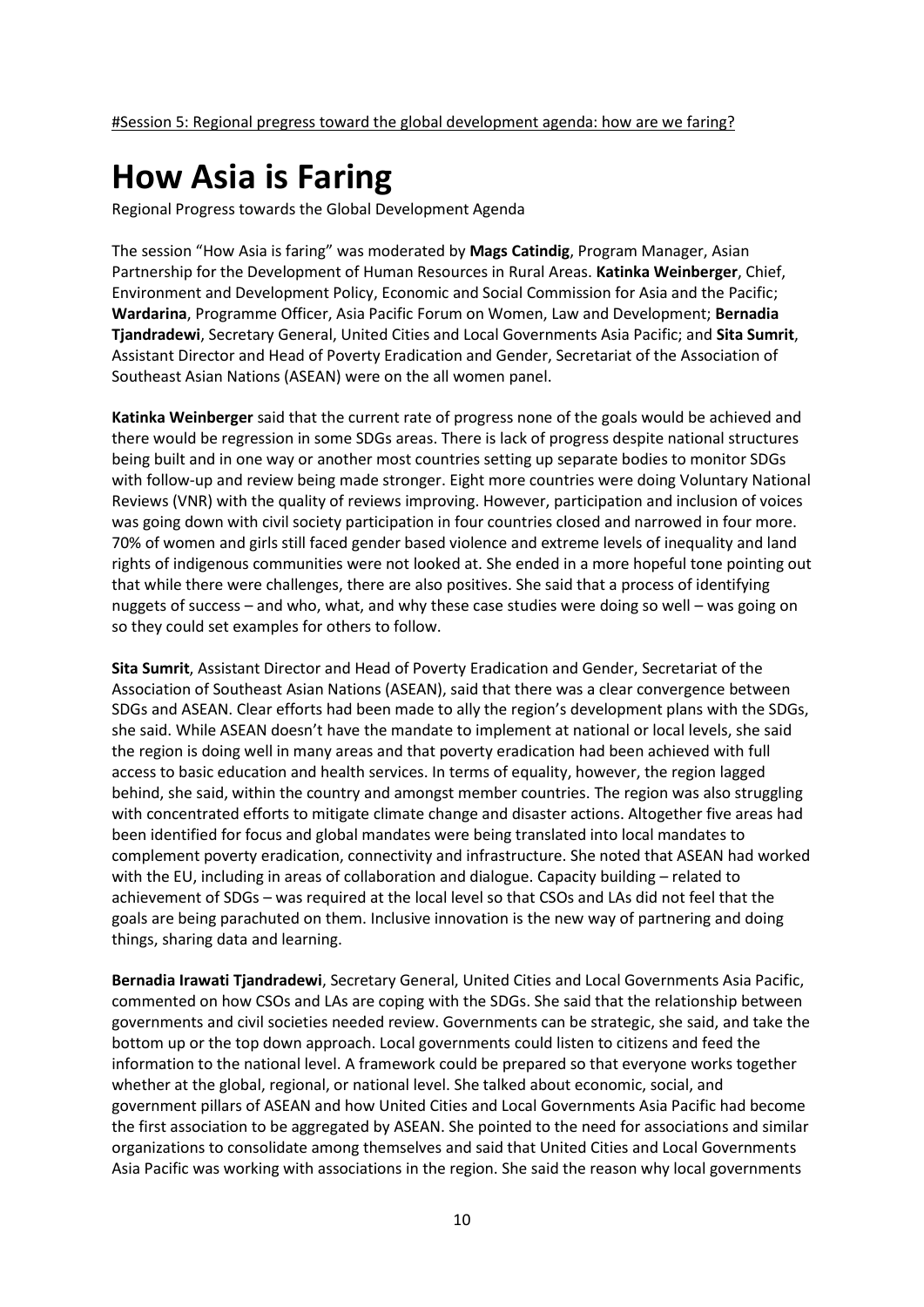do not work together is because there are no mechanisms in place or such mechanisms are not structured. She stressed the need for local governments to work together and for the quality of such interactions to improve. She talked about voluntary reviews of cities and that three cities had been developing such reviews in Japan. Successes like this would inspire other local governments and help them understand improved status and challenges. Despite being very committed, she said, the challenges were huge.

**Wardarina**, Programme Officer, Asia Pacific Forum on Women, Law and Development, spoke on the need to show actual realities in relation to SDG progress and issues. She said that the economic model of governance is not working for women, indigenous people and the marginalized. She presented Development Gestures in the Asia Pacific and said that it shows equality of power and wealth between rich and poor, women and children. The Asia Pacific Regional Society has 17 constituencies working on nine major issues as well as on social and community enterprise, she said. She wanted grassroots communities to engage. She believes that program is a success as others are replicating its processes around the world including in Africa and the US.

**Bernadia Irawati Tjandradewi** elaborated financing and ability to access funds. She said local authorities needed more power to generate funds. Local governments have lack of capacity in generating funds though, in Indonesia, there are many opportunities to do so. Local governments need to understand mechanisms such as government bonds and they should compare themselves to the stock exchange. Speaking of challenges, she pointed out that Cambodia had allocated very little money to manage solid waste. In the mean, in Pakistan, while only a fraction of necessary data was available. She said that management reform is required and though achievements like decrease in turnaround time had been achieved for investors, much more needed to be done.

**Wardarina** said the "Leave no one behind," slogan of SDG needs to be looked at as the present system excludes people. Systemic barriers need to be identified and brought down. She said among systemic barriers that had to be addressed were patriarchy and authoritarian approaches. The present system shows off power while normalizing the use of fear she said and expressed concern at the growing attacks on human rights activists over the recent past. She raised the issue of the rising wealth and equality gaps. "Bangladeshi women who make clothes all their lives earn less what a CEO earns in 4 days," she said with the world's richest 26 individuals owning as much as the world's poorest 50%. Something is wrong with the economic model, she stated. She talked about climate change and said that action was urgent as it is believed that there is less than a decade to sort out the situation.

After commentaries by the individual panelists, there were comments from the floor as well as a discussion among the panelists.

**Mags Catindig**, moderator, said that Wardarina was scratching the surface of issues facing the world.

**Katinka Weinberger** said a consolidated perspective of what the region thinks needs to be presented at a high level political forum. 2030 Agenda focuses on the national level but the regional level brings information to the global level, she said. Regional gatherings provide a safe space for sharing and discussion and help identify areas for cooperation and participation allowing what happens at the regional level to be taken back to the national level, she said.

**Sita Sumrit** concluded that more resources were needed. However, financing did not only mean needing more money: there was need to know where the money was going, she said.

**Anna Lixi** of the European Union delegation said that sessions 8.1a "Sharing pilot initiatives/experiences in the region around CSO-LA cooperation" and 8.1b "SDG implementation in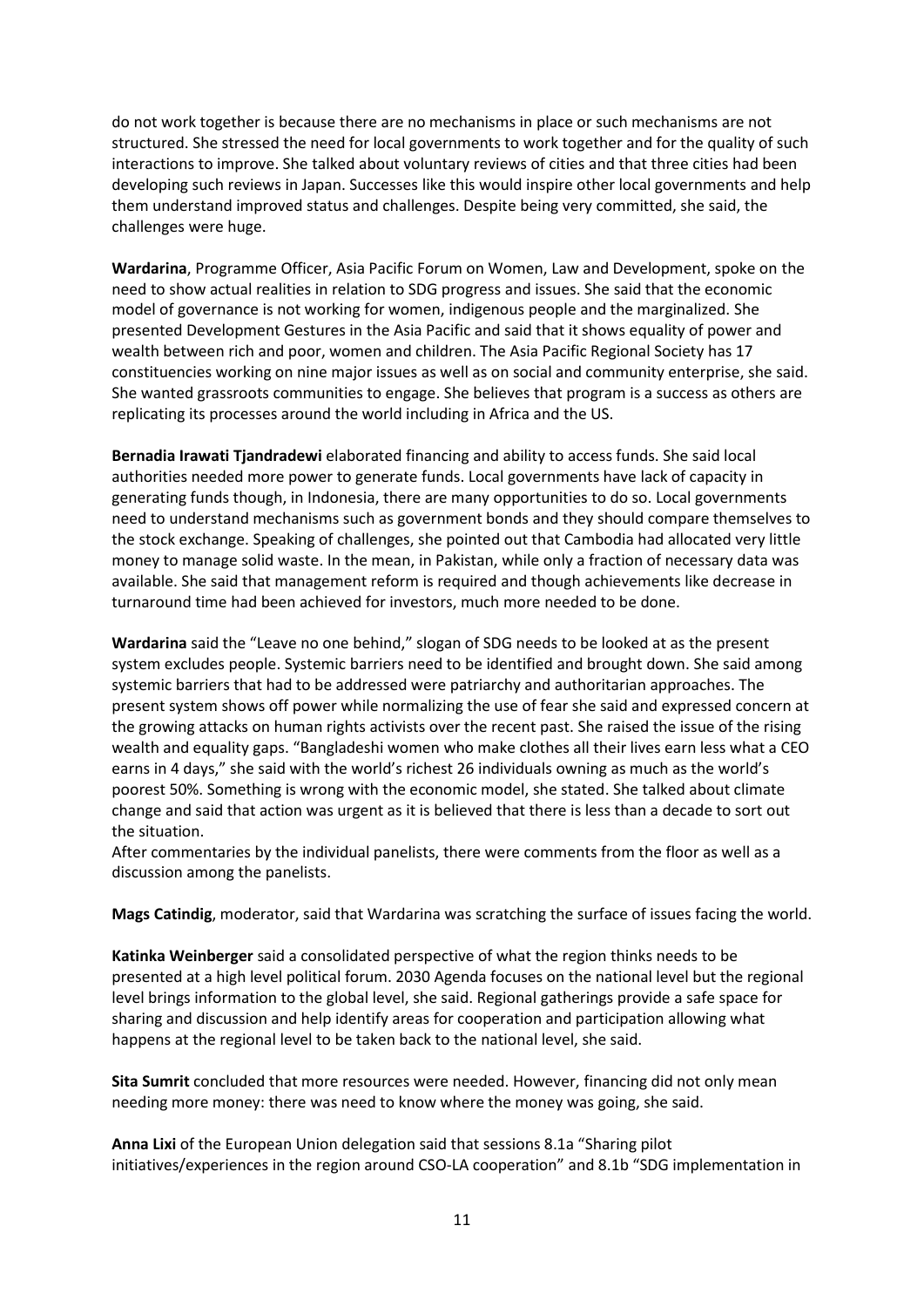fragile contexts (including coastal communities)" would be very interesting. We must add fragile countries to the discussion, she said.

**Francis Upgi Kim** of International Trade Union Confederation – Asia Pacific said that governments lack processes on serious SDGs because they do not have inclusive mechanisms that enable trade unions and civil society organizations to engage in the planning and monitoring implementation of the goals. He said three principles should characterize the VNR process: Transparency, Consultation and Social Dialogue. Too little consultation with too few groups is never enough, he said. Governments cannot choose the few who says only nice and rosy things to talk to. He said trade unions have been left behind and outside of the VNR process in Nepal. He asked if the government was ready to put in place an inclusive and multi-actor body which would include trade unions and civil society organizations to monitor and make an impact assessment of the implementation of the SDGs. He also asked if the government would take into account facts and figures that trade union and civil society organizations are providing, as well as invest in trade unions' and civil society organizations' capacities to collet alternative data and take inclusive decisions.

**Suphakit Nuntavorakarn** of the Healthy Public Policy Foundation, Thailand, said gender equality in Thailand and many countries is not adequate. With no power to implement change or the SDGs, the question was how CSOs could make a difference to gender balance.

A comment was made regarding ASEAN. In many stakeholder engagements, the private sector was missing even as it was seen as a key player. It is not only large industries that contribute to progress. 96% of companies in the region are small so a systematic way of engaging them was important.

**Bernadia Irawati Tjandradewi** said that there was a gender goal file in Thailand and that it was cross-cutting. She said a lot of women's rights organizations can work with the national commission.

**Katinka Weinberger** said that many efforts are concentrated in one place therefore different levels of governments and constituents need to be integrated and this effort mainstreamed.

**Sita Sumrit** said there was need to work with the private sector on good governance. The labor sector, the committee on women and others had to be integrated into the ASEAN system.

During the concluding conversation, **Bernadia Irawati Tjandradewi** said there was need to compare economic policy vs. human rights to understand SDG progress. **Katinka Weinberger** wanted to have a more positive approach to achieving the SDGs. **Sita Sumrit** said that there had to be a single direction and a yoga like approach. **Wardarina** said that they themselves had to set good examples.

**Mags Catindig** concluded the session by saying that the region was lagging behind but that they were positive. Systemic barriers exist, she said, and that there were 10 years remaining. "We need to collaborate more and share experiences, financing, and data," she said.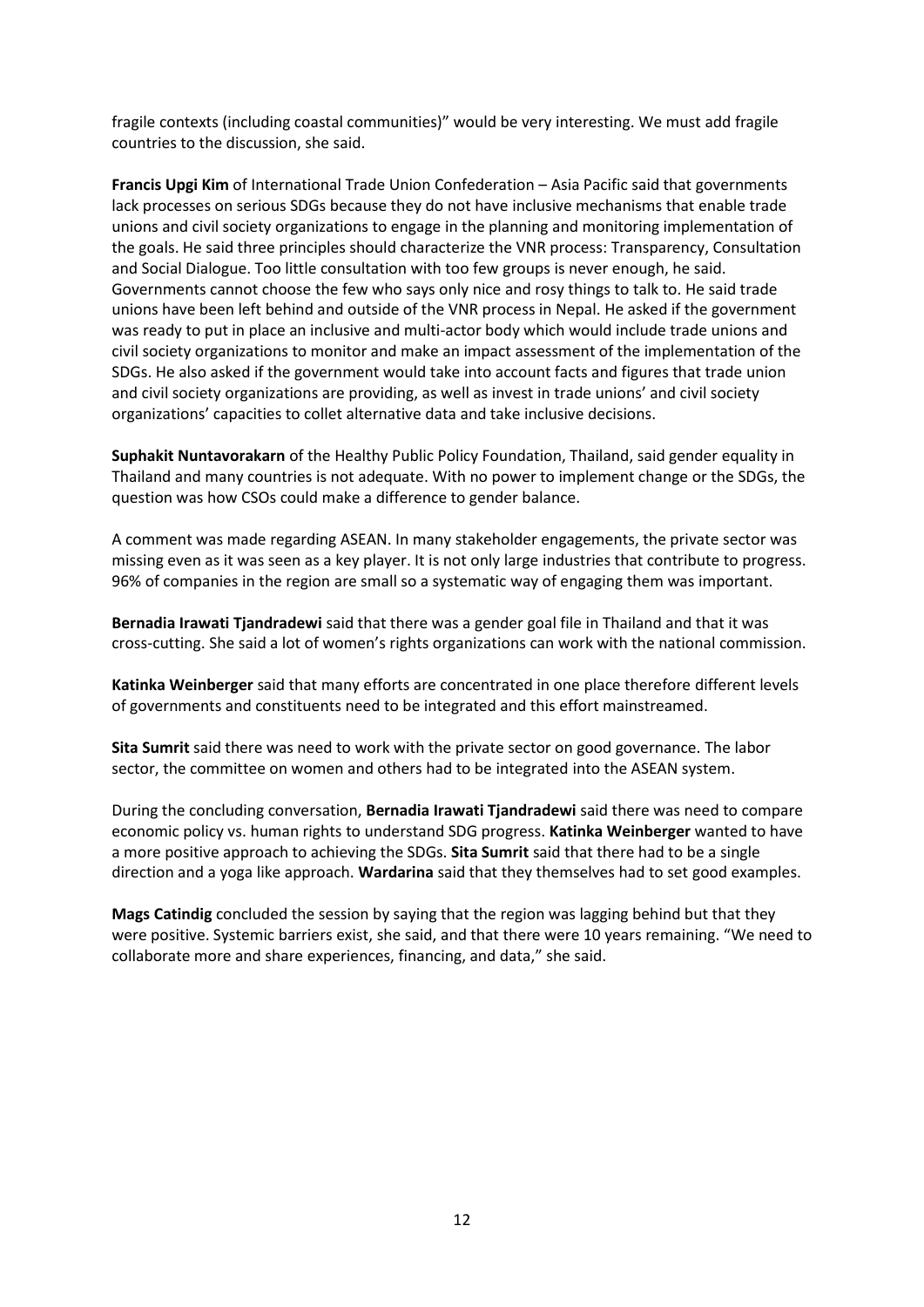### #Session 6: Interactive session on national progress toward SDGs

An interactive session on national progress towards SDGs took place to engage participants in commenting on challenges, solutions and overall national progress toward the 2030 Agenda and to compare past regional and global PFD meetings in which participants had summarized main challenges, solutions and next steps toward SDG achievement and leaving no one behind. The themes under discussion were:

### 1. Is there still political commitment to support the 2030 Agenda at national level?

In the survey that was shared before the PFD (approx 35 participants responded to the survey), 40% felt that political commitment to SDG implementation remains strong or very strong in their country. 71% of the respondents said that political support is there. However, there were also many BUTs (attention to SDGs was not high, implementation was not adequate, there was no real budget...). The fading of political support was attributed to:

- contradictions within policy commitments,
- institutions working in silos, and
- political commitments that do not translate into real action.

### 2. Are SDGs integrated at the national level?

86% of respondents said that SDGs are integrated into national planning and strategies in a number of ways such as national development strategies followed by the uptake of voluntary national reports. Comments were made on the "integration" of the strategy in real policy. Many SDGs have been mentioned, they said, and the SDGs prioritized the most are gender equality, decent work, and climate action. Relatively high use, despite limitations and need for improvement, of voluntary national processes of oversight and reporting on the SDGs was mentioned.

#### 3. Are there effective channels for participation of different actors?

65% felt that there were effective channels for participation, which was inconsistent with the debates where only 40% believed that CSOs advocacy was taken into consideration. 27% said that inclusive partnerships are installed so no one is left behind. 100% considered LAs as not adequately resourced and coordinated to implement the SDGs. 47% said that multi-stakeholders platforms necessary to support SDGs exist.

4. Financial instruments available to support the implementation of the SDGs.

A most challenging aspect for progression and effective implementation of Agenda 2030 is financing. 75% of respondents said there are financial instruments available to support implementation. Most agreed that despite the availability they are not easy to access. In terms of actual sources for funds, national programs, government funding (which is even harder to access), international funding, and regional and local banks were mentioned.

Recommendations were made on how the EU could support the implementation of Agenda 2030 in Asia. Some actions that could be taken were:

- Further support to dialogue between CSOs, LAs and the government.
- Simplification of procedures.
- Empowerment and capacity building of constituencies, particularly local organizations.
- Support the monitoring of implementation of the SDGs at the national level.
- Focus on resilient communities.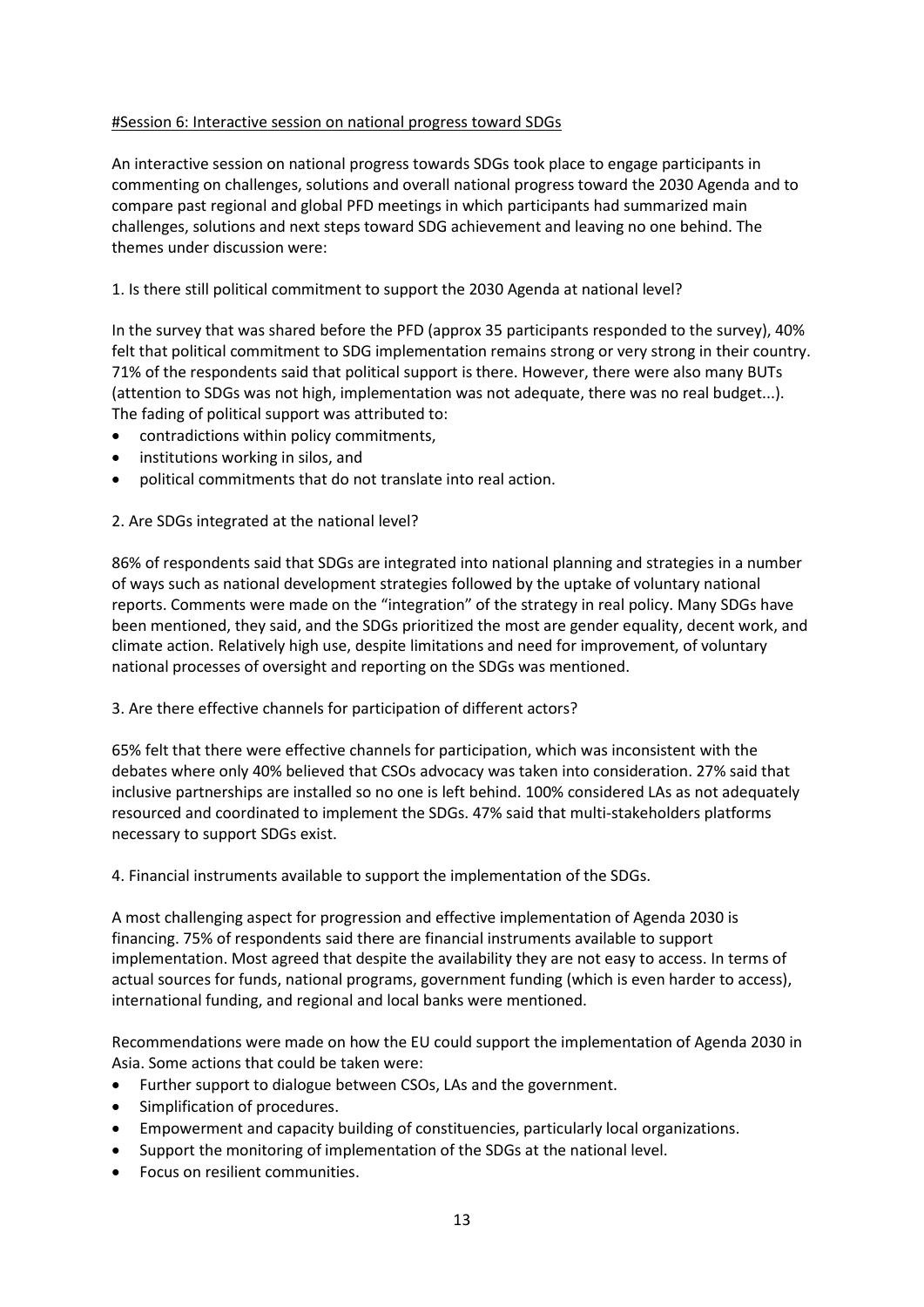- Become more of an equal partner to Asia.
- Give more attention to women and youth.
- Stronger support to EE.

#### #Conclusion of the day

**Bernadia Irawati Tjandradewi**, Secretary General, United Cities and Local Governments Asia Pacific, summarized the day by concluding that the SDGs were behind schedule. However progress was being made. Contributions by CSOs and LAs were shared during the day as well as EU financing mechanisms and insight into the PFD. She looked forward, in particular, to learning more about SDG localization the next day.

### **Day 2**

25 September 2019

#### #Welcome and recap of day 1

**Antonio Fernandez de Velasco**, Team leader, Dialogue and Policy, Civil Society, Foundations Unit, Directorate General for International Cooperation and Development, European Commission, briefed the participants on the flow of the program: regional, national, to local and walked the participants through what was to happen on the day. He invited **Aaron Ceradoy** of CSO Partnership for Development Effectiveness to review day 1 of the meeting.

# **A recap of Day 1**

**Aaron Ceradoy** invited the steering group to introduce themselves and the group collectively discussed the drafting of the meeting communique. **Hemanthi Goonasekera** of the Federation of Sri Lankan Local Government Authorities said that she had learned more about the challenges faced by governments, CSOs, and LAs. The sessions allowed her to think out of the box on partnerships and related issues. **Handika Puteri** of the Communication of Community with Special Needs in Aceh – Young Women Unit spoke about the progress of SDGs saying that all government have shown strong commitment towards achieving the goals. She said that more than 25 countries have reached at least one goal even though challenges are being faced by CSOs and governments in relation to quality, patriarchy, and systematic barriers. She believed that these challenges can be solved by LAs, CSOs and governments by looking at best practices from around the region. **Hemanthi Goonasekera** said that local authorities lacked skills and technical knowhow and said that these were problems that they cannot solve on their own. Many countries required monitoring of the progress being made towards the SDGs, she said. **Julius Cainglet** of the Federation of Free Workers said that PFD is a space where goals, effectiveness, and other issues could be discussed and cross border connections could be made. The Asia Pacific region has a dynamic process to achieve the SDGs, he said, and shared a slide show on the data from by a survey taken with the participants the day before. 71% of participants agreed that there was commitment from governments to implement the 2030 Agenda. 76% said that SDGs are integrated into national development planning and strategies. **Bernadia Irawati Tjandradewi**, Secretary General, United Cities and Local Governments Asia Pacific, reported that 40% of participants did not feel that there are effective channels for participation for CSOs in Agenda 2030 in their countries and only 60% felt that CSO and LA advocacy efforts are taken into consideration by their respective nations. She went on to recommend to the EU to support dialogue at the national level to help correct the situation. Comment was made by the steering panel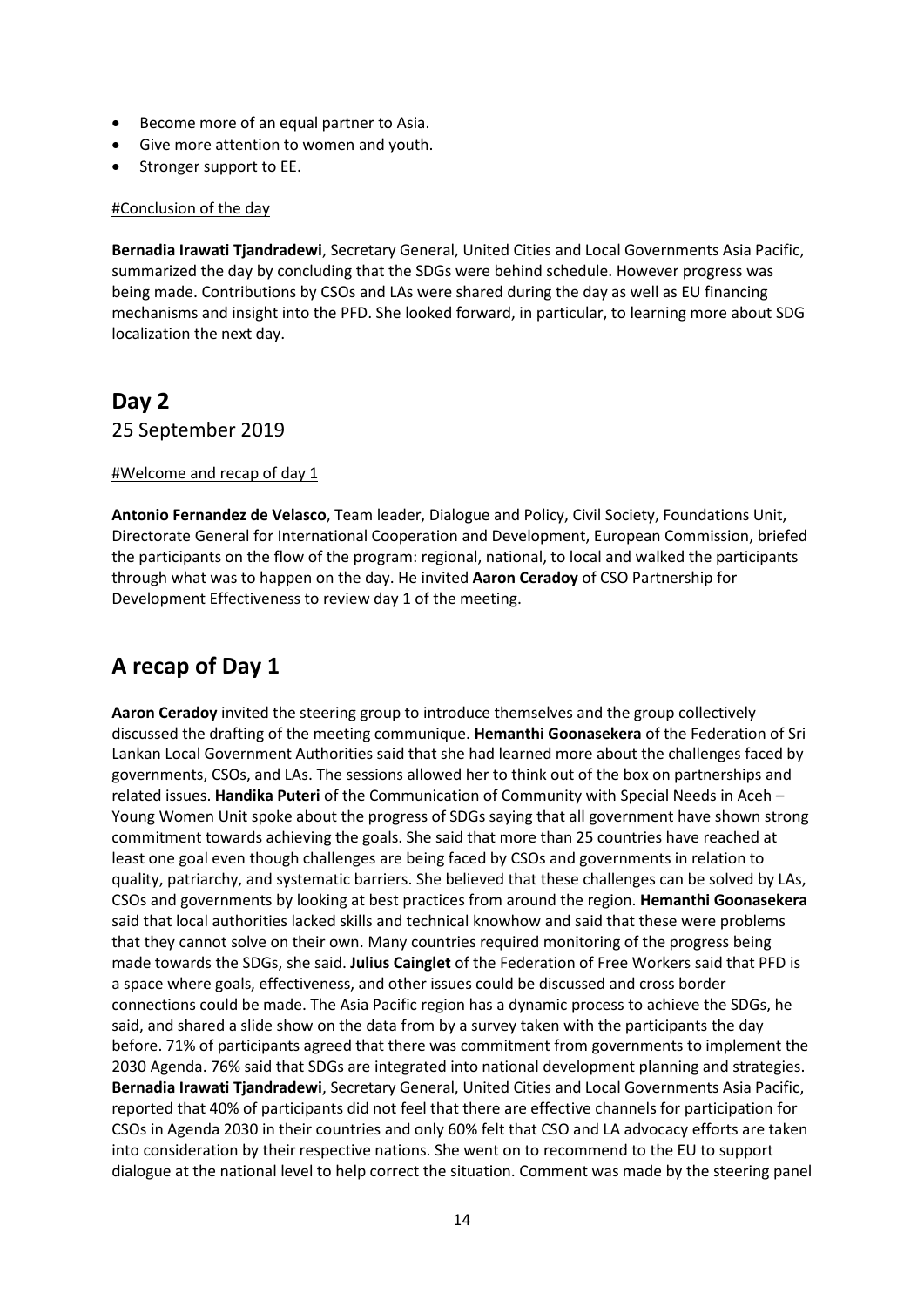on the need for the EU to simplify aid application procedures and support to progress monitoring at the national level. There was need to assure that data is reliable, they said, and called for the EU to be an equal partner to Asia.

#Session 7: National progress and voluntary national reporting processes

# **Progress at the National Level and Voluntary National Reporting**

**Arunsiri Phothong**, Programme Officer, Cooperation Sector, Delegation of the European Union to Thailand, introduced the panel discussion on the national level mechanism for engagement and accountability: the Voluntary National Report (VNR). The session looked at recent SDG national reporting processes in the region as an entry point for multi stakeholder engagement. **Wahyuningsih Darajati**, Senior Planner, Ministry of National Development Planning/National Development Planning Agency, Republic of Indonesia; **Urantsooj Gombosuren**, Chairperson, Centre for Human Rights and Development, Mongolia; and **Cielelito V. Perez**, Center of Women's Resources, Philippines were on the panel.

**Wahyuningsih Darajati**, Senior Planner, Ministry of National Development Planning/National Development Planning Agency, Republic of Indonesia, gave a presentation on the National Progress and Voluntary Reporting Process in Indonesia. A strong framework is the key for SDG implementation, she said. The government of Indonesia had formed such a framework. SDGs implementation had been accepted as a movement and commitment had been gained from all stakeholders while moving forward. Political will had led to a strong legal basis for the implementation of the SDGs, including a presidential decree. Planning documents had set a clear strategy and included a participative process; set clear and measurable goals; identified funding; assigned responsibilities to ministries; assured monitoring and evaluation were transparent and accountable; and included a communication strategy. The presidential decree was exhaustive and specific and set hierarchies with well-defined roles. Four pillars: social, economic, environmental and governance were set and the SDGs integrated within them. Platforms were prepared so government bodies; the private sector; academia and experts; the civil society; and the media could all participate and contribute within clear partnership principles and a SDG center had been established. 15 private sector associations on different SDG related issues allowed for generation of resources through philanthropy. In order to be inclusive, meetings and consultations were held and data collected systematically. These consultations and gathering of data engaged all stakeholders and led to the preparation of the VNR (voluntary national review) report over a set timeframe of four months, she said.

**Urantsooj Gombosuren**, Chairperson, Centre for Human Rights and Development, Mongolia, said that Mongolia had put structures and policies in place to achieve the SDGs. Some of these structures were directly under the prime minister and the Mongolia SDG Committee with a variety of policies and strategies were active within narrowed settings and identified indicators. By 2018, 118 indicators had been identified and was being collected by the statistics organization. Civil society organizations were participating in the preparation of the VNR. However, despite all these efforts, SDGs were not included in the Mongolian Development Plan and work had not started in all areas. Therefore, the prime minister had set sub-working groups to define national targets related to the SDGs. Three pillars related to the SDGs had been set but there was progress to be made. While the national development agency had been assigned to work as necessary, there were significant challenges. The national development agency did not have the authority to implement actions; long- , mid-, and short-term policies were not balanced and coherent; there were conflicts in national and local policies such as those related to mining and environment and those related to livelihoods and the private sector. With consultation mechanisms not fine-tuned, Mongolia was unable to address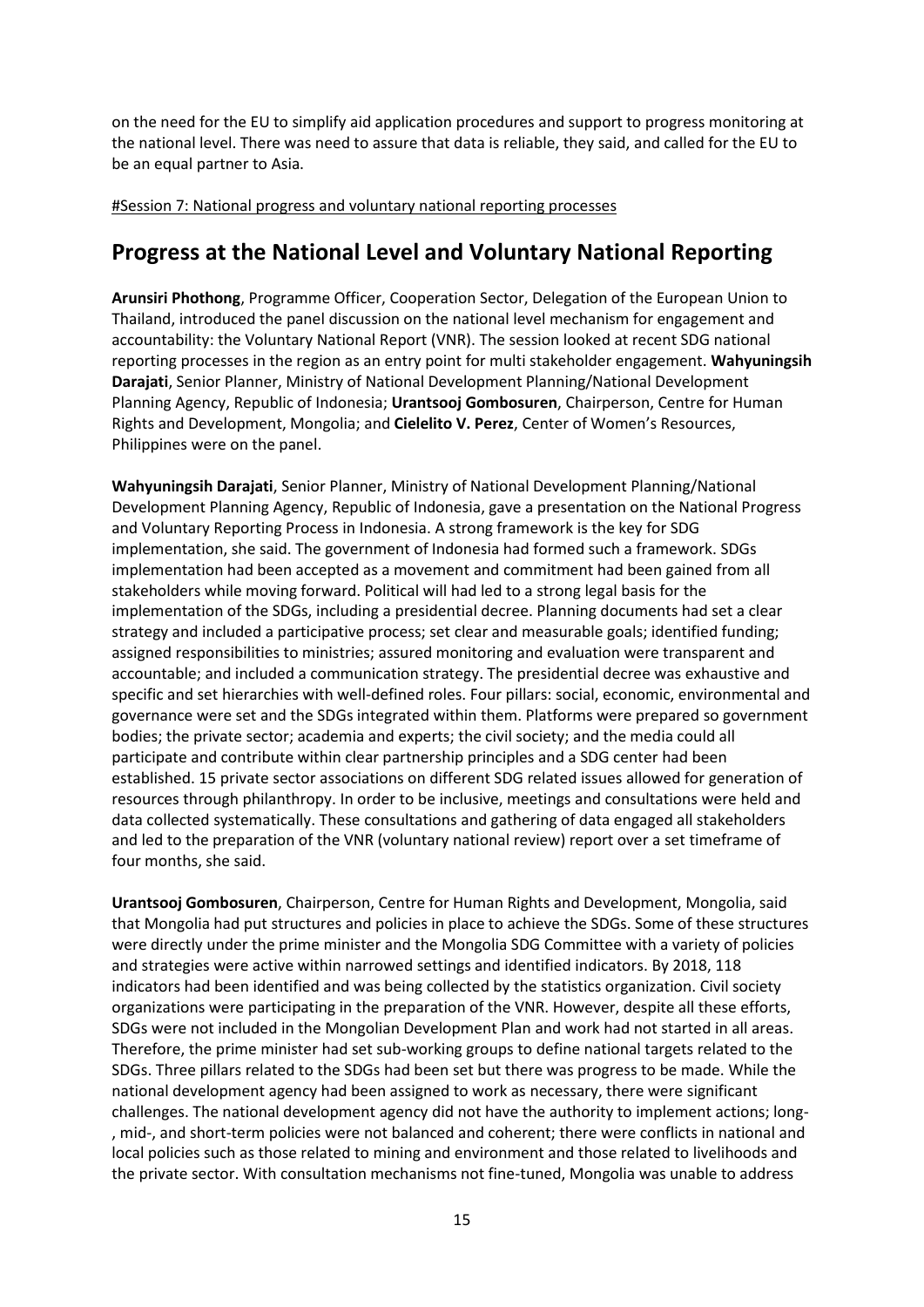issues such as education in an inclusive manner because teachers, parents, sector specialists and other stakeholders could not be brought together. Similar problematic situation existed in health, nutrition and other sectors. Urantsooj Gombosuren further added that SDG packets were not yet a part of the work of ministries and their reports did not reflect the progress they had made in terms of SDGs. She said that CSOs did monitor the performance of state organizations, organize volunteer participation, and were involved in other manners but there were no mechanisms for them to be involved in the VNR systematically as meetings with the ministries were one off and called as required.

**Cielelito V. Perez**, Center of Women's Resources, Philippines, said the government is engaged in workshops and consultations with CSOs while designing and planning roadmaps and preparing reports. But much more needed to be done to make the process inclusive and transparent, she said, as there was a lack of participation by those who were most affected. Some of the challenges for CSOs was a lack of resources to participate in such forums and those critical of the government were not invited to participate even if they had knowledge on the SDGs. She said that it was the right of Pilipino CSOs to participate in development planning. The VNR failed to reveal the actual realities of Filipinos in general, she said. The civil society, women, children, and other stakeholders needed a report that reflected ground actuality, she said. She pointed towards human rights violations which was very relevant at the time in the Philippines, as was political killing. "There is no justice and institutions that are supposed to protect the people are ineffective," she reported. Despite these challenges, CSOs were making shadow reports through a series of consultations and participation at the ground level and had submitted these reports to the government. It had to be seen how these reports are being taken by the government, she said pointing to the fact that the Philippine government had submitted VNRs even as democratic space for women, CSOs, human rights activists and organizations, and social connections were shrinking. She appealed for development justice and said that people were being harassed and threatened. "SDGs should allow us to meaningfully engage in development but we are the ones who have been left behind leading for the need to create and innovate our own spaces," she said. The civil society in the Philippines had created a national forum for engagement and held policy forum dialogue inviting governments and policy makers, she said.

**Julius Cainglet** of the Federation of Free Workers – International Trade Union Confederation, Philippines, said there need to assert what space there is available. He said that dialogue and consultations should lead to a joint trade union paper that had to be submitted to the highest bodies in the SDG process. He said that there were legislations and the questions were how to institutionalize them. Since the SDGs involve the UN and human rights situations in a country, he asked how governments could be serious when human rights were being denied.

**Puteri Handika** of Communication Forum of Community with Special Needs in Aoah – Young Woman Unit said that alternative methods of data collection were needed. She said that lack of data was a problem faced as a region.

From the floor, a comment was made that research on SDGs faced challenges. The national level report was only discussed in Jakarta and not at the local level and recommended to the Malaysian government to have local VNRs so their feedback can be listened to at the national and regional levels.

**Wardarina** of the Asia Pacific Forum on Women, Law and Development asked how far the VNR process could be made bottom up and asked how conflicting policies at the national level could be reviewed. She commented that at most indicators were collected voluntarily and weren't in-depth.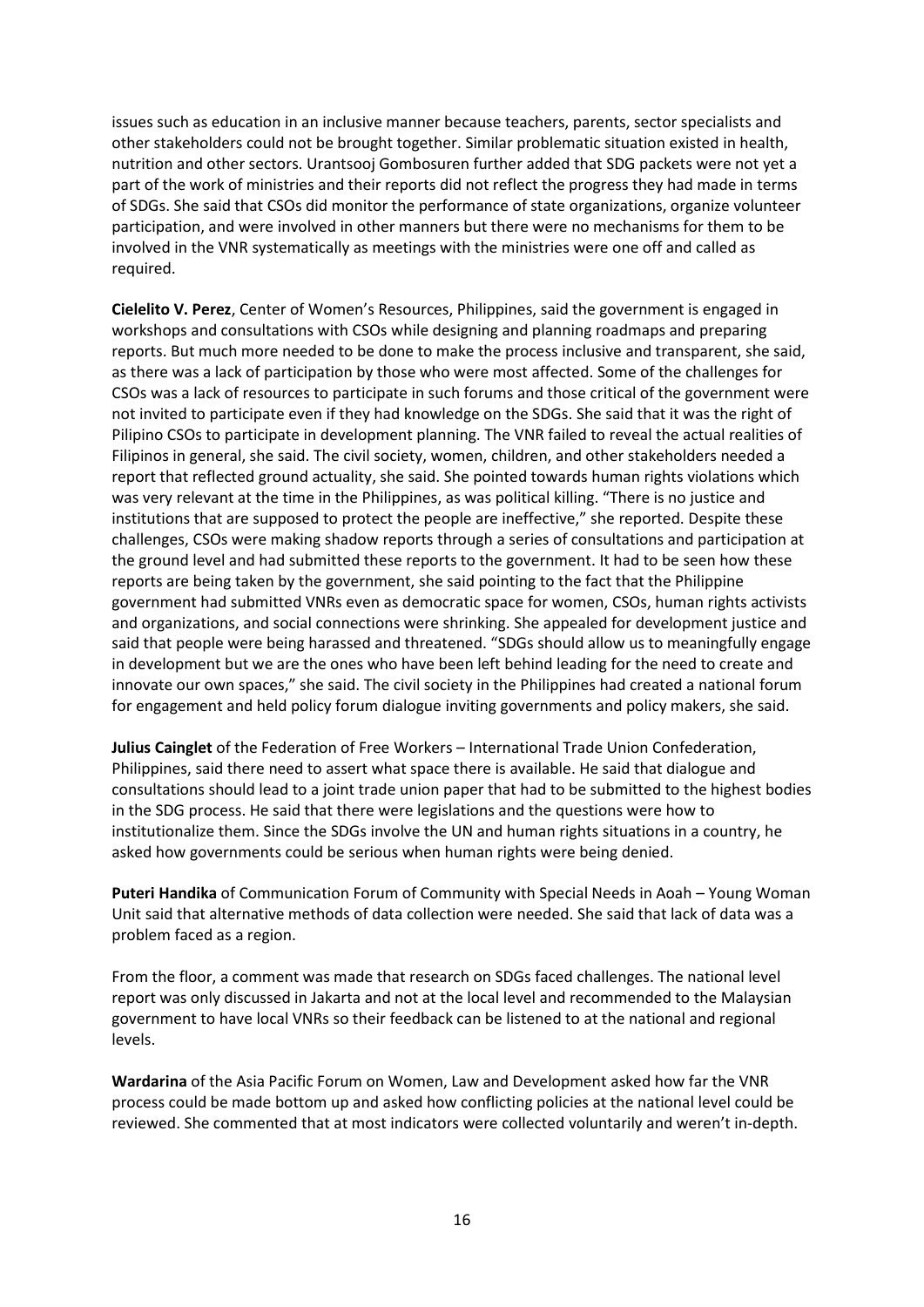**Savitri Singh** of International Cooperative Alliance Asia and Pacific said cooperatives serve 500 million people and there were 1038 cooperatives in Indonesia that contributed 4% of the national GDP. She said that cooperatives were never invited to VNR related events and they were not reported on by the VNR. She asked if a process was underway to identify the ministry that would give information on cooperatives to the report. She pointed out that there were focal points related to cooperatives in the Philippines, Nepal and Japan.

**John Samuel** of the Asian Forum for Human Rights and Development (Forum Asia) said the SDG process looked very good. There are SDG plans, monitoring and participation but most of the participation was by government organizations. He mentioned that there is overall good quality in terms of SDG 10 but questioned the performance of SDG 16 and gender equality in the Philippines, Thailand, Indonesia, and Malaysia.

**Pem Tashi** of Helvetas Swiss Intercooperation commented that implementing the SDGs without the civil society was most challenging.

**Wahyuningsih Darajati** responded that SDG implementation is very complicated and no one is to be left behind. She said data was very important to achieve this. One part of data collection is professional expertise and that may be missing at the local level. Government aims to collect age, gender, disabilities and other information, she said, and local level capacity is one of the challenges faced. Consultation has not been started yet with local governments regarding VNR. The process requires resources and it is difficult to get a consensus. There is consultation at the national level as well as the regional level regarding a bottom up approach for the next VNR, she said. Structures are in place for national and sub-national processes and the concentration is on indicators with all SDGs not being covered yet. Of the 231 indicators, 86 are being collected in Indonesia. For this year's VNR, in order to reduce the gap between urban and rural areas, grants are being provided to quicken infrastructure, education and other sectors as a policy.

**Cielelito V. Perez** said that the Pilipino government had repeatedly ignored UN resolutions and the EU, too, had expressed alarm over human rights violations in the country. "We have to see seriousness and sincerity to address the SDGs and achieve development justice," she said. "We cannot talk about development without respect for human rights." She called for meaningful participation in the VNR process by all citizens, especially those marginalized at the local, national and regional levels. She called for engagement of CSOs throughout the process rather than two weeks before the VNR report release. She asked that the inputs provided by civil society be taken into consideration and again reiterated that it was the people's right to participate in public affairs. She objected to "being criminalized, threatened, and being killed."

**Urantsooj Gombosuren** said that the VNR process in Mongolia was participatory. A national working group, a political forum, and a civil society forum were involved. Meetings were held at the beginning of the VNR process and during the ending stages. There were 100 participants at the beginning representing LAs, CSOs, and six vulnerable groups. Once prepared, the report was presented by the national working group through a one-and-half-day workshop to the drafting group of experts. "It was an honest report," she said, "It was real report reflecting the challenges."

A question was asked as to whether the **HRPF** had fulfilled its role and if it was possible to see what the VNR was going to look like before it was submitted.

**Aaron Cedaroy**, Coordinator for Migrants and Diaspora Constituency, CSO Partnership for Development Effectiveness, asked if governments were addressing the issues of migrants overseas through the SDGs and if there were plans or mechanisms to address them.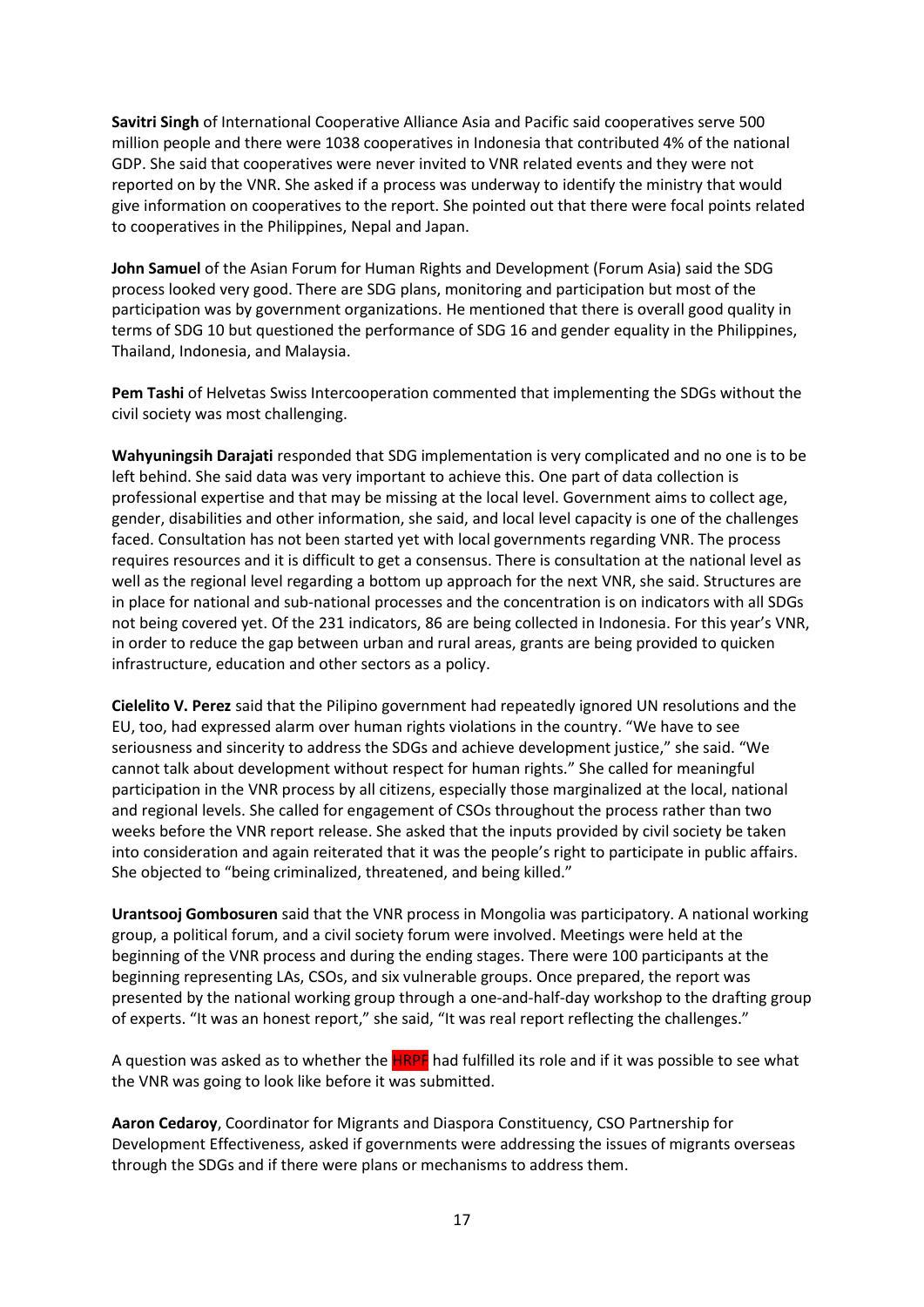**Suphakit Nuntavorakarn** of Healthy Public Policy Foundation, Thailand, said that reaching SDG 16 is not only the responsibility of governments. He linked corruption and human rights to governance and said politicians and government officials need to work with anti-corruption mechanisms. He spoke of Vietnam and corruption in the energy and industrial sectors and said EU could support a constructive way of ending corruption such as through alternative reporting.

**Kantika Weinberger** of Economic and Social Commission for Asia and the Pacific said there was need to look for opportunities for partnerships cross country and elements of the VNR that could be shared. She said there was an appetite for trade review as well.

**Wahyuningsih Darajati** said that there was opportunity for cooperation involving the private sector, CSOs, UNDP, government, and other bodies. She said that Indonesia has support from BMZ and GIZ in monitoring the progress of SDGs and the EU was facilitating local authorities in 14 provinces. Training, sharing of the learning process, special passports for SDGs were some ways partnerships operated and there was collaboration also through formal structures, she said.

**Urantsooj Gombosuren** said Mongolia was keen to participate in the SDGs. She said that the VNR had activated different structures in Mongolia and coalitions had been formed on environment and human rights. CSO positions and partnerships needed to be consolidated, she said, with a joint report to be prepared every year. The VNR will push the government to report and that the initiative was appreciated.

The panelists were invited to make recommendations after addressing comments and questions from the floor.

**Urantsooj Gombosuren** said that work towards SDGs need to be established soon and structures, mechanisms and policies put in place within each ministry. Consultations can be used to solve problems and ensure participation of all constituents, assure cross-sectoral issues are represented, and participation institutionalized.

**Wahyuningsih Darajati** said that participation of stakeholders needs to be strengthened and there has to be collaboration with the stakeholders. Partnerships have to be formed and capacity of local governments have to be built so they can contribute to the achievement of SDGs. Information campaigns need to be undertaken so the perspective of stakeholders reaches the people, she said. Subnational committees could submit their reports in manners that increase access to local data and the country needs to align non-state actions with government policy, she said.

**Cielelito V. Perez** of the Center for Women's Resources, Philippines, said that the civil society had been involved despite all challenges. Sets of guidelines need to be established and reports submitted by the government should be compared to that of previous years for authenticity of information. She asked that the VNR be prepared systematically and collectively.

#### #Session 8: SDG localization: parallel sessions looking at different aspects of 2030 Agenda implementation

#8.1 **"Sharing pilot initiatives/experiences in the region around CSO-LA cooperation"** was moderated by **Ziad Abdel Samad**, Executive Director, Arab NGO Network for Development, to identify existing practices and initiatives that implement SDGs at the local level, look at decentralization, including sharing pilot initiatives/experiences in the region around CSO-LA cooperation. **Govind Kelkar**, Senior Adviser, The Landesa Center for Women's Land Rights; **Gomer Padong**, Director, Philippine Social Enterprise Network; **Nelson Legacion**, City Mayor, City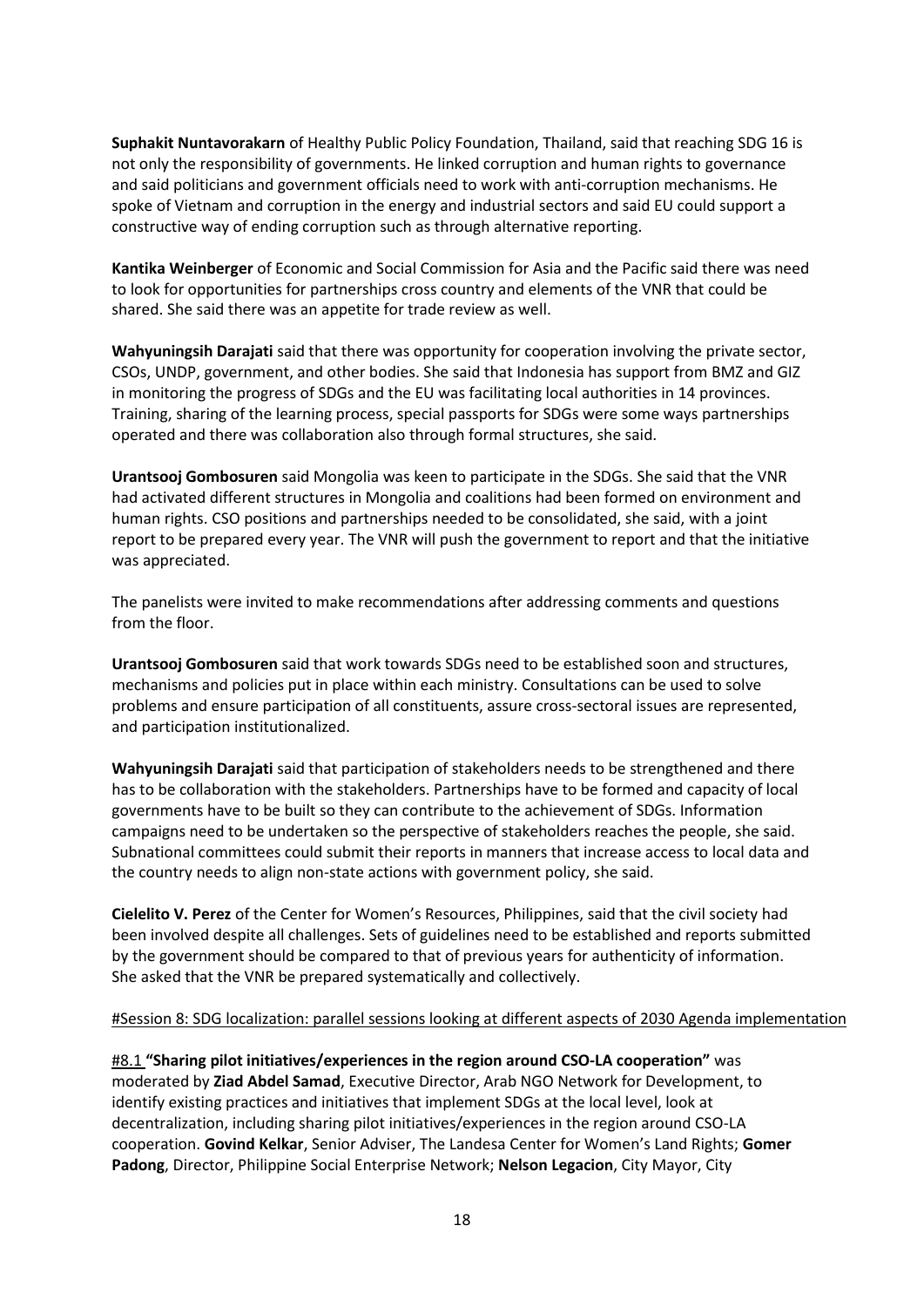Government of Naga, Philippines; **Arun Shrestha**, Technical Advisor, Capacity Development Support to Governance, Deutsche Gesellschaft für Internationale Zusammenarbeit (GIZ) were on the panel.

**Govind Kelkar**, Senior Adviser, The Landesa Center for Women's Land Rights, said that a clean energy effort led by the India's federal government involved state governments, local governments, CSOs, the private sector and Indian women had had resounding success. She said that subsidy had been provided to women to acquire liquid petroleum gas (LPG) cylinders because fuel wood, dung and other burning kept them away from opportunities, took up their time, and impacted their health. 30% of air pollution in India came from cooking, she said, with 86% of rural households relying on firewood for cooking resulting in 1.3 million deaths due to household air pollution. The subsidy was provided to all women irrespective of whether they were married, widowed, single, and otherwise. The scheme offered pregnant women in two districts an extra cylinder and those living near forests two cylinders to discourage wood cutting. The subsidy from the government was deposited in the bank so it could not be sold or otherwise misused. 1600 rupees was provided for each woman with the household having to contribute 1500. In case women did not have cash, 5-7 days of pubic work was allocated the income of which allowed women to get a cylinder. It has been popular for over three years and there has been no smoke in many kitchens, she said. The goal of 8 million connections was achieved. However, by estimate, while women need 8-9 cylinder refills in a year some were only getting 2-3 refills due to affordability issues, easy access to forest resources, difficult cylinder dispersal related issues, social norms wherein women's time has little value, clean LPG connections not being a priority, along with the belief that food cooked over the woodstove is tastier.

**Gomer Padong**, Director, Philippine Social Enterprise Network, said that small scale farmers, out of school youth, and women had now become involved in building the local economy. With a growth rate of 6.8%, the Philippines is one of the fastest growing economies in the world, he said. But it has problems related to inclusive growth. Southern Philippines has been lagging behind in the human development index with the area's figures being twice as low as the national average. Supported by the EU and the British Council, the project aimed to contribute a stronger civil society voice and SME development, conflict management, social innovation, and economic development. In the fourth year of implementation, it helped pass the first legislation featuring social entrepreneurship. Local social enterprises in six sectors received grants, four policy dialogues took place with government, CSO, LA, and private sector participation, he said.

**Nelson Legacion**, Mayor, City Government of Naga, Philippines, provided an example on how civil society organizations and local authorities could work together. The mayor had worked for nine years in the civil society and offered CSO-LA cooperation in Naga City as a good example for others to learn from. He shared a video of Naga City and said the city had a progressive development perspective, functional partnerships, and participation that had resulted in good governance. The bureaucracy, civil society and citizenry are all involved and the perceptions of the poor are also involved, he said. The city was trying to empower the people by continuing NGO accreditation, operating multi-level mechanisms for consultations, conducting referendums on development issues, implementing the empowerment ordinance, and actively engaging the Naga City People's Council. He said the city makes use of social media like Facebook so people can interact directly with the local government. With the Naga City People's Council selecting its own representatives, appointing NGO representatives, and proposing legislations, there was an important role for CSOs to play. People's Budget Ordinance links local plans-budgets to the annual budget he said. Guidelines on evidence-based policymaking and citizen feedback are in place and planning is linked to SDGs. Budgets and plans have to be presented to the people at the department level and the city level with Naga City People's Council calling officials to make presentations before the people. Budget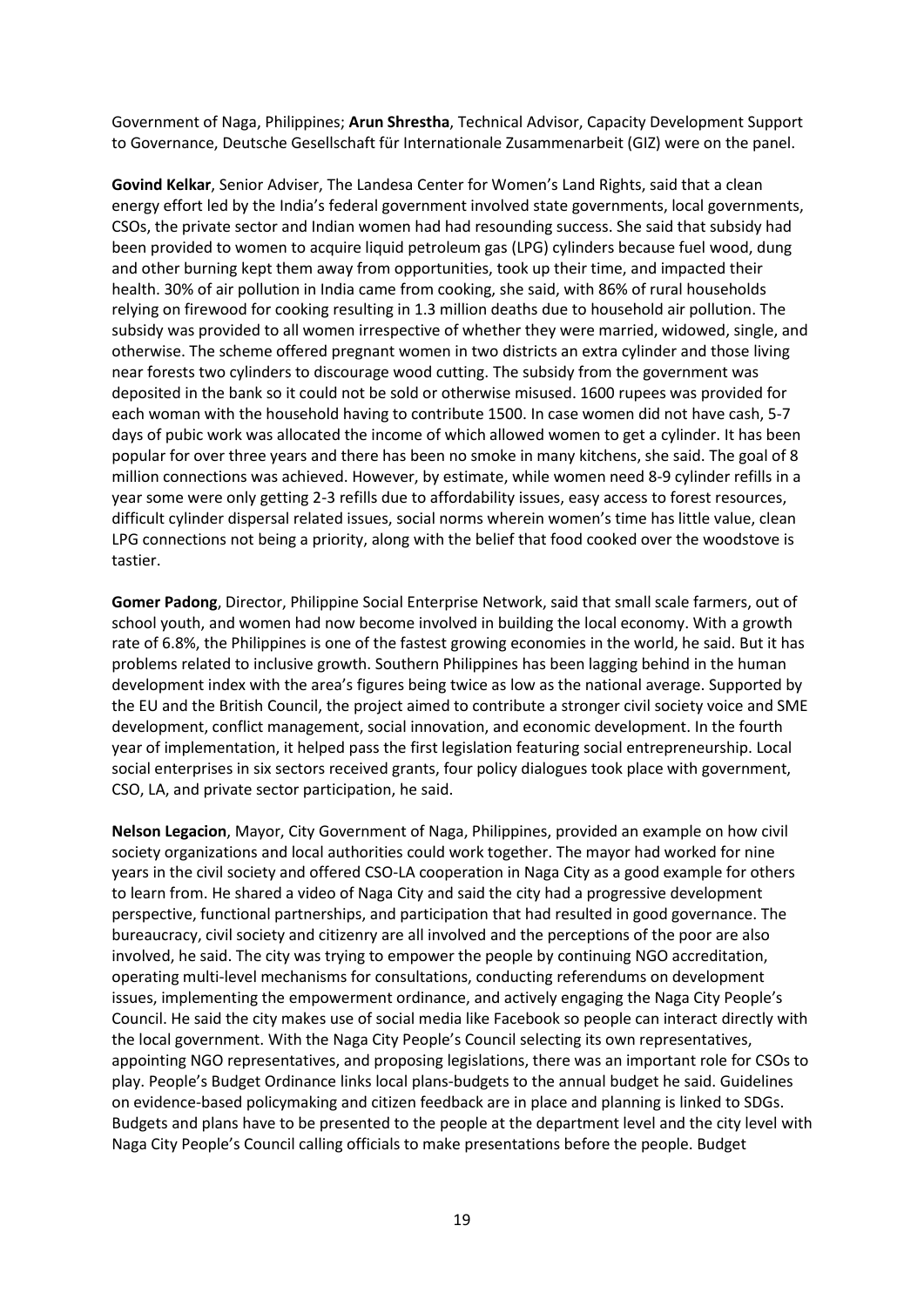proposals cannot be passed without first being presented to the people and verified by the council, he said.

**Arun Shrestha**, Technical Advisor, Capacity Development Support to Governance, Deutsche Gesellschaft für Internationale Zusammenarbeit (GIZ), shared information on the Nepal's judicial committee at the local level. He said that Nepal had a mayor and deputy mayor system in which one had to be male and the other female. 92% deputy mayors are women, he said, and they lead the judicial committees in their local areas. Instead of taking small conflicts to courts, they are addressed by the judicial committee of local authorities. The constitution of Nepal gives local governments the right to make their own laws and regulations and allows LAs to address conflicts. When family or neighborhood disputes occur, CSOs can work as mediators in facilitating the local government judiciary committee, saving time and allowing people who may not have money to go to court to have justice. Deputy mayors sit at judicial committees more as mediators than judges, he said. This practice was particularly helpful for women who may not go to the police or the courts but now access deputy mayors who are nearer and perhaps more familiar. This practice has brought harmony to communities, helped establish peace, and made justice accessible, he said.

**Moderator Ziad Abdel Samad** asked about partnerships and challenges that were faced and how were these challenges were met. The mayor had shared a governance system with space for NGOs, he asked how civil society organizations could protect their independence during trying times.

**Nelson Legacion** responded that accreditation is a requirement to assure that organizations related to land, women, and other issues were legitimate. He said that the Naga City People's Council chose its own leaders with no impositions from the city government. He cited a former mayor of Naga who became a secretary of the government and then vice-president. He admitted that there was "a natural aversion" to CSOs but said that the city government considered them allies because eventually they are a major part of the decision making process and they help us get elected.

**Govind Kelkar** said she doubted things had changed so much. She said women were demanding safety and security and that shrinkage of space for CSOs had become a large issue. This had been going on over the last 2-3 years and the government was not listening to the people, she said. Since the government is fowling the growth model, inequalities are not being addressed even as economic growth is slowing down. The overall partnership is now challenged, she said, with only knowledge partnership still remaining healthy.

**Gomer Padong** said that a social enterprise division had been set up within the relevant ministry. After the peace agreement, new leaders were appointed and capacity building of many who had been former rebels was required. That was a key challenge as they were setting up new government and understanding social enterprises. They were taken to different cities and connected to partners in Indonesia, Thailand and other places. This could lead to policies that are needed by the southern region, he said.

**Ramesh Shrestha** said that in the past CSOs used to have mediators in the community to solve local conflict. As local representatives have come in with tenures of five years and after 2-3 years of training, they may be replaced, it had become a challenge to retain the judicial capacity within local authorities. CSOs have been providing a helping hand and continuity because most political representatives do not have legal backgrounds, he said.

**Bernadia Irawati Tjandradewi** said that CSOs operate on a project base and face challenges when it comes to institutionalization. They also are insecure as to continuity of policies and partnerships when there is a political or personnel change in local authority.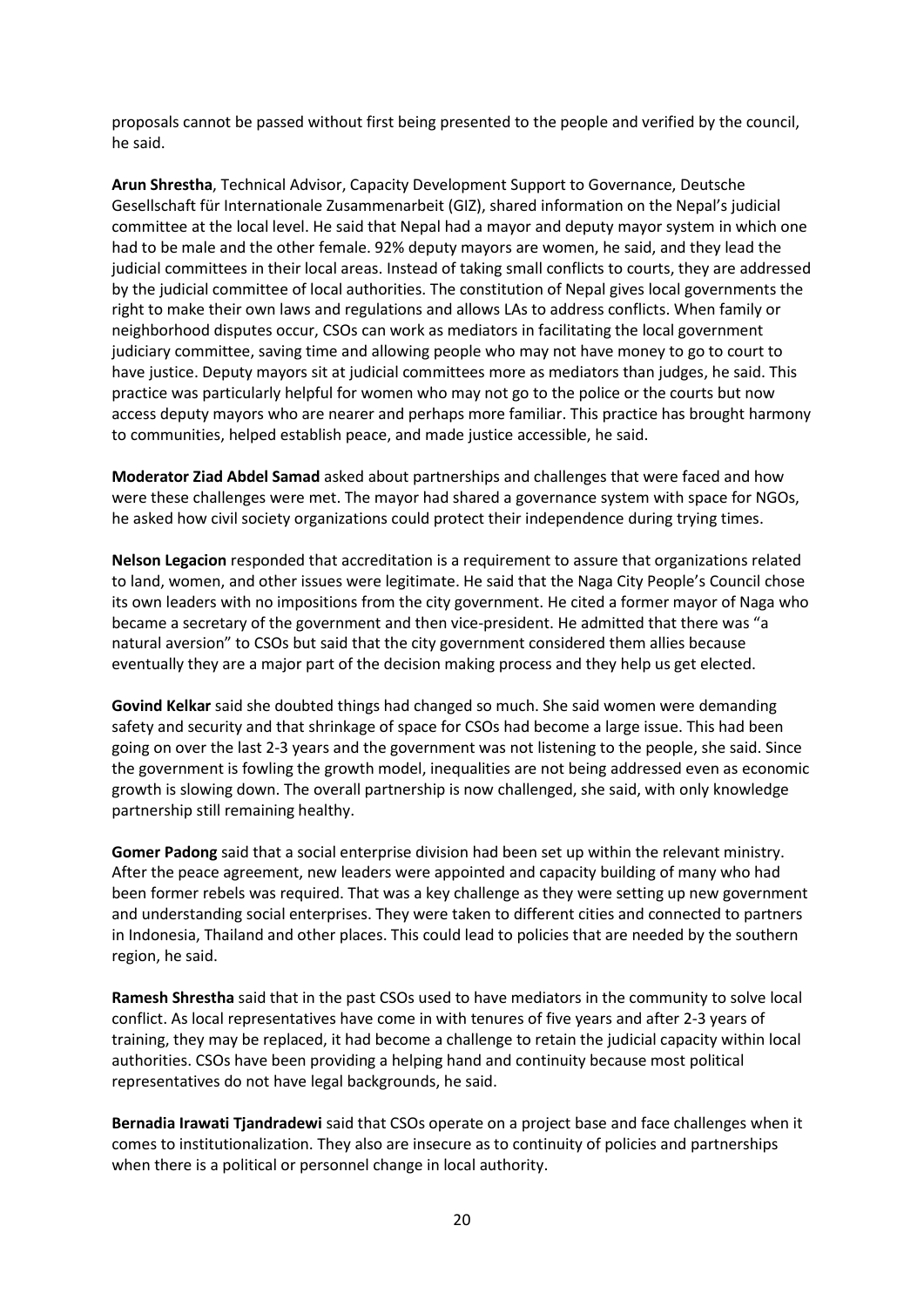**Pem Tashi** of Helvetas Swiss Intercooperation asked how the local level could be further integrated into the national level.

**Tanya Cox** of European NGO Confederation for Relief and Development was interested in the people. "How do you ensure voices of women and the marginalized are heard? How has growth helped the local economy? And how are the benefits of growth spread?" she asked.

**Mohit Dave** of International Cooperative Alliance Asia and Pacific wanted to know more about enterprise incubation periods and social enterprise networks as they worked locally with cooperatives, cooperative entrepreneurs and young entrepreneurs.

**Esther Penunia** of Asian Farmers Association for Sustainable Rural Development asked about CSO and LA cooperation in relation to farmers. She said that it was individuals who work as producers or distributors, therefore, how were farmers' organizations involved as a social enterprise and what were the effective factors of CSO-LA partnership? She asked.

**Wardarina** said that she wanted to know more about public-public socio economic partnership as public-private partnership was not working.

**Kanwal Shauzab** from the National Assembly of Pakistan said that there are seats reserved for youth in Pakistan and wanted to know if there were seats reserved for youth, women and the minority in Nepal.

**Kshitij Wagle** of Enablement Nepal commented that access to justice was difficult in Nepal with only 15% registered court cases being processed and more than 100,000 stalled. He questioned the use of deputy mayors as heads of judiciary committees by Nepalese local authorities because barely anyone of them had any legal background. The speed of the law was slow as was case registration and collection of evidence.

**Shiva Datta Bhandari**, Delegation of the European Union to Nepal, said that the judicial committees were very good and that participation of older experienced CSOs was required and capacity building was needed in terms of SDG awareness, monitoring, and reporting.

A participant asked that if capacity building of deputy mayors was required and they headed the judicial committee, what was the validity of their judgments since they had no legal backgrounds. He asked if judicial training was being institutionalized as existing deputy mayors would come to the end of their terms at the end of five years.

Moderator **Ziad Abdel Samad** summarized the questions and invited answers.

**Gomer Padong** said that a platform had been institutionalized and, even if the project ended, the private sector, CSOs, government platform would drive engagement. With social enterprises being considered private, multi-stakeholder partnerships redistributed the power and wealth being generated, he said. "The poor and the marginalized own the enterprise." NGO, CSO, incubator, multi-stakeholders were the enterprise with benefits reaching the local level, he said. Social enterprises had grown significantly over the last decade, they were productive, and most were profitable. At the macro level 26% of GDP was achieved by social enterprises with increase in turnover and staff expansion. With cooperatives, private enterprises, partnerships involved and farmers' groups being an important part of social enterprise, there was need to incorporate, he said.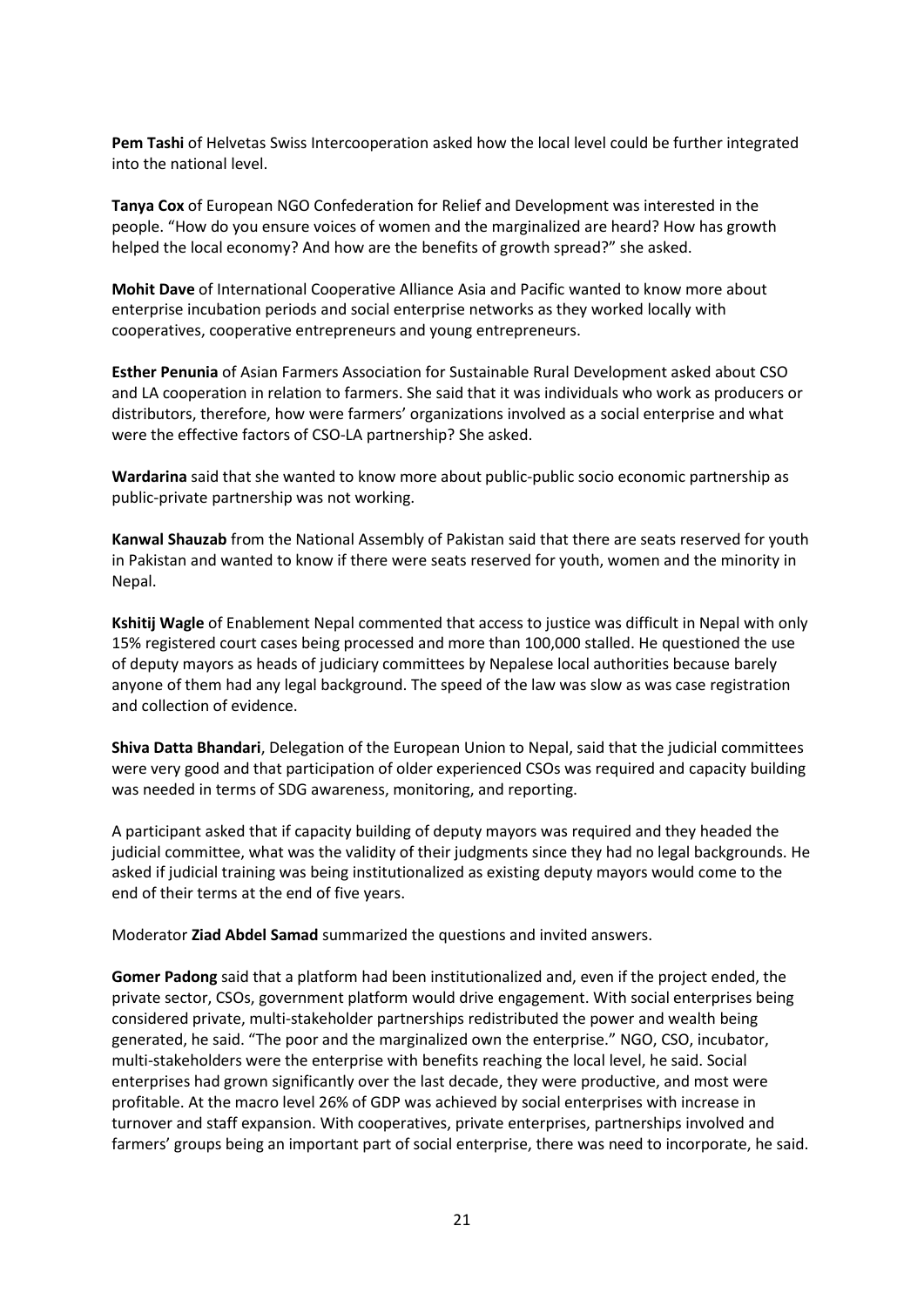**Govind Kelkar** said that multi-pronged sustainability efforts have to be made by the more powerful and the government is more powerful. CSOs and women need to have a voice in these efforts, she said. The clean cooking effort had been effective yet much work remained: women's demand for land and housing rights, to be free from violence, enabling of voices of the marginalized were some areas that she pointed out. India had invoked the death sentence for rapists which mainly feminist groups were against but they had been left out of the conversation as mostly traditionalist voices were being heard. The EU needed to talk about mindsets and attitudes that are against the marginalized, she said.

**Nelson Legacion** said that an ordinance had been passed in 1995 for sustainable people's empowerment. The City Council was formed and the people's budget embodied the concerns of the ordinary and the marginalized. The city government encourages the people to participate. An ordinance encourages women's participation and the Naga City Council membership features all groups and persuasions. It helps implement women related projects and all its 30 standing committees have women's representation, he said. CSOs had asked for an office and funding to further advocacy and the city government had given them an office and funding, he said. The housing board is in charge of social housing which gives most of the housing to the urban poor. Youth representation in the council was mandated by the national government.

**Ramesh Shrestha** said that sustainability can still be questioned when it comes to LA's judiciary committees. If the people accepted this model, CSOs could give continuity to them when there was a change of politically appointed deputy mayors. The main thrust at present has been for judiciary committees to act as negotiators and mediators. Questions of validity would arise if they acted as judges while they find more acceptance if they act as a negotiation team. There was need to build the capacity of deputy mayors through training, peer learning, and sharing of good practices. Even though the new structure was just two years old, a tremendous number (30-34 average) of local conflicts that would have ended up in courts were resolved at the locally. Localization of SDGs was very challenging as a new provincial level has been created in Nepal and even at the National Planning Committee level the SDGs are still new. LAs and CSOs have been contributing to all 17 SDGs knowingly or unknowingly, however, he said.

The moderator **Ziad Abdel Samad** thanked everyone and brought the session to an end.

**Jazminda Lumang**, Secretary General, Asia Pacific Research Network, moderated the session on SDG implementation in fragile contexts. The objective of the session was to identify existing practices and initiatives for implementation of the SDGs at the local level, look at decentralization, including SDG implementation in fragile contexts. **Aaron Cedaroy**, Coordinator for Migrants and Diaspora Constituency, CSO Partnership for Development Effectiveness; **Maalini Ramalo**, Director, Development of Human Resources in Rural Areas; and **Margarita de la Cruz**, Executive Director, Guiuan Development Foundation were on the panel.

#8.1 The second part of the parallel session, "SDG implementation in fragile contexts," was moderated by **Jazminda Lumang**, Secretary General, Asia Pacific Research Network. **Aaron Cedaroy**, Coordinator for Migrants and Diaspora Constituency, CSO Partnership for Development Effectiveness; **Maalini Ramalo**, Director, Development of Human Resources in Rural Areas and **Margarita de la Cruz**, Executive Director, Guiuan Development Foundation were the panelists.

**Marlene Simeon** of European Platform of Local and Regional Authorities for Development said that more than two million people live in fragile countries where armed conflicts were taking place or political situations were volatile.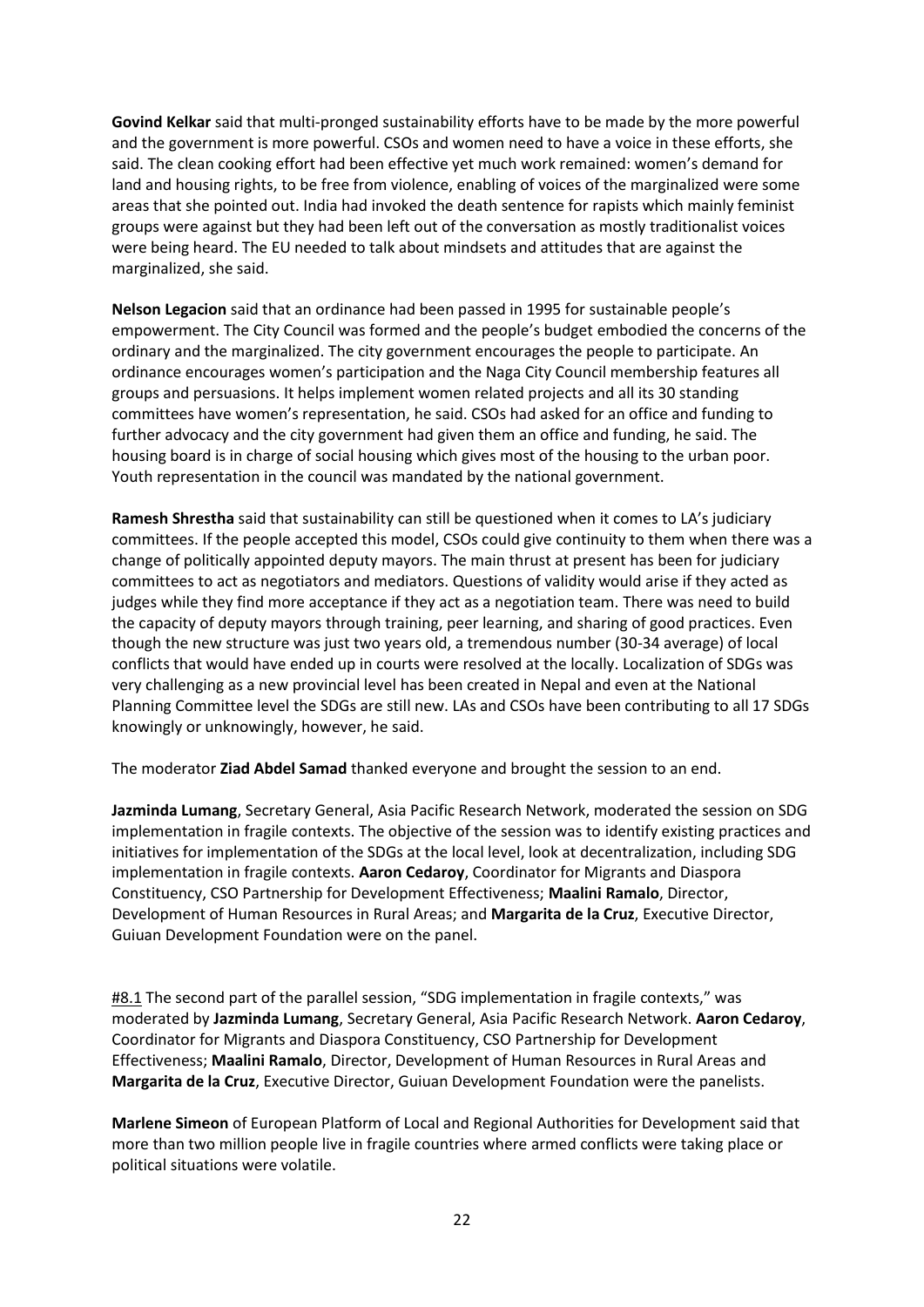**Aaron Cedaroy**, Coordinator for Migrants and Diaspora Constituency, CSO Partnership for Development Effectiveness, shared a migrants' perspective. Most migrants come from Asia and the continent hosts the most migrants as well, he said. Migrants come as refugees, climate refugees, labor migrants, and victims of forced displacement. He said that Asia does not face a crisis of migration like Europe, but migration itself was a crisis in the continent. Lack of human rights and cultural rights have helped create this situation he added with migrants always being in crisis. It appears the end objective of the current system is to maintain migrants as a cheap source of labor, he said.

**Maalini Ramalo**, Director, Development of Human Resources in Rural Areas, addressed statelessness and human rights in rural areas. She talked about Malaysia and the situation of vulnerable stateless people there. These stateless people came across the border with different or no identification cards and were treated differently. They started to engage with the ministry, shared ideas and sought assistance and now 12,300 stateless people who belong to the Indian community have been placed in a database, she said. While the nationality law has a lot of gaps, being particularly unequal in terms of gender, they have been documented.

**Margarita de la Cruz**, Executive Director, Guiuan Development Foundation, talked about empowering fishermen in the Philippines and building resilient LAs. She talked about a small island where storm and other natural disasters could impacted fishing families which were very poor and vulnerable. The fragile community is engaged in conserving ocean resources and works to integrate disaster risk management in their local system, she said. Even though LAs did not have enough funds for resilience and disaster reduction it had increased capacities related to resilience the achievement of the SDGs, she said.

**Marlene Simeon** asked how it was possible to overcome challenges with the help if the Agenda 2030.

**Aaron Cedaroy** responded that the main concern was that the development agenda consultation on migration appeared to make use of migration as a tool for development. This would lead to systematic transportation of migrant labor and greater fragility, he said. Migrants could be mobilized to bring resources back to the country of their origin and called for their sustainable return. He asked for EE for migrants which, he said, was a concern for host as well as home countries. Migrant workers had to be involved in development discussions, he said, pointing out that they could not vote in their host countries and it was difficult to register them in host countries so they could work legally. In 2016, CSOs of migrants from around the world participated in the UN Summit for migrant worker. Migrants had mobilized and were vocal in policy discussions, he said.

**Margarita de la Cruz** said that since those involved in fishing were poorer, LAs had allowed exclusive use of municipal waters for fishing families. When natural disasters effect the ecosystem, it is easier for them to recover if they are more diverse. Therefore the fishing families had established marine protected areas and managed them. The effort was project based and depended on the support of other organizations and LAs. However, this effort had made women in fishing communities more independent and there was need for economic opportunities, she said.

**Maalini Ramalo** said that bureaucratic procedures had to be overcome. Local volunteers were involved and they needed training as a part of the sustainability plan. It is not true that the stateless people are foreigners. With children of the stateless to get citizenships, the use of community based approach, inclusion of statelessness in the election manifesto, linkage to education and economics,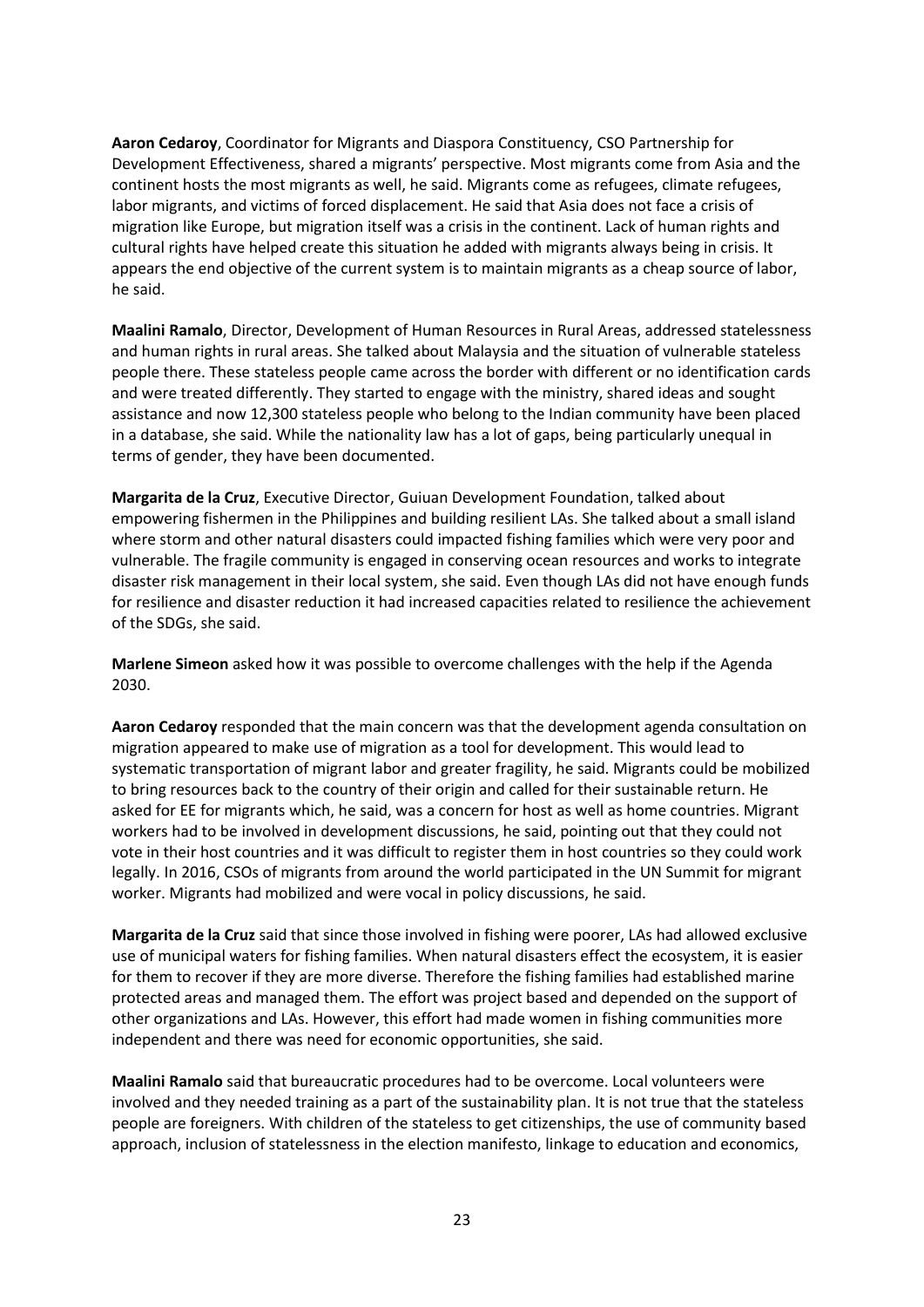and inter-linkage to SDGs based on the would be really useful, she said, though the government could work on men's inequalities leading to discrimination against men.

**Marlene Simeon** said that the SDGs and the 2030 Agenda opened some doors that could overcome the challenges.

From the floor it was suggested that global citizenship could help solve the migration challenge. Migration was a development, economic, and social challenge, especially in the case of migration as a forced displacement. However, there was need to identify if the migrant was truly stateless, it was said. Governments sensitive to the human needs of the people would help when there were disasters. An example of Singapore was provided where a migrant center had been established with the help of the government. It contributed to the education of the younger generation with schools being linked to the center. Local social enterprises need to be established to create jobs and migrant workers had to be integrated within the society or returned safely to their homes, it was said.

**Chandra Goodrich** of ICIMOD said that the people who are left behind are also a part of the migration issue as these are usually women, children and the elderly. Women face more gender based violence and struggle to gain economic independence and skills as they are on their own and often further burdened. She also raised the issue of returnee migrants who face stigma (especially if they were involved in the sex trade).

**Aaron Cerody** said that migration as an opportunity was very limited though expatriates had better opportunities. He said that migration was a development problem and the issues were common. Even if host countries masked migration with openness, the decision could be made to take advantage of the cheaper labor that they provided.

Impact on the healthcare industry was citied with some overseas workers returning to the Philippines in their 80s or 90s. Economic opportunities and the issues of those left behind also needed to be addressed, it was said.

**Margarita de la Cruz** said families could be relocated to a safer area and building people's skills and capacity would require funding.

**Hansong Liu** of China Enterprise Confederation said that there was no licensing of migrant workers.

There were no formal jobs or social security for migrants, it was said, and there was need to ensure that the labor market is truly inclusive.

**Maalini Ramalo** pointed towards the lack of data and need for discussion by national governments to amend policies which were troublesome. She said learning, identification of best practices, and knowledge sharing were required.

**Maalini Ramalo** said building resilient communities and integrating the SDGs in policies would help address hunger, poverty, life on land and under water. National governments had to continue engaging with the local level, she said.

**Aaron Cerody** said there was a data related problem. Host governments and local authorities needed to engage and promote the social involvement of migrants, non-discrimination, and increase access to local services. Home countries had to work with migrant communities and gather good practices. Migration in the European region and how migrants are treated also needed to be looked at. The EU could set an example to the Asian region by promoting migrants' rights, he said.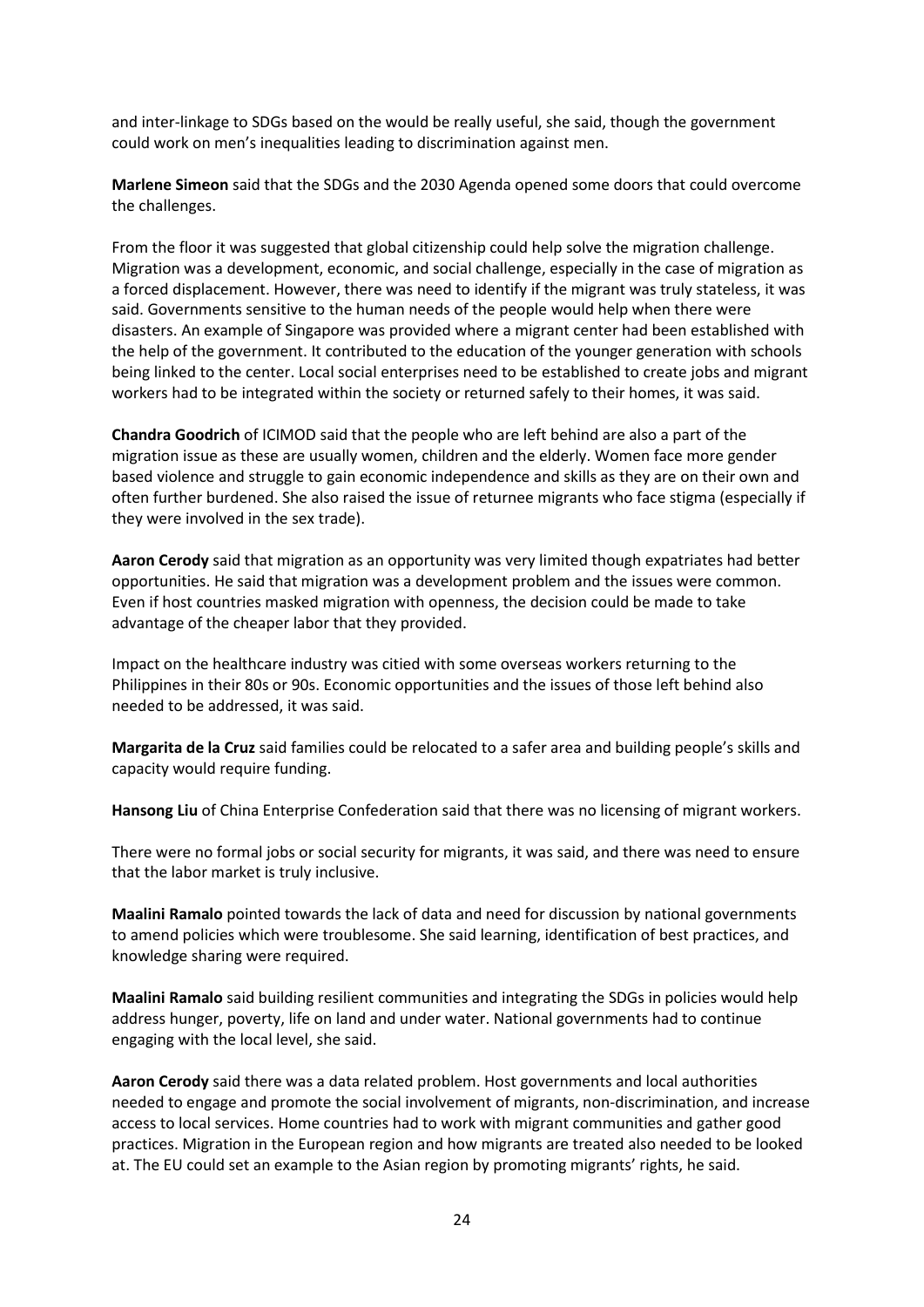## #8.2 **SDG Localization plenary session**

**Marlene Simeon** of European Platform of Local and Regional Authorities for Development and **Ziad Abdel Samad**, Executive Director, Arab NGO Network for Development, moderated the review of the parallel sessions on SDG localization. Marlene Simeon said that the discussion on fragile contexts had focused on policy making and tackling of challenges such as the migration crisis, environmental hazards, data collection, social inclusion, and CSOs' dependence on external resources leading to difficulty in long term planning and institutionalization. In the end all the SDGs were related, it was said, and questions asked about how to work with those left behind.

According to **Ziad Abdel Samad**, the discussion on sharing pilot solutions highlighted the importance of localization, partnership and the role of local authorities. Perspectives of the civil society, government, CSO and private sector were shared on health, gender, economics, social enterprise, poverty, employment, civil society participation, budgeting and judicial initiatives that address local conflicts through mediation. Success stories that served as good examples of partnerships were shared and their sustainability and ownership discussed, he said. Dependence of civil society on others also came up along with questions on how these success stories can be taken to other places, countries, regions.

**Marlene Simeon** of European Platform of Local and Regional Authorities for Development said that going level by level – local, national, regional, and to the EU – civil society is pushing and engaging with local governments. Civil society organizations are open to dialogue and national governments involve communities and collaborate with civil society organizations, she said. The civil society is also promoting integration of migrants in local communities, providing them services and nondiscriminatory situations while empowering local communities so they can raise their voices. People should be able raise issues in their own lives so they can also solve their own issues and CSOs support that, she said. The EU could help CSOs by keeping open the spaces where exchange of knowledge and best practices take place and that the EU should look at its own migration policy and keep it human rights based, she said.

**Abdul Wahab Abu Bakar** of Malaysian Employers Federation, asked what could be done better going forward. "We have been hearing what we would like EU and government to do, what can we do as CSOs despite the barriers?" He asked.

**Pem Tashi** of Helvetas Swiss Intercooperation said that one of the things missing in the discussion was the right of children to participate. Child rights education and their meaningful participation is important, she said, citing the Greta Thunberg climate strike and the influence of children. She called for local councils to protect and encourage the participation of children.

**Maria Amihan Abueva** of Child Rights Coalition Asia raised the issue of undocumented migrants in Thailand. They risk their lives, some may have been forced to migrate, and may do not have documentation making them illegal or refugees. They want to work and destination countries benefit from the cheap labor they provide, she said.

**Nelson Legacion** said that Naga City had a number of programs for children. Children are directly involved in what the city is doing through the Children's Council, he said. "Welfare and protection of children is addressed on a regular basis and children join city councils and city government though they are still shy in sharing and deliberating with us," he said.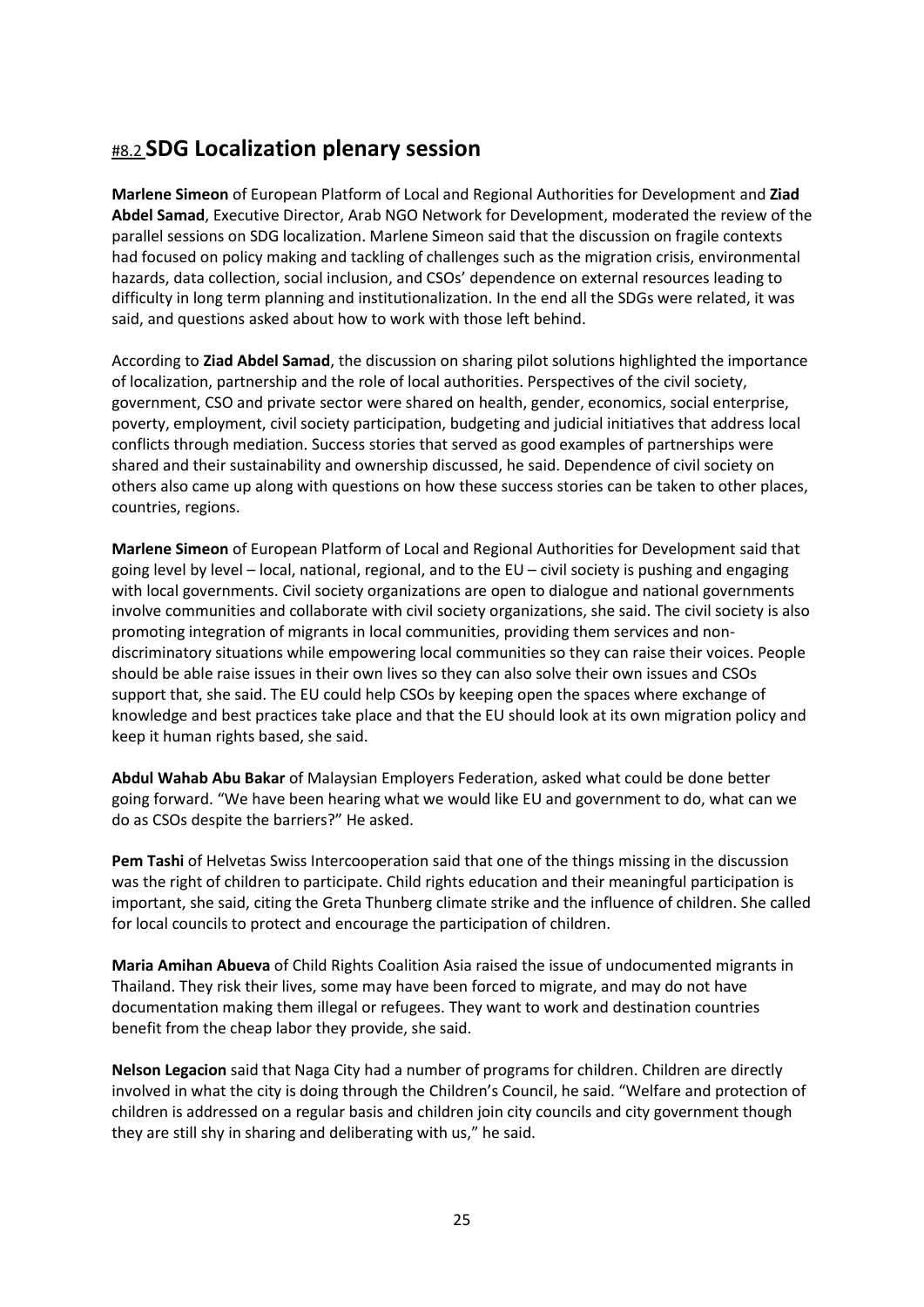**Savitri Singh** said that youth had not been mentioned. She pointed out the needs of women in Nepal left behind by husbands who migrate outside the country for work. She said children and youth cooperatives could be promoted in schools and universities and cited examples in Malaysia and Japan where youth and children earn money to buy books and uniforms and also learn to save.

**Antonio Fernandez de Velasco**, European Commission Directorate General for International Cooperation and Development addressed Mayor **Nelson Legacion** and asked about the possibility of doing the next PFD meeting in Naga city. "Let's go and check Naga City," he said, "The role of citizens in budget monitoring is close to our hearts."

**Nelson Legacion** replied that the proposal was welcome. "I say yes," he said.

**Ziad Abdel Samad**, Executive Director, Arab NGO Network for Development, commented on the budget vision, strategy, and the whole process as well as monitoring.

**Susana Erostegui Revilla** of Union Nacional de Instituciones para el Trabajo de Accion Social said participation and structures had been discussed but practice also needed to be addressed. Without accountability and transparency, the picture is not complete, she said.

**Cielelito V. Perez** of Center of Women's Resources, Philip, gave an example of shrinking spaces for action in the Philippines. Indigenous communities build their own schools because education does not reach their areas and they are facing the closure of such schools, she said. "We are not in competition with governments, we are partners," she stressed.

### #9.1 notes missing/unavailable

### #9.2 **Enabling environment plenary**

Update on the situation since the last PFD regional Asia meeting

Based on feedback from pervious PFD meetings, the interactive session attempted to validate what EE factors are current in Asia and discussed mechanisms to create an enabling environment that promotes just, productive, sustainable, and inclusive development. Table participants focused on challenges such as structural barriers, opportunities and concrete ways forward. Outcomes included a list or relevant factors and points on changes needed to enhance the working context to reach the SDGs. The themes addressed were:

- 1) Do CSOs and LAs have the right to undertake their activity free from intrusion or interference to accomplish their proposed objectives?
- 2) Do they have access to funding from national and international sources?
- 3) Are there laws that respect and encourage freedom of association and freedom of expression?

**Tanya Cox**, Director, European NGO Confederation for Relief and Development (CONCORD), moderated the plenary session that reported back from the working groups to clarify challenges and potential concrete solutions for promoting a more enabling environment. On the first question, "Do CSOs and LAs have the right to undertake their activity, free from intrusion or interference, to accomplish their proposed objectives?" She summarized that only nine countries had conducive environments for CSOs to work.

**Wardarina** of Asia Pacific Forum on Women, Law and Development said that there was a concerning situation for CSOs when undertaking activities with ongoing attacks on democratic rights. Threats, imprisonment, killing, using laws to harass (in the case of Thailand the use of the defamation law),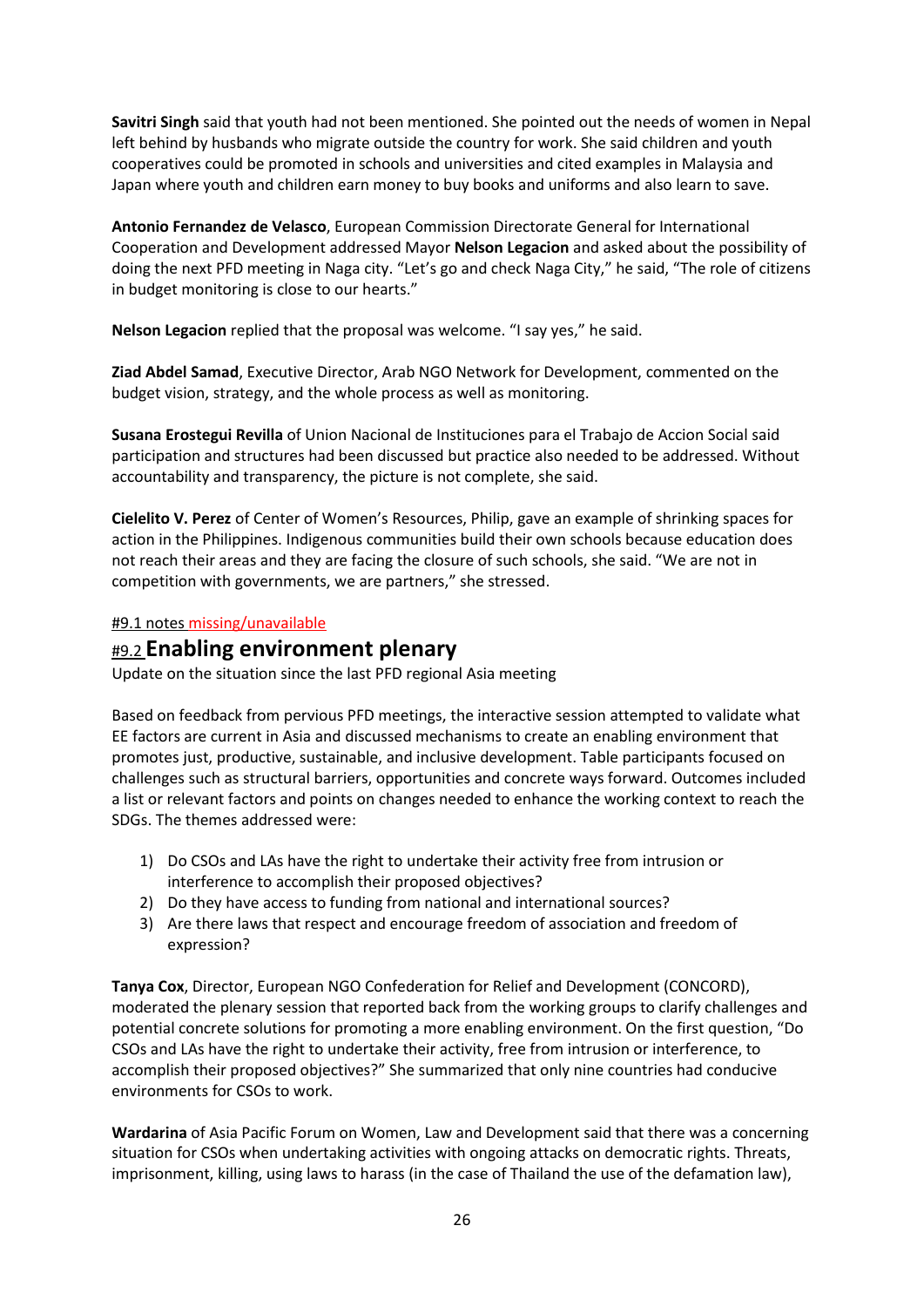fabricated cases, financial coercion, restrictive laws, limited access to foreign funding, limited government permission for activities were being used. Those who face these threats directly have to learn coping mechanisms, obtain security training, document the situation, lobby, conduct solidarity work with UN agencies and other movements, and support each other, she said. Making a case and filing a complaint with coalitions and learning how grassroots movements are built could help, she said. However, there had been some opening up of governments in some places. Governments are recognizing the role of the CSOs depending on capacity, the issues involved, and the level of access. Working with surface issues was easy, but if governments had to be criticized, there were a lot of problems, she said. Credibility at national and international forums determined the space given to CSOs. The recommendation to the EU was to continue support to CSOs, simplify funding regulations, target human rights offenders, and encourage governments to work with the civil society.

**Julius Cainglet** of the Federation of Free Workers – International Trade Union Confederation presented data from a survey of participants during the session. 99% of participants said they had access to international funding most of which came in US dollars. Among the challenges faced were changes in governing political parties, leaders such as mayors or governors, and bureaucracy that could impede ongoing work with some new officials even try to stop funding; lack of trust by local authorities when it comes to managing large projects and funds; lack of support to those critical of the government; and corruption. Within CSOs challenges were limited resources; pre-financing problems if there was need bank roll a project; lack of ambition in case of large funds being made available; and difficulty with documentation due to lack of qualified human resource were challenges. Related to donors, the issues faced were donor preference to service related contracts; dependence on international donor funds; donors leading the civil society to do what the donor wants rather than what the community needs; donor preference to hardware over software; use of a few donor "preferred" NGOs and leading to missed opportunities for other CSOs. Some of the solutions suggested were institutional capacity building of CSOs; encouragement of national governments to plan and budget according to the SDGs goals; decentralization and local participation; increase value of collaboration with CSOs; and projects that are need driven rather than donor driven.

**Govind Kelkar** commented that governments prefer the charity approach rather than the rights approach to CSO work. "Governments have an 'allergy' to human rights," and a defensive attitude, she said. In Thailand, a petition with 50,000 signatures must be submitted to be heard and still it does not mean the government will take action. There was need for dialogue and negotiation between government and the civil society. Taxation had led to people committing suicide, she said, and it is affecting business. Compulsory audits, equality, gender budgeting, maintaining proportion of women in the parliament are talked about but that can still be nominal, she said, with Nepal being presented in positive light in terms of gender rights achievement but women still not being seen. Privacy of human rights defendants needs to be protected, a campaign is required against corruption, there has to be international recognition for human rights defenders, private sector and government need to collaborate particularly on environmental issues she added. Open space has to be created for civil society intervention and the EU could develop a workshop on how to deal with the shrinking space, she said. Inter-country collaboration can help learning from each other and from successes she concluded.

**Claire Frost** said that while talking about engaging in dialogue, "How much dialogue and where" should be clarified, "nationally or internationally" and how much more at the national level than at the international level. Ministries, civil society, public councils at the local level should be involved. LA and CSO dialogues were taking place at the international level and a culture of collaboration was being established. There is grouping but things are getting better, she said, pointing out that technology is helping conducive dialogue as well as tripartite involvement. Platforms are available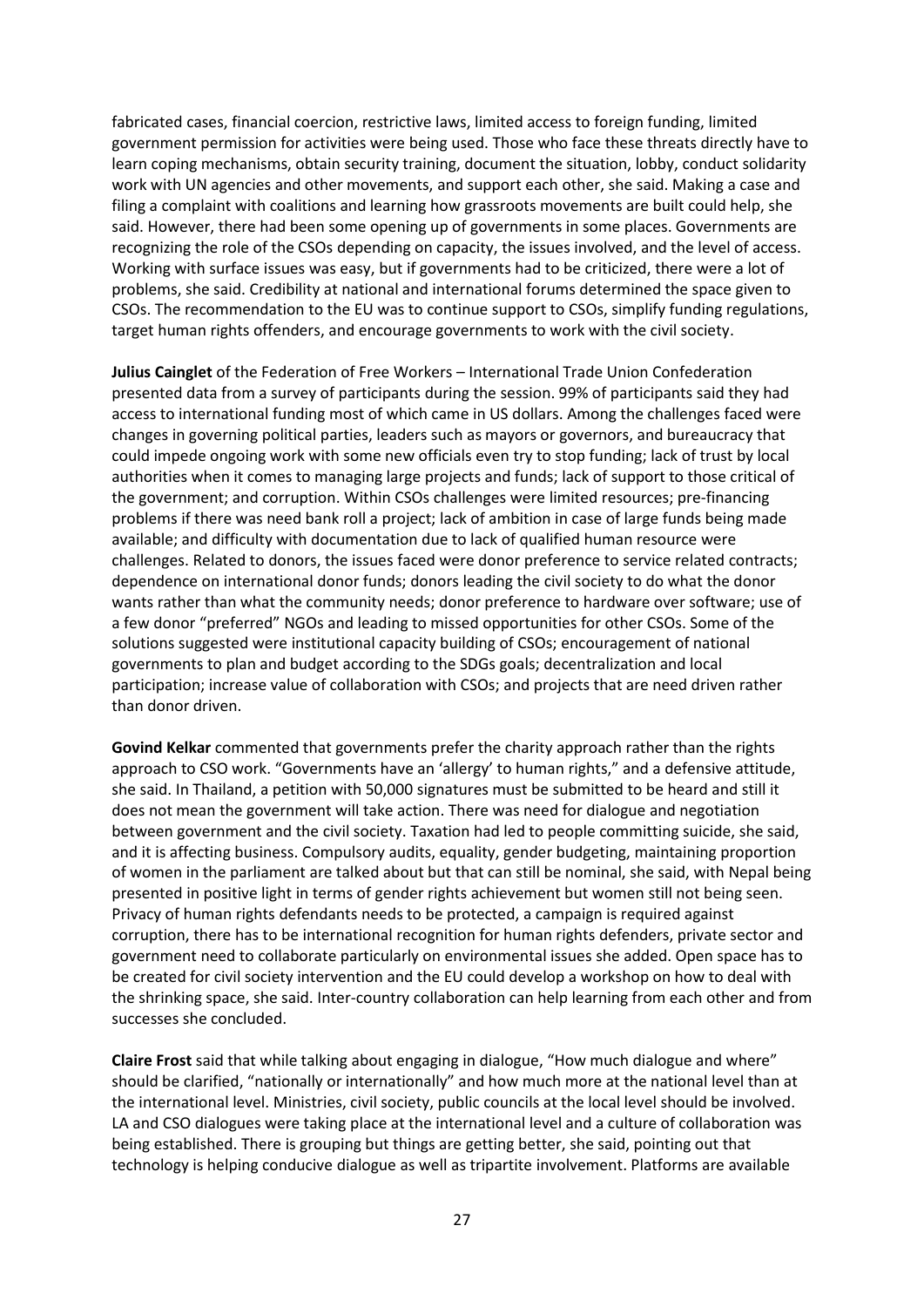for sharing knowledge and experience while changing perspectives in governments is having an impact on policy and implementation. She pointed out challenges such as lack of capacity for meaningful dialogue, lack of clarity of roles of stakeholders, lack of data, issues chosen selectively based on who is at the table, and feeling that dialogue is not going to help. Her recommendations were to invest in capacity building, create clarity of roles, increase parity of roles, and institutionalize dialogue.

**Shiva Dutta Bhandari** of the Delegation of European Union to Nepal said that the matter of service delivery contracts or alternatives was a question for EU and general donors to address. The focus of funding has been on advocacy rather than intervention, he said, and explained that the EU sometimes supports hardware projects as requested by CSOs. He asked how collaboration could be enhanced between the civil society and governments. The example of Naga City is interesting, he said, as there were concrete examples.

**Suphakit Nuntavorakarn** of Healthy Public Policy Foundation said that his work focused on the grassroots level and appreciated the opportunity to be at the meeting. He said no one was behind in terms of SDGs. Despite Agenda 2030, the marginalized would still remain marginalized and he did not find concrete solutions or direct interventions. He asked how these issues could be raised in the declaration, particularly those related to disability and marginalization.

**Mian Rajan Sultan Pirzada** of Association for Development of Local Governance, Pakistan said the discussions had been productive. SDGs could be achieved and would update the whole system. Achievement of SDG 1 could solve so many problems, he said. Investment in education could do so much good in general and help with economies, understanding of the marginalized, cross cultural differences, religion and so on.

**Govind Kelkar** responded that there had been critical comments and appreciation too. The meeting repeatedly talked about women and the marginalized and the communique would be mindful of this.

**Julius Cainglet** said that preference of service delivery over advocacy resulted because it is easier to count the number of condoms delivered rather than measure the effectiveness of political interventions. Collaboration should be important, he said, and pointed out that Naga City may be an exception rather than the rule. He said hardware vs. software, requirements, procedures, reporting are easier with quantifiable outputs.

**Wardarina** thanked everyone for their effort and consultation and said that that service delivery was easier quantified than advocacy. She wondered how this concern could be put in the draft declaration.

**Aaron Ceradoy**, CSO Partnership for Development Effectiveness, pointed out that services and advocacy are not at odds with each other and services, too, were required.

**Antonio Fernandez de Velasco**, European Commission Directorate General for International Cooperation and Development, said besides recommendations for the EU, recommendations should also address the forum.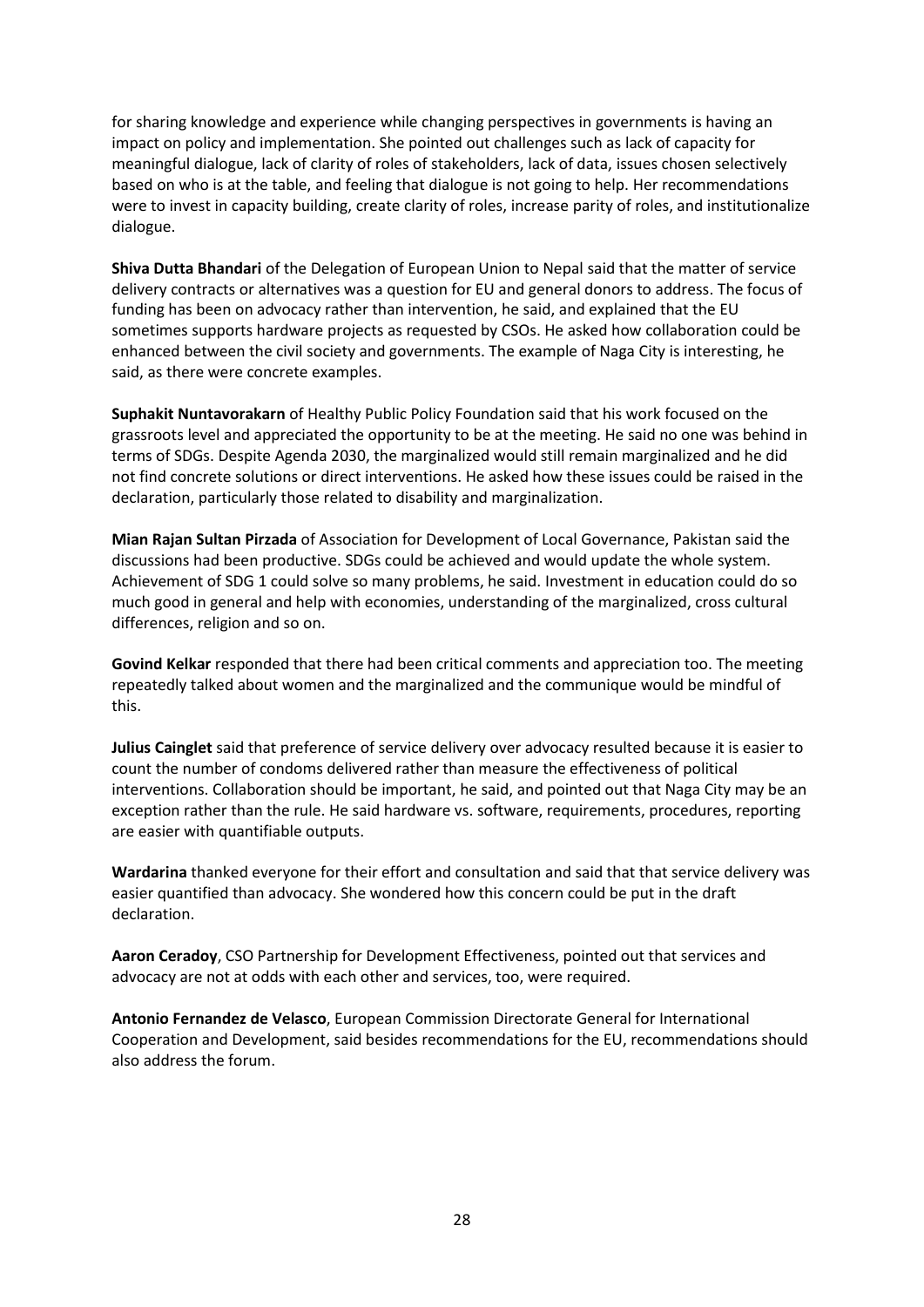# #**Conclusion of the day**

**Wardarina** summarized the key highlights and takeaways of the day. She said CSO space is shrinking not only in the Philippines, but in other places as well. She said, it was a sad thing to happen when CSOs are making so much progress. There is need for more and stronger collaboration with local governments with local actions needing to be strengthened. Local governments are key to work at the grassroots level and they and the stakeholders know how best to work with them. The government has resources and needs to mobilize the private sector which can come up with schools, colleges, good facilities, airports, roads, and much more. Continuous advocacy and passion to work for the people is the key, she said.

#Session 10: Tackling the climate crisis: advancing environmental justice

# **Tackling the climate crisis**

Advancing Environmental Justice

**Antonio Fernandez de Velasco** of the European Commission Directorate General for International Cooperation and Development began the day by pointing to the screen where frequently used words of days 1 and 2 of the meeting were represented. He walked the participants through the last day of the Asia Regional Meeting.

**Tashi Pem**, Country Director, Helvetas Swiss Intercooperation, Bhutan, moderated the session on "Tackling the Climate Crisis." The objective of the session was to look at the impact of climate crisis in the region and how it affects the implementation of global commitments for just, equitable and sustainable development including the SDGs and the Paris Agreement. **Wanun Permpibul**, Executive Director, Climate Watch Thailand; **Ghanshyam Pandey**, Mayor, Tulsipur Sub Metropolitan City, Nepal; **Chuthatip Maneepog**, Project Manager, Earth Foundation; and **David Molden**, Director General, International Centre for Integrated Mountain Development were on the panel.

**Tashi Pem** welcomed the participants, summarized the topics to be discussed and introduced the panelists.

**Wanun Permpibul**, Executive Director, Climate Watch Thailand, said the current temperature increase of 1 degree Celsius had resulted in typhoons, droughts, floods and other disasters. Rising sea levels, melting glaciers were slower processes, she said. The temperature is set to rise to 2 degrees soon, and "How do we plan for what will happen?" she asked. The biggest challenge of the century were both the slow and the fast changes. The Asia Pacific Region is very vulnerable. She said that it was the rich countries that were causing the climate change with those that are contributing the least to climate change are being impacted the most. "The world is really unfair," she said. There was a wrong approach to policies and finances with fossil fuels and coal production still being supported and coal fire plants scheduled to increase by the end of Agenda 2030. "Is that sustainable?" she asked as governments and financial institutions of China and Europe continue to invest in coal and other fossil fuels, Adani being one of such investors. Established and new companies are also investing in this sector such as TexHong from Hong Kong investing in Vietnam. Those who were investing in fossil fuels were being looked at closely. But with governments welcoming these investments and supporting infrastructure that transport these fuels, they don't feel the urgency, she said.

**David Molden**, Director General, International Centre for Integrated Mountain Development (ICIMOD), said that his organization serves mountains and people in eight countries. 240 million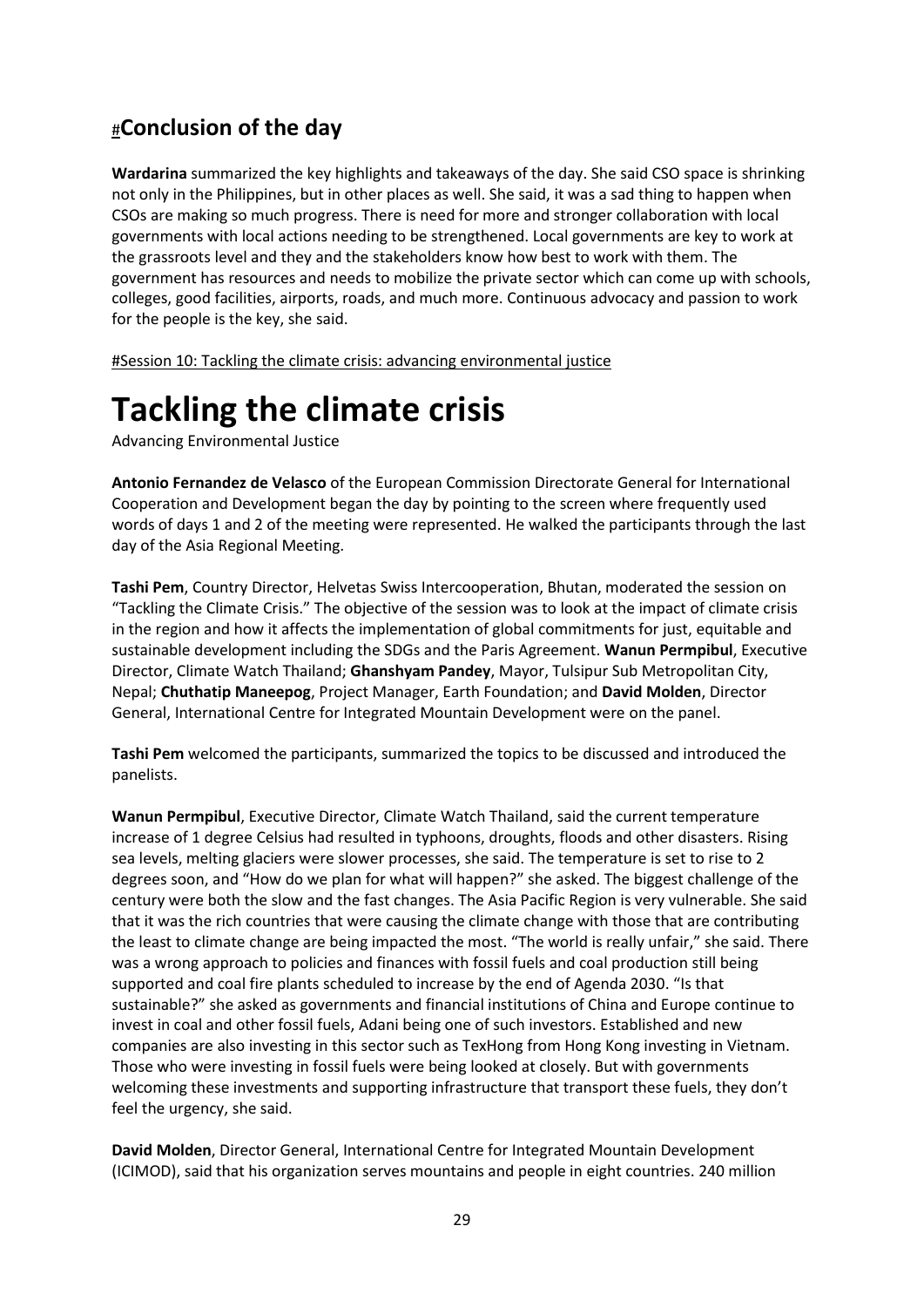people live in the region and this vulnerable area is home to 1000 indigenous groups and many fragile environments, he said. Called the Third Pole because of the snow and ice deposit, the area is an asset for Asia as well as the globe. He called the region a hotspot for SDGs as poverty in the hills was 33% higher than in the plains; malnutrition was higher and at 50%; 80% didn't have access to clean fuel for cooking; and the area saw high levels of migration. In a few areas the situation is improving, he said but political and economic power was limited and these isolated people did not have a voice even though what happens in places like Washington DC and Delhi impacted them. He pointed out that temperatures rise faster in the mountains than in the plains. A 1.5 degree change in temperature around the world would be amplified to 2.5 degrees in the mountains and a 2 degree temperature rise would mean a 5 degree rise in the mountains. Even if immediate change was made, the world would lose 80% of the glaciers in the area and the associated water resources. Monsoon patterns would change with intense rainfall and floods followed by droughts, farming systems would need to adapt, disease of lower altitudes would creep up into the mountains. Indigenous women left behind at home by migration would face a harder time. Communities in mountains of Pakistan waiting for water from melted glaciers are now in danger as the glaciers can collapse. They asked, "What can we do about it?" but on their own there's nothing they can do to stop the glaciers from melting. The question is what do we do about it and it's not just money that will help. There is need to work within contexts and countries need to come together to address these issues. Climate change has opened opportunities to collaborate, he said.

**Ghanshyam Pandey**, Mayor, Tulsipur Sub Metropolitan City, Nepal, said that the impacts of climate crisis has been seen on the ground. Many in the villages and cities face the impacts day by day, he said, with rain being intense with droughts setting in. There have been changes in cultures and economy at the local level. While Nepal does not have much of an impact on climate change, the cost of climate change is high, particularly for women, children, and the elderly. Many things need to be done and strong action taken. The 1.5 to 2 degree Celsius temperature change is taking place due to the actions of developed countries. Villages and towns have to tell the stories of what is happening to them. They also have to try to find solutions to the problems they are facing at the local level. They have to manage their natural resources. Nepal government has placed high priority on sustainable management of forest areas, conserving water and supporting farmers at the national and local levels. Local economies can replace industrial products by local products. Utilizing natural fibers and handmade products can help the local economy. Farmers are already facing scarcity of water therefore, building water reservoirs will result in additional saving of water. Nepal has signed the Paris agreement. The international commitment to raise 100 billion for the environment by 2020 has not happened even as impacts are being seen on the ground at the local level, he said.

**Wanun Permpibul** said that she had seen glaciers melting in Alaska and spoke of lack of reforestation and a timber industry that was not fully regulated. She called for a real concerted effort as climate change was impacting everybody.

**Suphakit Nuntavorakarn** of Healthy Public Policy Foundation pointed out that financial markets may be complex and not support institutions that want to divert from fossil fuels but cannot control their financing. He said there was need to understand loopholes and provide incentives to financial markets to make this change.

**Ghanshyam Pandey** said that reforestation efforts of Nepal show clear achievement. He pointed to the 6% forest land area increase in the country mostly due to community forestry. He called for recognition and reward for these local people who have made this change. He wanted fossil fuel vehicles to be substituted with electrical vehicles with financial investment going this way.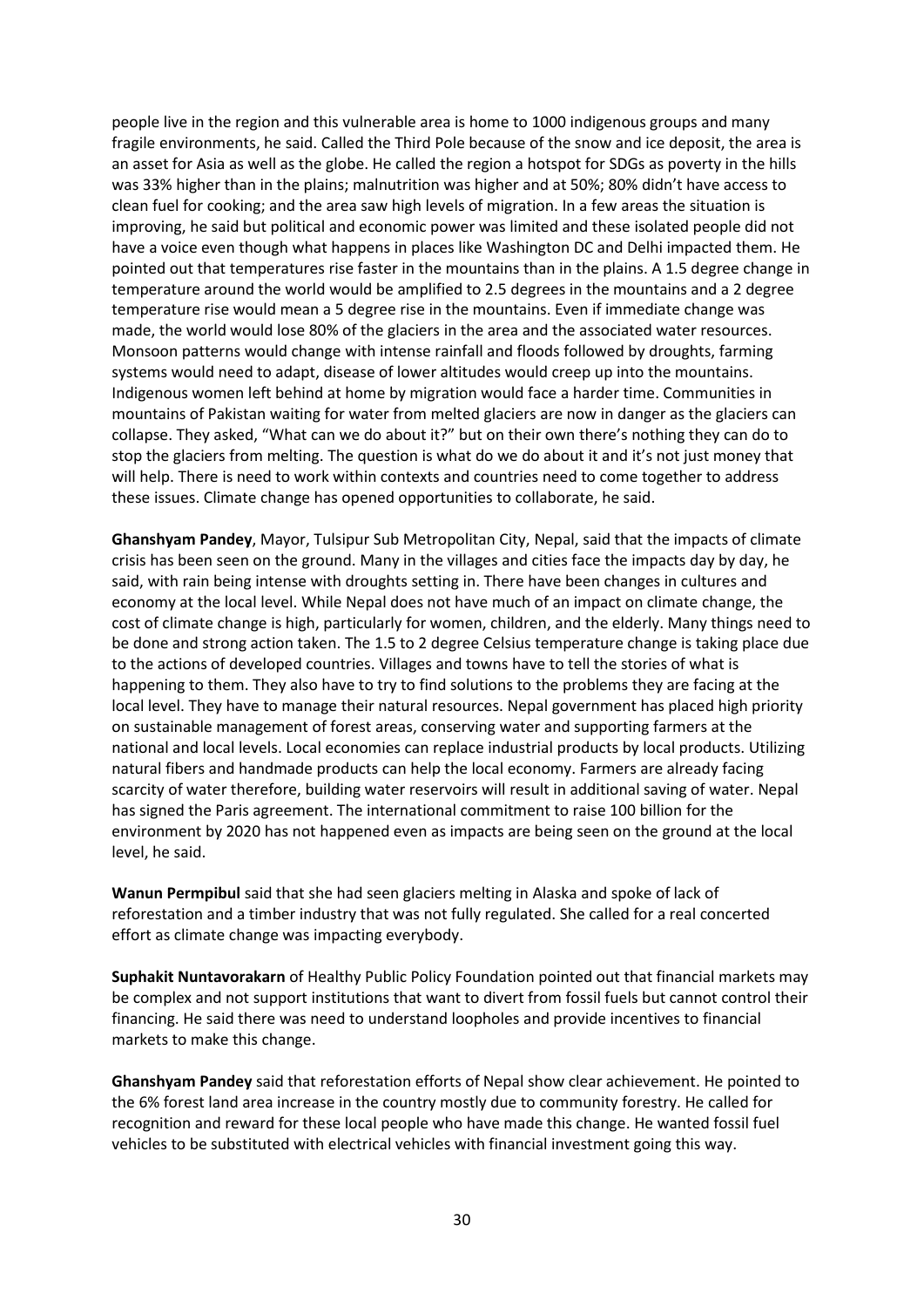**Wahyuningsih Darajati** of the Ministry of National Development Planning Agency of the Republic of Indonesia said the indications at the ground level were already there with ice melting in the arctic and temperature increase. Policy had to respond to the situation. Thailand faced strong radiation from the sun and people had to be taught and consulted so they know what they need.

**David Molden** said that four trillion dollars' worth of wealth was in the rivers to deal with droughts and respond to competition for water.

**Chuthatip Maneepog** commented that there were many international migrant workers in Thailand employed by medium and small industries especially in coastal areas. She called for the protection of these migrant workers as they were vulnerable. When water levels rise, this will impact medium and small enterprises and unskilled migrant workers. She said that Thailand uses a lot of them and they keep working even if they are sick and don't report their illness as this may impact their short term benefit. "We have to talk about incentives for them though MSE won't benefit," she said. We have to give them ecommerce, technology, and innovation skills as they are insecure because of their lack of skills. New game changing, emerging skills and professions are necessary for these vulnerable workers, she said.

**Julius Cainglet** added that human rights, new professions, job transitions, and emission free jobs and livelihoods were needed. Sustainable consumption, union workers' rights, recycling of 800 million jobs that are most vulnerable were guarantees that governments should provide, he said.

**Wahyuningsih Darajati** said that climate change should be fair. With 87% of the people to be impacted in Indonesia, water resources, infrastructure in coastal areas, and other sectors should adapt to climate change.

**Esther Penunia** of Asian Farmers Association for Sustainable Rural Development said that, family farmers would be seen as solution provides. Millions of small scale farmers practice climate resilient agriculture and fisheries, she said. Strengthening the family farm with a focus on women farmers will help self-determination.

**Chandra Goodrich** of ICIMOD commented that migration is increasing in India, Bangladesh and Nepal among women and women are entering new domains and markets dominated by men. They are involved in low paid construction work and now have more ability and skills. However, these women and children also face more violence and there are inadequate mechanisms that they seek help from with spaces still male dominated. There were new possibilities and also vulnerabilities.

**Bernadia Irawati Tjandradewi**, Secretary General of Untied Cities and Local Government Asia, called for a just transition for the labor sector, a shift to low carbon economies, and support for marginalized grassroots women who are paid very low.

**Sotheara Yoeurng** of Cooperation Committee for Cambodia asked how marginalized groups impacted by climate change would be defined. Climate change is local, national, regional, and global, she said. With greedy people, greedy countries, and lawmakers who lack the will or ability to implement the law, how would people gain their rights? She asked.

**Chuthatip Maneepog** responded by saying that governments use social economic parameters to define marginalized groups impacted by climate change. Their capability to gain assistance from governments and other stakeholders had to be enhanced.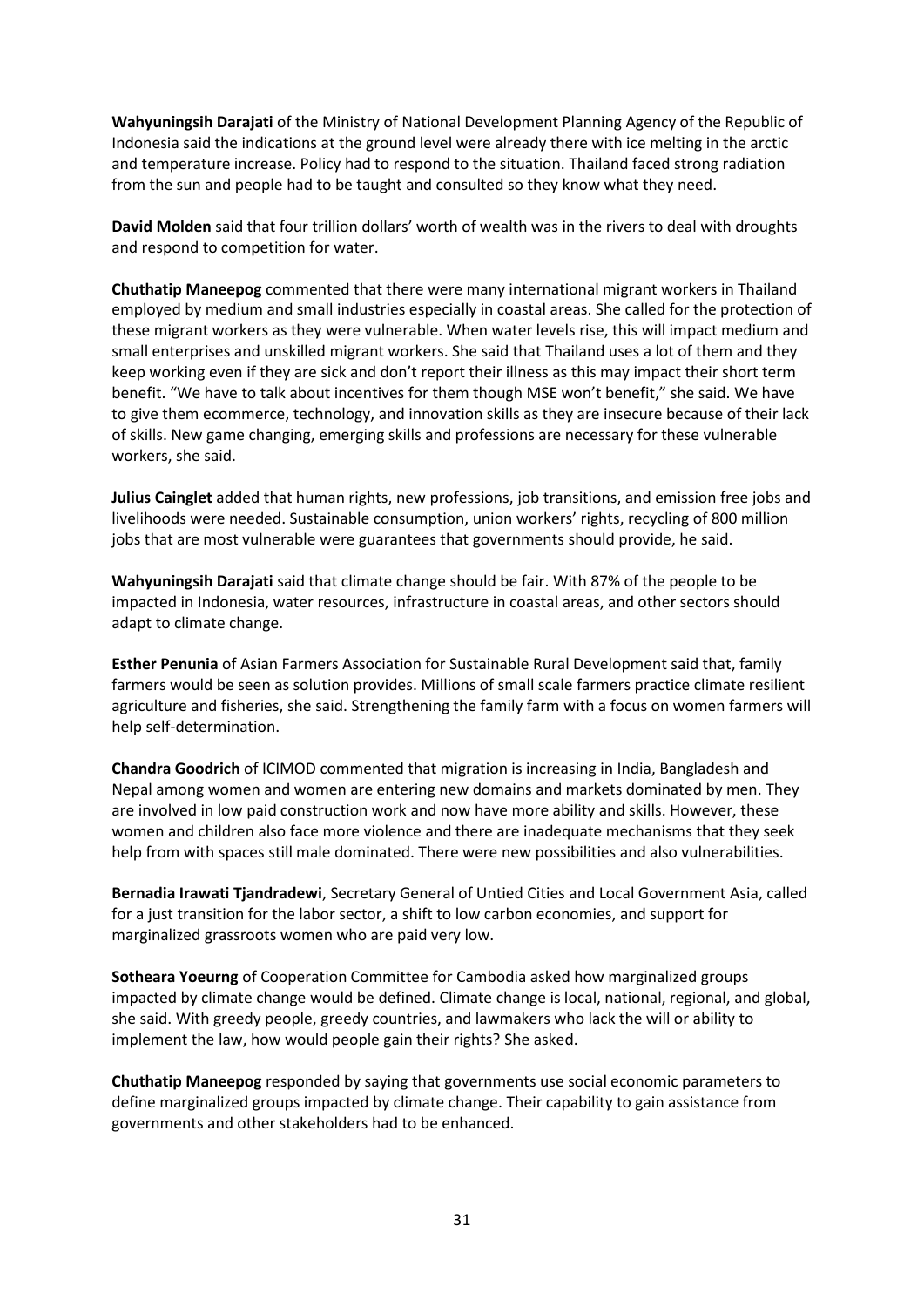**Wanun Permpibul** said that the Asia Pacific is not well planned to deal with these impacts and the impact on the marginalized and vulnerable. While it is trying to draw a lot of investment "we are gearing for a critical test and transition." On the ground these transitions were already on the way, he said and though there are solutions in some of the countries they are not just. A solar farm in the Philippines evicted people from the forest area. Thailand is setting up a smart urban city by getting rid of street vendors who have now lost their livelihoods. The smart city was innovated at the cost of local people and women. Geothermal technologies in Indonesia is placed within a protected area. There is need to balance human rights with environmental rights and solutions have to be socially equitable, he said. Companies are looking for alternatives and new technologies. Geo-engineering like carbon capture, clean coal, capture of carbon di-oxide to store somewhere else may be false solutions and technologies. Solutions are already there, such as renewable energy and the Asia Pacific region has to be careful as climate change is also a human rights issue and it is the obligation of governments to assure these rights, he said.

**David Molden** said that a just transition was required and crisis could trigger different situations therefore, there was need to work together and form partnerships. "We have good innovative people, is there a way to connect innovation and share knowledge?" he asked saying that floods cross boundaries, as do forests and ecosystems even though countries are not very well integrated. Countries would have to work together on mountain issues such as they have done with ICIMOD's Kailas project. Scientists of Afghanistan, China, India, and Pakistan are talking about climate change though it is difficult to work in the region. An arctic council or alpine partnership could be formed as the cost of not cooperating at the country level would be very high. Conventions or policies on mountains should be formed and voices of marginalized people represented at the global stage. Partnership could make the change, he said.

**Mahendra Prasad Yadav** of Nepal Trade Union Congress said climate change would impact economies and jobs and asked Ghanshyam Pandey, Mayor of Tulsipur, about the large number of factories being built in the valley and his plans for multi-stakeholder engagement.

**Ghanshyam Pandey** replied that Tulsipur was translating global SDGs at the local level by looking on climate change on a crisis footing and seeking alternatives. Local, provincial and federal governments of Nepal have link their project policies to the SDGs, he said. National Planning Commission classifies projects and their contribution to a specific SDGs. Rigorous participation of the people has to be sought and examples like improving health, reduced child mortality rate from 40 to 0, reduced maternity mortality showed that these effort works. Regarding the factories in the valley, provisions had been introduced to limit emission and dust. Local people had been mobilized, action committees formed, and investment in the cement factory discouraged.

**Savitri Singh** of International Cooperative Alliance Asia and Pacific said that relationship between agriculture and climate change was complex with fertilizers, pesticides and waste creating carbon emissions. Representatives of farmers needed to promote ethical production and consumption. GIZ was working with agriculture and fishery in Thailand and awareness was very very important, she said. She asked for thoughts on population explosion as "it was a root cause for climate change." Forests were being destroyed, especially in India to create farmland. There were no more fish in some rivers and lakes due to over fishing. There is need to control population growth, especially in Asia, she said.

**David Molden** said that mountains faced a different scenario in terms of population growth as people were migrating out of mountain areas. High value mountain products could serve the people and their economies better, he said.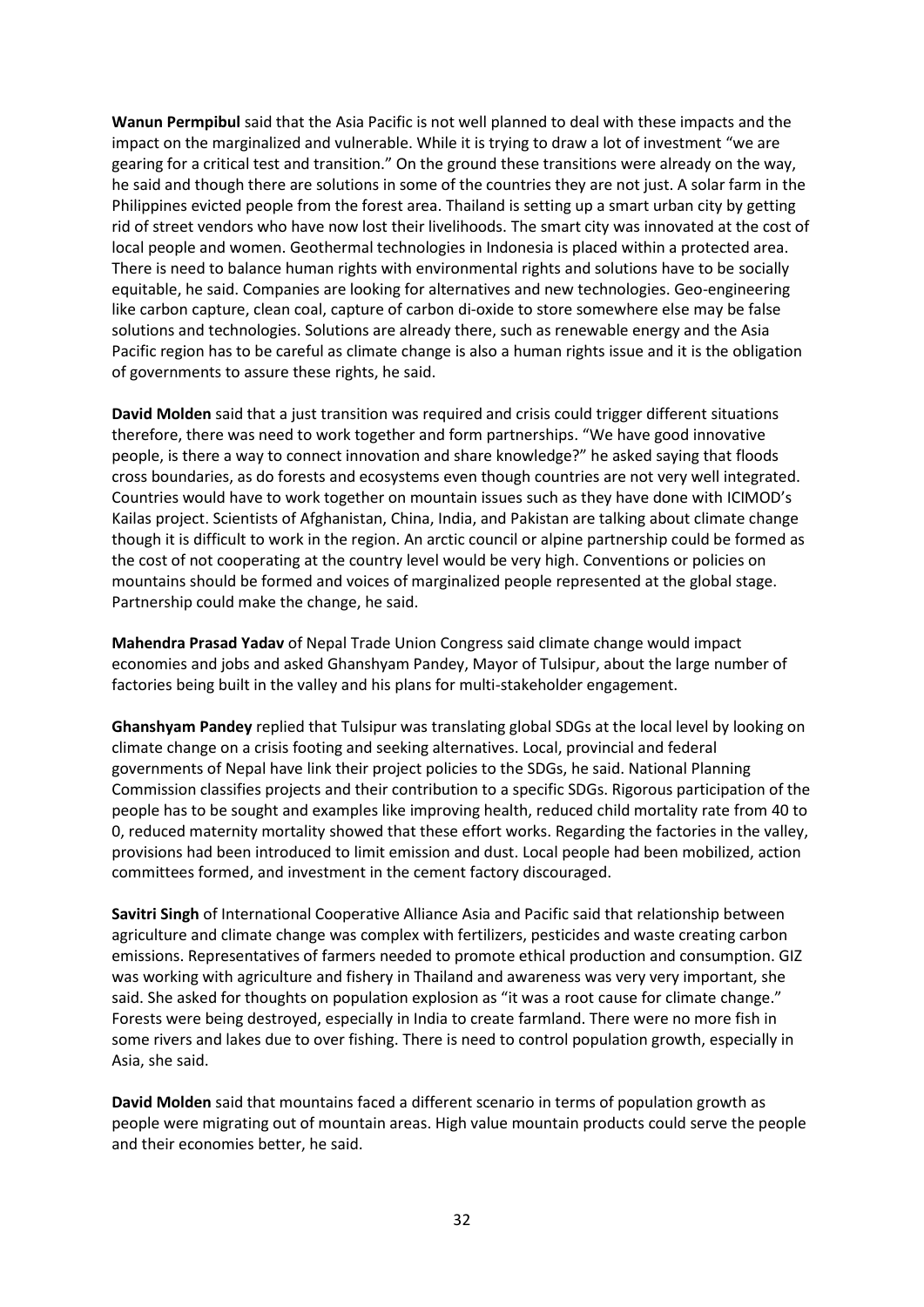**Chuthatip Maneepog** commented on the social value of vocational students who went for clean jobs. Parents expected something different from them and expected them to make a decent income. SMEs cannot afford high end technologies so affordable technology was required. Multi-stakeholder planning, processes, capacity, and leadership empowerment was needed for women too, she said.

**Kshitij Wagle** of Enablement Nepal said that there was great power in youth and children but youth and children are losing interest in nature and spending more time with technical devices such as smart phones and tablets. If they can engage with nature, they will protect what they love, he said. He also said that people in business feel being environmentally friendly is less profitable but the opposite is true so models were needed.

**Govind Kelkar** said institutional change was required for women and clean energy in mountain areas is required as wood is used as fuel. The Himalayan region had promoted clean cooking. Women had become more involved. But with migration, there were attacks on women also. Women are not considered farmers and they are not owners of land. Until this is changed, it is hard to talk about gender equality, she said.

**Cielelito V. Perez** of the Center for Women's Resources, Philippines, said that over population was not the problem, the problem was distribution of resources. Sustainable production and distribution was required as a very few control resources and cause climate change.

**Ghanshyam Pandey** said that the Alternative Energy Center in Nepal had seen the installation of solar power and biogas systems at the local level and improved cooking stoves. Though population had increased in Nepal, forest area had increased similarly. Similarly, the amount of unused arable land is increasing due to migration. He said that 30% of arable land in Nepal is not use therefore, plans were being made to encourage cooperatives and family farmers.

**David Molden** said that certain things are ingrained in our attitudes and that has to change. When working with women's groups, sometimes they don't listen to women. "We look at our own organization for gender change," gender policies, partnerships, training, and concerted effort could lead to change but it is not easy to take these steps, he said.

**Govind Kelkar** brought up the negative effects of tourism. In Himanchal Pradesh tourists were said to be responsible for water shortage and high amounts of waste.

**Ghanshyam Pandey** said that while there is negative impact, Nepal wanted more tourists to come to the country. The government is trying to foster eco-tourism, home stays and local cuisines so benefits could go to the local level.

**David Molden** spoke of the eco-tourist and more and more youth going to the mountains. "That will help us," he said. "Let's do it better."

**Ghanshyam Pandey** spoke of the youth parliament and youth participation in policy dialogue at school and ward levels. He cited the Clean Tulsipur Campaign as a successful example of how young people could make a tangible contribution.

**Pem Tashi**, moderator, called for greater human rights that ensured the participation rights of the marginalized.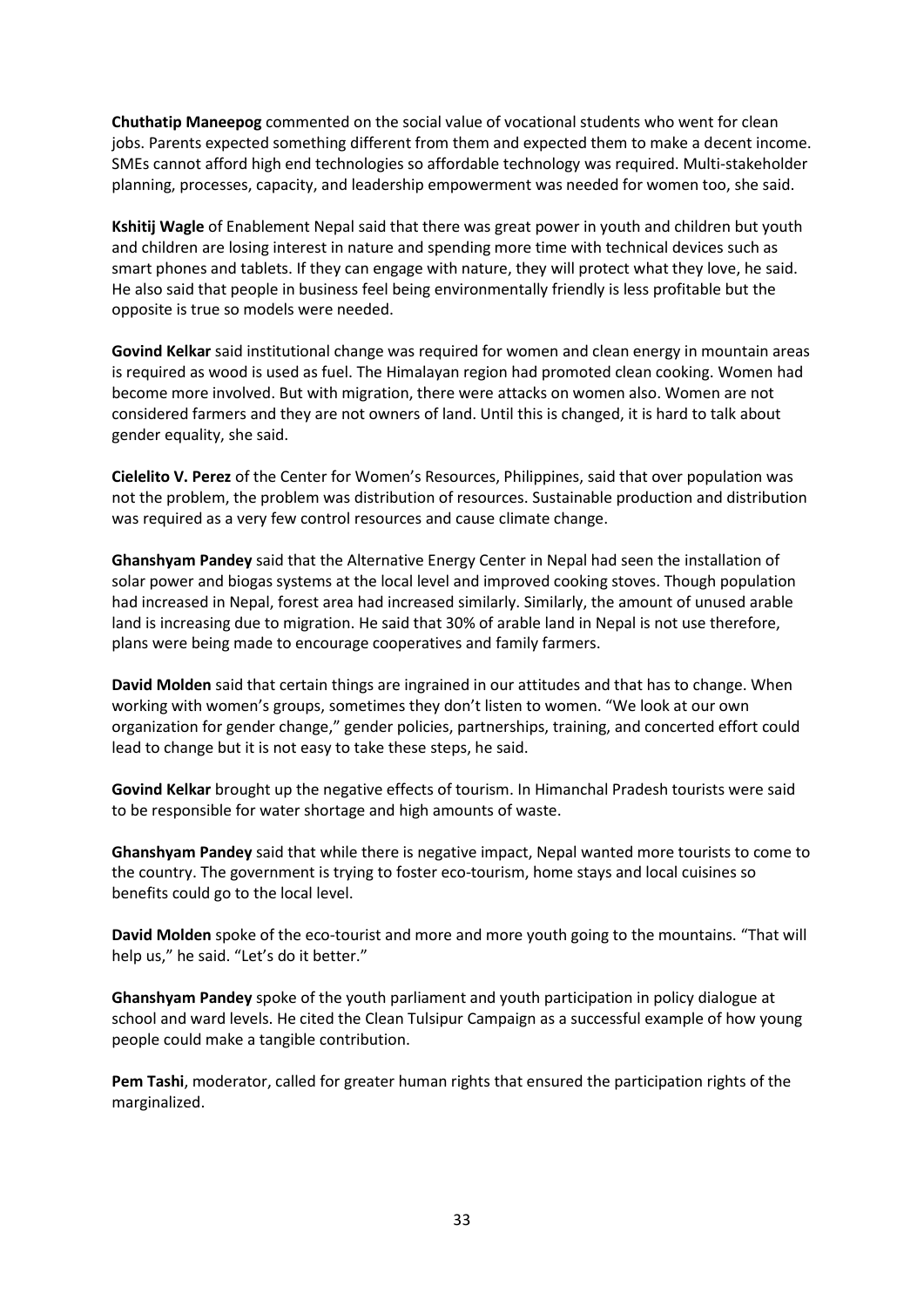**Chuthatip Maneepog** said that it is not just the large scale and the rich who need to take responsibility for the vulnerable. Vulnerable people need to participate in decision-making as they are not only victims but potential game changers as well.

**Tran Thi Lan Anh** of Vietnam Chamber of Commerce and Industry raised concern over the number of coal mines in Vietnam and how it would affect many SDGs.

**Pem Tashi** said that the region was not going forward and it did not see the urgency. Different views of mountain communities, coastal communities and women's voices had to be heard. With more coal power being used by 2030, communities contributing to climate change the least would be suffering. She cautioned the meeting and said there was need to be careful of unforeseen consequences. "Justice and balance are needed," she said, "We have to learn from the incentive structures in financial markets as well as opportunities such as green jobs." She asked the panelists to conclude the session by making statements.

**David Molden** said that the climate process can be a trigger for change with everyone working together. Since the Himalayas are connected to the oceans there has to be an alliance with the oceans. "We all need to work together," he said.

**Ghanshyam Pandey** said that the climate crisis is a reality and climate justice is required from the local to the global level. Local farmers, women, Dalits, indigenous people are all contributing and this contribution has to be internalized. From forest to agriculture, finance is required for adaptation, mitigation, and investment. Therefore, the climate fund is important and there needs to build collective pressure so the fund is created.

**Wanun Permpibul** commented that when it comes to fossil fuels such as coal, root causes have to be addressed not just impacts. A political forum to talk about fossil fuels is needed. Adaptation to climate change may not be enough as loss and damage need to be discussed as well as compensation. Governments from local to federal levels need to think. Funding is an issue even as Green Climate Fund proposals are coming in therefore everyone needs to keep eyes and ears open for potential funding.

**Chuthatip Maneepog** said that different sectors such as farming, women, cooperative need to interlink and share intelligence as climate change is not about any particular group. Capacity building is very much needed, she said.

### # **Presentation of outcomes and regional declaration**

A four page draft communique on the outcomes of the meeting had been prepared by a drafting committee made up of representatives from LAs and CSOs. **Aaron Cedaroy**, **Wardarina**, **Julius Cainglet, Govind Kelkar, Bernadia Irawati Tjandradewi**, and others were on the drafting committee. The drafting committee was introduced and thanked. Aaron Ceradoy and Wardarina walked the participants through the whole document and processed feedback.

The section on Introductory Material was presented. **Wardarina** talked about the introductory material and agenda 2030. The draft communique stated that the Asia Pacific would not reach the SGDs which were progressing at an inadequate pace. While important efforts were being made, systemic barriers still existed. **Claire Frost** pointed out that the meeting was on Asia and not the Asia Pacific. **Katinka Weinberger** commented that the situation was similar across all sub-regions of Asia. It was important to put the goals first, it was said, as some of the goals were heading in the wrong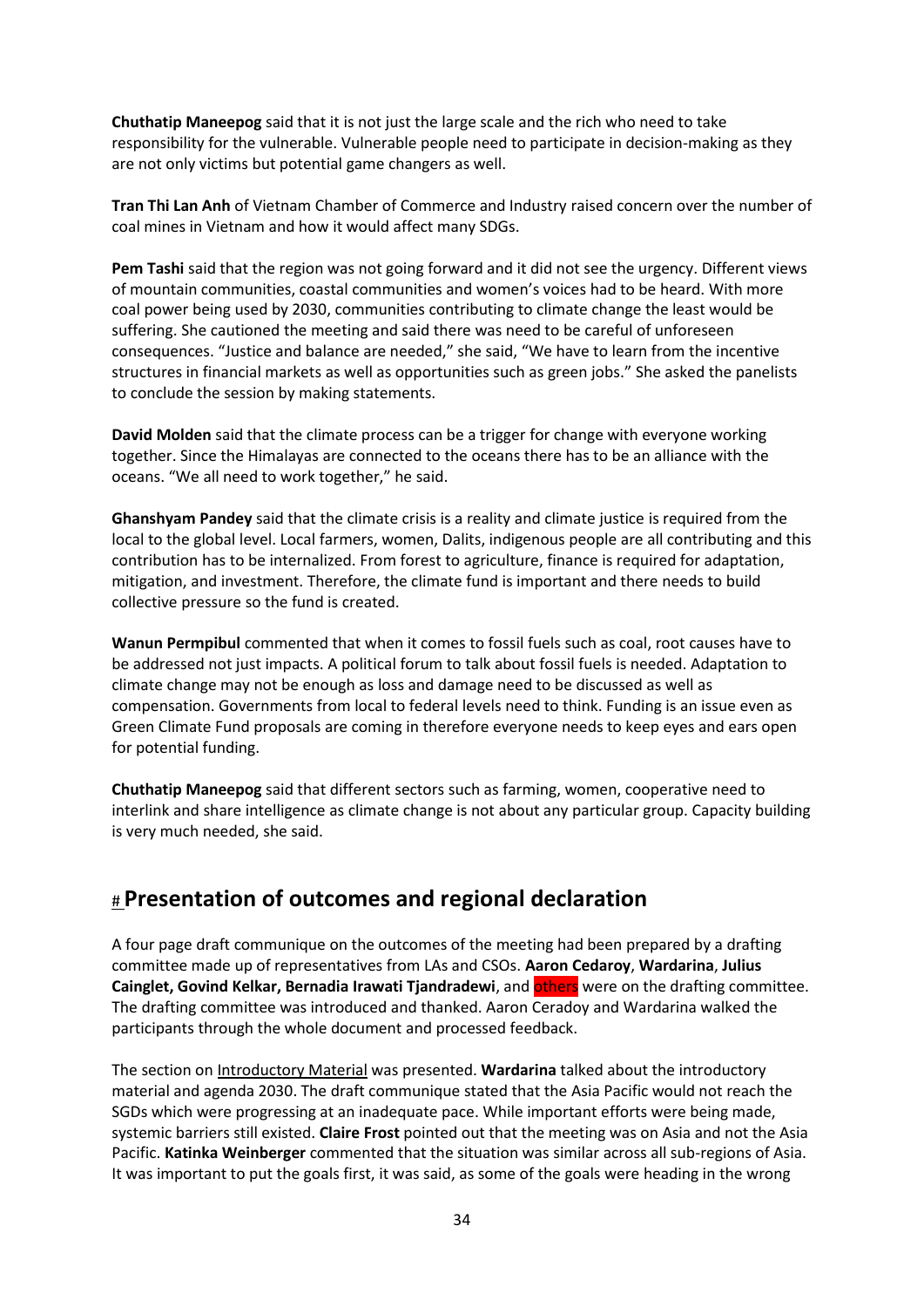directions with goal 5 remaining stagnant. **Aaron Cedaroy** referred to the parallel session on SGP implementation in fragile contexts.

The section on Climate emergency was presented and the following feedback received: **Chandra Goodrich** of ICIMOD pointed to the situation of mountain communities. **Peter Frisch** said that the urgency of the issue was being taught at university 40 years ago. He said regarding mountain emergencies that there are not so open and they are isolated. Solutions had to be taken from everywhere, young people have to be heard as they are impacted and education starts with young people and initiatives can also start from them, he said. A comment was made on climate change financing. **Chandra Goodrich** commented on the difference in political status of the mountains and the situation of crisis there. **Bernadia Tjandradewi** said that this was an emergency and **Savitri Singh** recommended that solutions, too, need to be mentioned. **Julius Cainglet** wanted to stress equitable transition. **Sotheara Yoeurng** said climate change was the responsibility of all governments (not just those in Europe), scientists and innovative people bound together by principles. It was said that a global effort for the global problem had to be emphasized and call for immediate action made. Discussion continued on whether emergency was preferred to the word crisis as immediate action was required. Crisis sounded more scary and we should be scared commented **Govind Kelkar**. **Tanya Cox** referred to the meanings in terms of English language use and said emergency means we need to act and while crisis refers to the situation. Therefore agreement was reached on using the word emergency.

The section on Systematic barriers was presented and the following feedback received: **Tanya Cox** said there was need to be careful when growing. It was fine to grow, she said but the growth needed to be equitable. She suggested mention of economic concentration of power and wealth and criticism and removal of inequities. **Wardarina** wanted to focus on GDP growth and power and wealth. **Tanya Cox** suggested the use of GDP growth. Fossil fuels and carbon intensive economy were the root causes of climate change, **Wardarina** said. **Savitri Singh** wanted a mention of climate change caused by natural disasters. Need for institutions of change, ending of corruption and democratic institutions were required it was said. There was a call for a mention of children and investment in early childhood development. **Aaron Ceradoy** said that children were mentioned further down in the document and that the drafting committee could develop on that part. **Wardarina** wanted to talk about generations including youth and others. There was call to talk about pairing human rights with SDGs and addition of the words Agenda 2030. **Anna Kirilenko** of Ecological Movement BIOM, Kyrgyzstan, said principles behind the SDGs and Agenda 2030 such as leave no one behind could be mentioned and public services added.

The section on VNR was presented and the following feedback received: **Chuthatip Maneepong** said that VNR needed to improve and lack of capacity when preparing VNRs had to be mentioned. **Wardarina** replied that this aspect was covered in the recommendations. **Wahyuningsih Darajati** wanted a mention of the coal projects. **Savitri Singh** said contribution was being made by the cooperative sector but this contribution was not being acknowledged. Governments should recognize us, she said, and wanted mention of cooperatives in VNRs. **Bernadia Irawati Tjandradewi** said data collection, monitoring and review needed to be stressed and **Wardarina** said the roles of LAs and CSOs needed to be recognized. **Cielelito V. Perez** wanted to ensure that CSOs are involved as an equal partners in government planning. **Gomer Padong** wanted a paragraph on issues and separate recommendations for the EU, governments, and CSOs. A comment was made on the monitoring of the government. It was said that there was need to mention how and why the recommendations were taken and alternative submissions, shadow reports included in the recommendations. **Tanya Cox** wanted a mention of free media and investigative work. **Anna Kirilenko** wanted institutional development, budget support and resources for the local level to be included in the communique.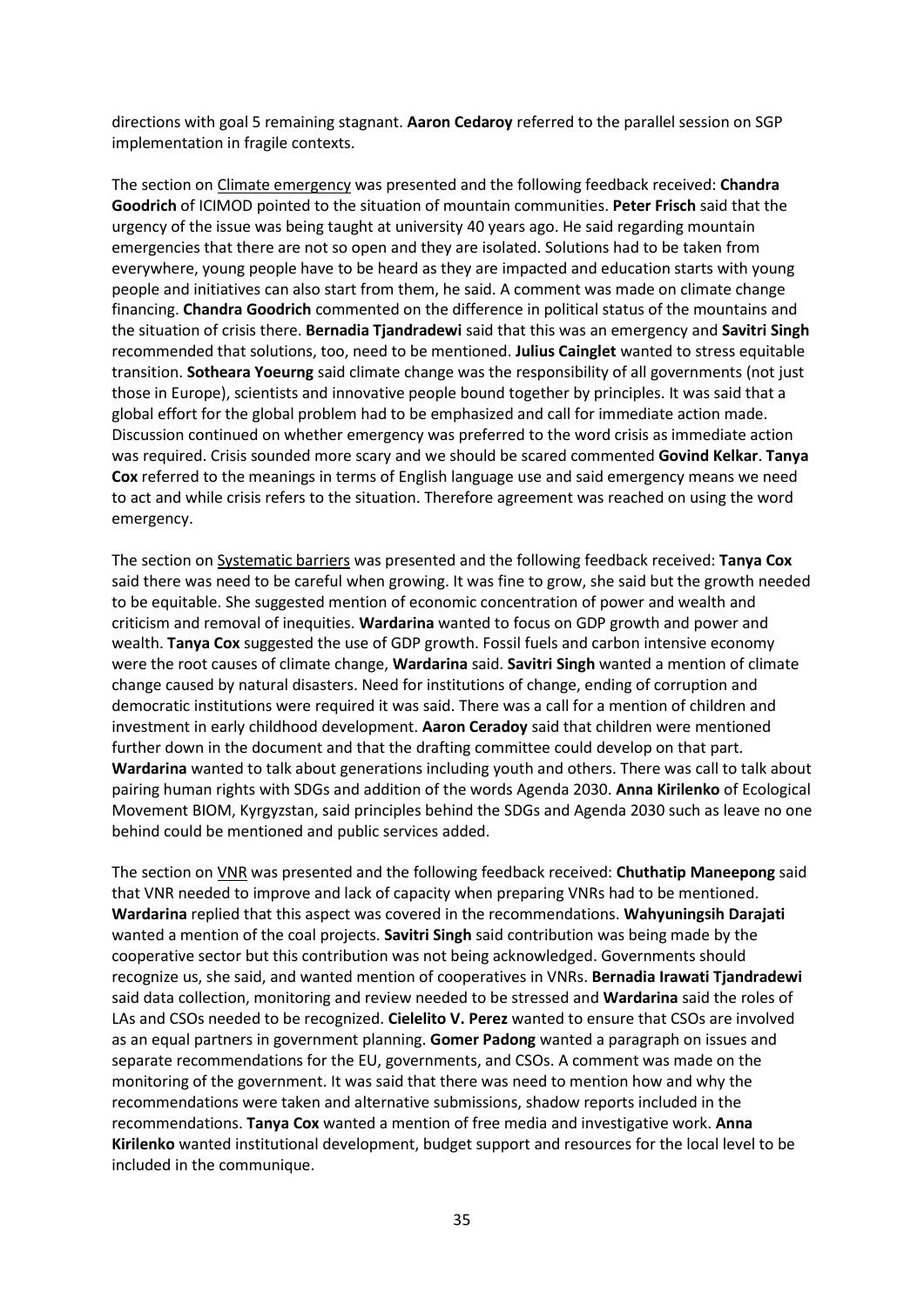The section on **Localisation of SDGs** was presented and the following feedback received: **Chuthatip Maneepong** wanted the role of academia and scientists included. **Kedar Bhattarai** stressed knowledge sharing and capacity building. **Suphakit Nuntavorakarn** said innovation was not limited to scientists as the community and the private sector contributed significantly. **Gomer Padong** wanted a mention of LA and CSO partnership in the section.

The section on **Enabling environment** was presented and the following feedback provided: **Cannelle Gueguen** wanted a mention of elected representatives while **Tanya Cox** wanted a mention of the difficulty accessing funding and space shrinking in many parts of Asia for CSOs. **Wardarina** wanted to add that space was not only shrinking but closing. **Claire Frost** asked the EU to further its partnership with CSOs.

The section on **Recommendations** was presented and the following feedback provided:

On the recommendations for the EU **Savitri Singh** wanted CSO components discussed added to the document. **Sotheara Yoeurng** wanted the EU to encourage government officials and top decision makers.

On the recommendations for local authorities **Tanya Cox** wanted finances to be transparent, whether innovative or blended while **Marlene Simeon** wanted more dialogue with the EU, increased political dialogue and knowledge sharing between local governments so they could learn from each other. **Eloisa Astudillo Fernandez** wanted to highlight best practices.

On the recommendations for the civil society **Anna Kirilenko** wanted to include institutional support to CSOs while **Savitri Singh** wanted to stress recognition of cooperatives and partnerships with government. **Suphakit Nuntavorakarn** asked how lack of involvement of civil society in LA financing and civil societies' support for human rights could be highlighted. Protection of those fighting for human rights was mentioned and need for a quick response when something is happening to support justice.

On the recommendations for other key stakeholders **Bernadia Irawati Tjandradewi** said CSOs were willing to support the government but they might not want the support. **Govind Kelkar** said there was need to press on and seek recognition for CSOs and wanted to donors to help in this matter. **Gomer Padong** suggested that points 1 & 2 be collapsed into one and wanted point number 5 removed or the point rephrased. **Wardarina** said that aid should be localized based on human rights. **Govind Kelkar** suggested that point number 5 be taken out altogether. **Wardarina** suggested an additional point on social norms. **Suphakit Nuntavorakarn** wanted the EU to partner with the work of LAs, CSOs and other stakeholders while **Claire Frost** pointed out that the EU is a partner of the ongoing PFD forum. **Sotheara Yoeurng** suggested the promotion of the CSR principles which **Wardarina** said had not been discussed before. **Antonio Fernandez de Velasco** commented that the EU was already doing this work and suggested that the word "further" promote be added. **Aaron Cedaroy** said the drafting committee would add the point in general recommendations section. **Eloisa Astudillo Fernandez** commented on other forums with **Govind Kelkar** suggesting the addition of SAARC as an example. **Bernadia Irawati Tjandradewi** said SAARC had not responded to the invitation to participate. **Aaron Cedaroy** shared his opinion that the option was to add examples or not add them, addition of SAARC would lead to a better regional balance. **Sotheara Yoeurng** asked if CBOs were CSOs and if they were, a mention of them in the document could be warranted. A comment was made on the need to stress resource mobilization.